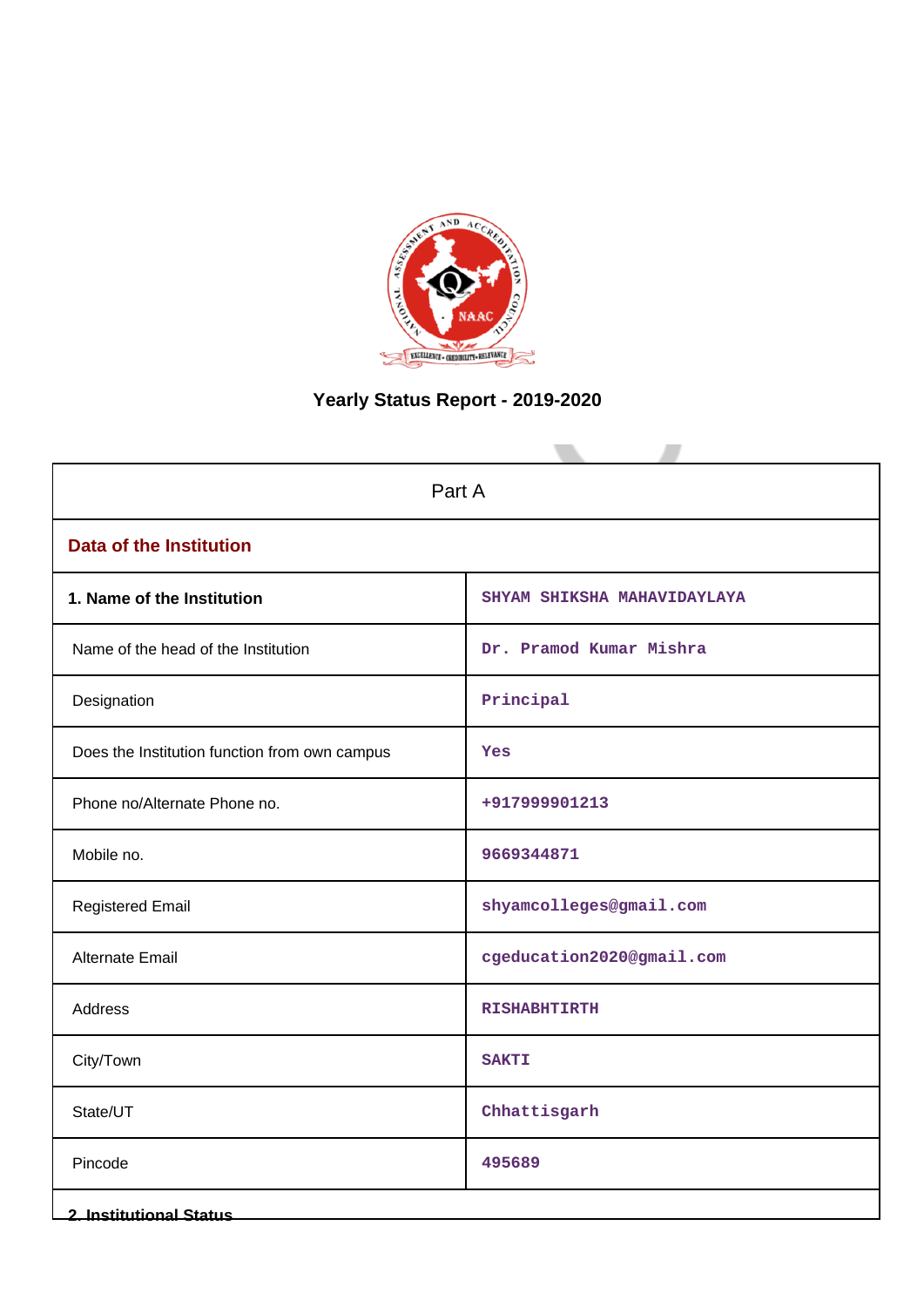| Affiliated / Constituent                                                 | Affiliated                                          |
|--------------------------------------------------------------------------|-----------------------------------------------------|
| Type of Institution                                                      | Co-education                                        |
| Location                                                                 | Rural                                               |
| <b>Financial Status</b>                                                  | Self financed                                       |
| Name of the IQAC co-ordinator/Director                                   | V. P. Singh                                         |
| Phone no/Alternate Phone no.                                             | +919669344871                                       |
| Mobile no.                                                               | 7000842726                                          |
| <b>Registered Email</b>                                                  | shyamcolleges@gmail.com                             |
| Alternate Email                                                          | vinat.endia@gmail.com                               |
| 3. Website Address                                                       |                                                     |
| Web-link of the AQAR: (Previous Academic Year)                           | https://www.shyamcollege.in/naac/aga<br>r-18-19.pdf |
| 4. Whether Academic Calendar prepared during<br>the year                 | Yes                                                 |
| if yes, whether it is uploaded in the institutional website:<br>Weblink: | https://www.shyamcollege.in/ac-19-20.pd             |

# **5. Accrediation Details**

| Cycle | Grade | <b>CGPA</b> | Year of      |                   | Validity                 |
|-------|-------|-------------|--------------|-------------------|--------------------------|
|       |       |             | Accrediation | Period From       | Period To                |
|       | в     | 2.09        | 2015         | $03 - Mar - 2015$ | $02 - \text{Mar} - 2020$ |

f

**6. Date of Establishment of IQAC 01-Aug-2015**

# **7. Internal Quality Assurance System**

| Quality initiatives by IQAC during the year for promoting quality culture |                                       |     |  |  |
|---------------------------------------------------------------------------|---------------------------------------|-----|--|--|
| Item /Title of the quality initiative by<br><b>IQAC</b>                   | Number of participants/ beneficiaries |     |  |  |
| - Peer Feedback /Tutoring                                                 | $24 - Feb - 2020$                     |     |  |  |
| Multilingual                                                              | $13 - Jan - 2020$                     | 120 |  |  |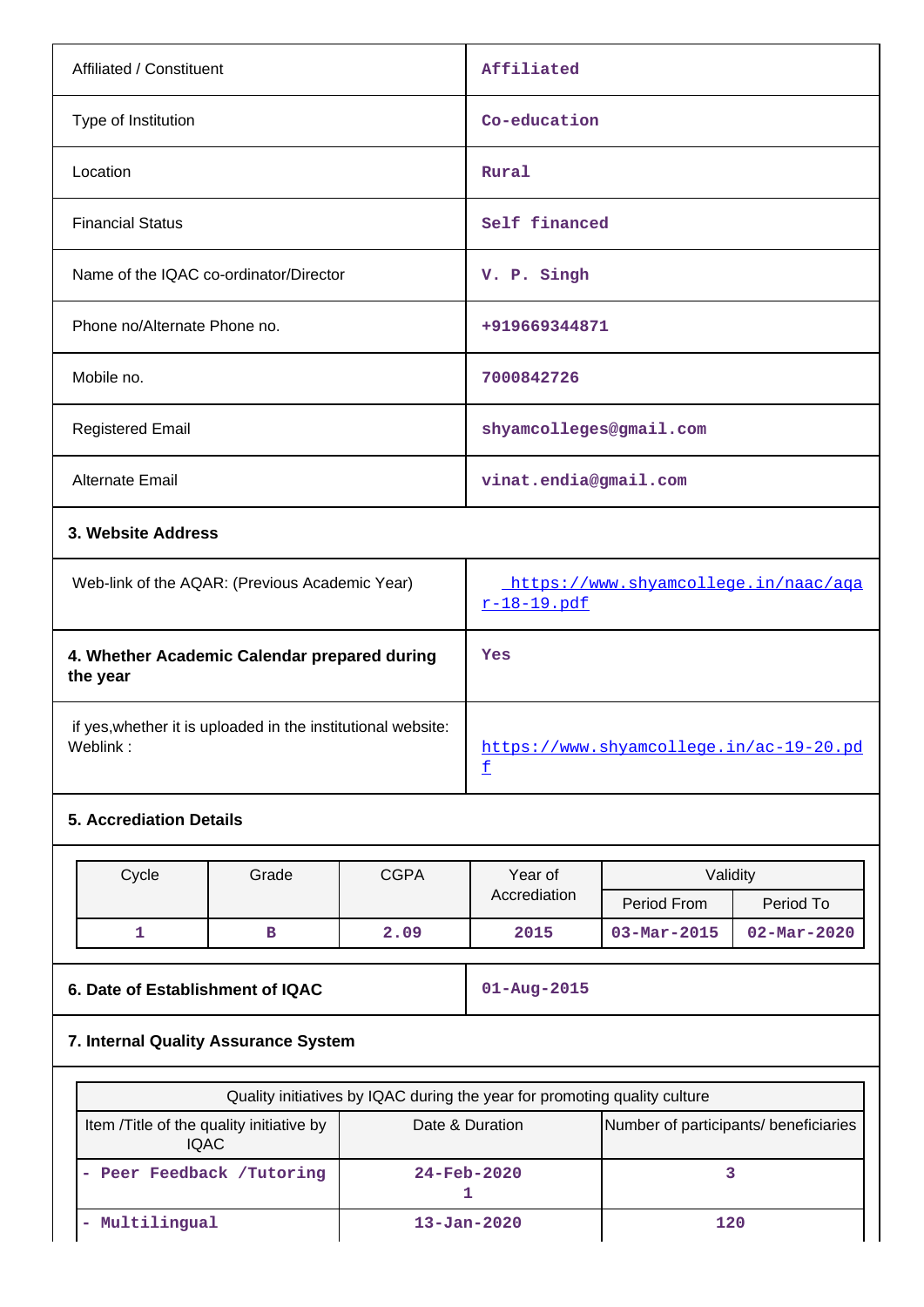| interactions and inputs             | 7                                   |     |
|-------------------------------------|-------------------------------------|-----|
| Human Rights Awareness<br>Programme | $04 - Nov - 2019$<br>14             | 120 |
| - Need assessment<br>exercise       | $11 - Oct - 2019$<br>14             | 120 |
| Leadership Development<br>Programme | $21 - Oct - 2019$<br>7              | 20  |
| -Bridge Course                      | 12-Aug-2019<br>90                   | 20  |
| -Faculty Development<br>Programme   | 19-Aug-2019<br>15                   | 16  |
| - Feed Back Analysis                | $02 - Sep - 2019$<br>$\overline{2}$ | 300 |
| Skill Development<br>Programme      | $25 - Nov - 2019$<br>7              | 240 |
| - Assistive Devices                 | $10 - Dec - 2019$<br>1              | 3   |
|                                     | <u>View File</u>                    |     |

**8. Provide the list of funds by Central/ State Government- UGC/CSIR/DST/DBT/ICMR/TEQIP/World Bank/CPE of UGC etc.**

| Institution/Departmen<br>t/Faculty | Scheme | <b>Funding Agency</b> | Year of award with<br>duration | Amount |
|------------------------------------|--------|-----------------------|--------------------------------|--------|
| Nil                                | Nil    | Nil                   | 2019<br>00                     |        |
|                                    |        | View File             |                                |        |

| 9. Whether composition of IQAC as per latest<br><b>NAAC guidelines:</b>                                            | Yes       |
|--------------------------------------------------------------------------------------------------------------------|-----------|
| Upload latest notification of formation of IQAC                                                                    | View File |
| 10. Number of IQAC meetings held during the<br>year :                                                              | 2         |
| The minutes of IQAC meeting and compliances to the<br>decisions have been uploaded on the institutional<br>website | Yes       |
| Upload the minutes of meeting and action taken report                                                              | View File |
| 11. Whether IQAC received funding from any of<br>the funding agency to support its activities<br>during the year?  | Yes       |
| If yes, mention the amount                                                                                         | 25000     |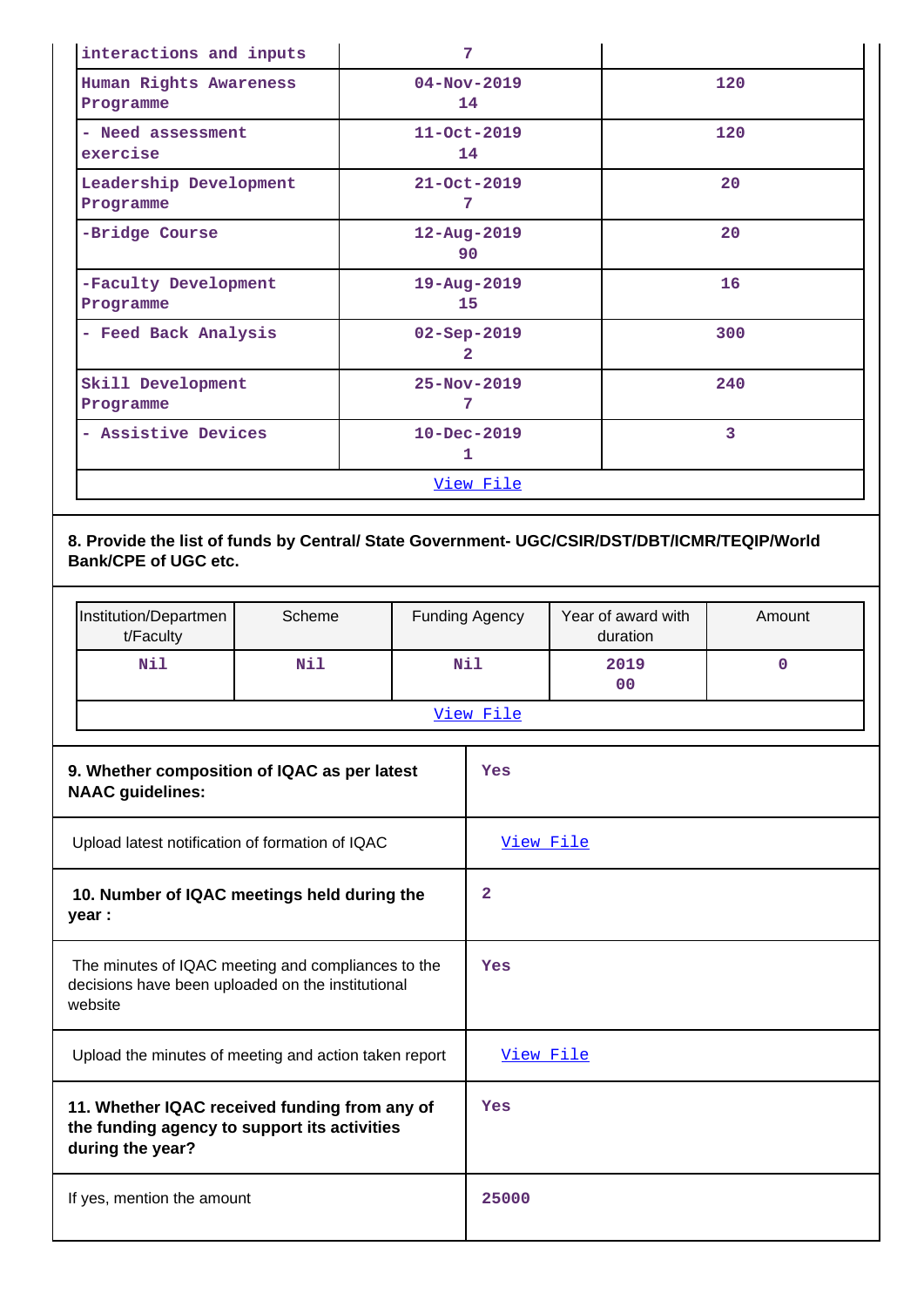|--|

## Year **2019**

**12. Significant contributions made by IQAC during the current year(maximum five bullets)**

**• To make necessary measures for improving the quality of lesson planning and teaching models of the students.**

- **Institutional Social Responsibility activities were given due importance.**
- **Academic autonomy was ensured through systematic check points.**

**• More Faculty Development Programs, workshops and seminars were organized for ensuring quality in higher education and creating awareness to bridge the gap between traditional pedagogy and 21st century learner.**

**• Need assessment exercise and Bridge Course**

#### View File

**13. Plan of action chalked out by the IQAC in the beginning of the academic year towards Quality Enhancement and outcome achieved by the end of the academic year**

| Plan of Action                                        | Achivements/Outcomes                                                                                                                                                                                                  |  |  |
|-------------------------------------------------------|-----------------------------------------------------------------------------------------------------------------------------------------------------------------------------------------------------------------------|--|--|
| Add on Course                                         | Academic session 2018 19 was more<br>elaborate in terms of conduct of Add on<br>Course, Two Add on Courses were<br>successfully executed.                                                                             |  |  |
| Faculty Development Programme                         | Continuous learning for teachers, Three<br>faculty development programs were<br>organized during the session                                                                                                          |  |  |
| Feed Back Analysis                                    | All courses follow a lecture plan and<br>all teachers prepare a course file for<br>their respective subjects each<br>semester. Feedback obtained through a<br>structured questionnaire and analyzed                   |  |  |
| Need assessment exercise and Bridge<br>Course         | The Academic Calendar for the session<br>2018 19 was more elaborate and was<br>successfully executed continuous<br>learning for teachers. Three faculty<br>development programs were organized<br>during the session. |  |  |
|                                                       | View File                                                                                                                                                                                                             |  |  |
| 14. Whether AQAR was placed before statutory<br>body? | <b>Yes</b>                                                                                                                                                                                                            |  |  |
| Name of Statutory Body                                | <b>Meeting Date</b>                                                                                                                                                                                                   |  |  |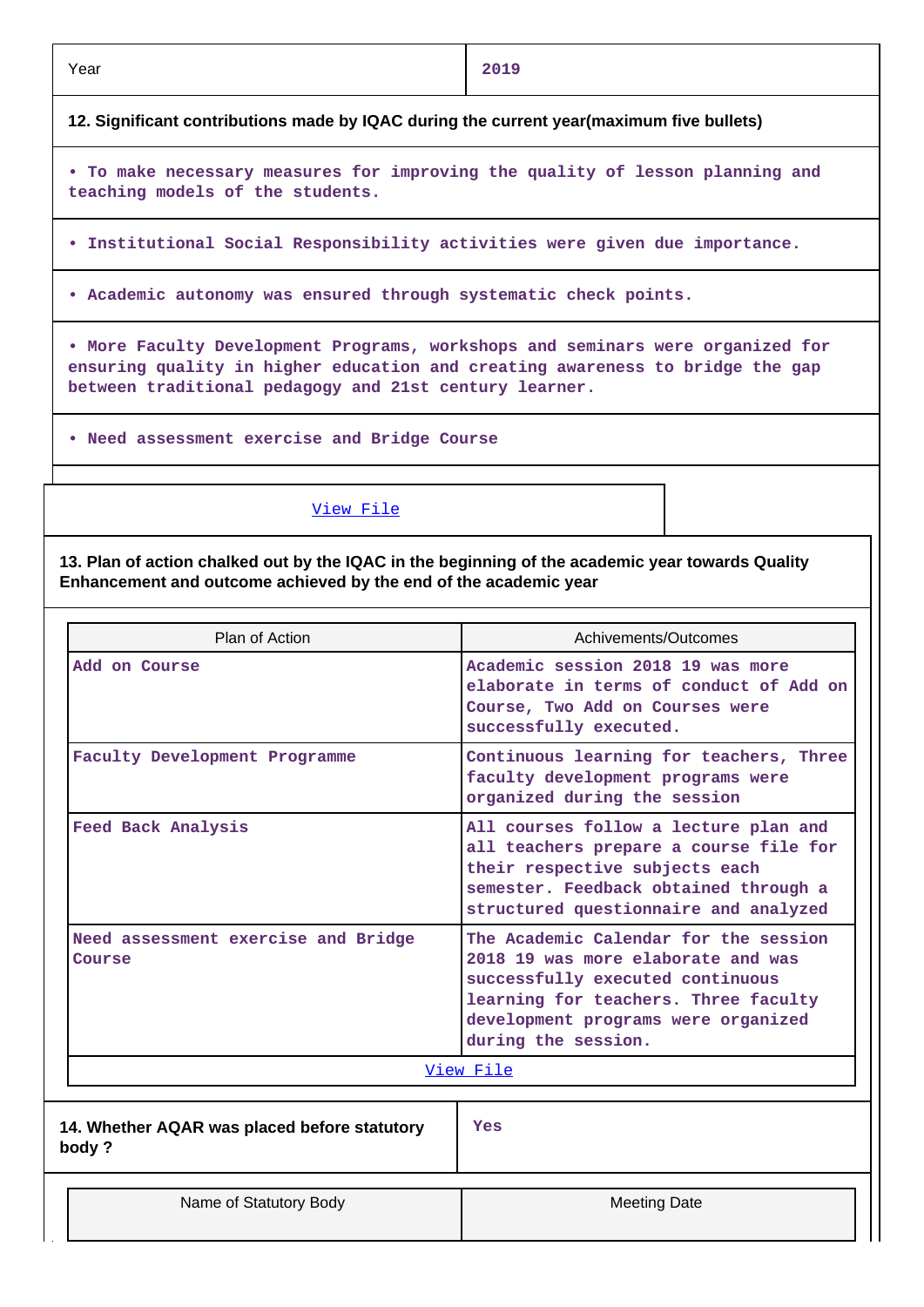| 1. College Managing Committee 2. IQAC                                                                                | $27 - Aug - 2021$ |
|----------------------------------------------------------------------------------------------------------------------|-------------------|
| 15. Whether NAAC/or any other accredited<br>body(s) visited IQAC or interacted with it to<br>assess the functioning? | <b>No</b>         |
| 16. Whether institutional data submitted to<br><b>AISHE:</b>                                                         | Yes               |
| Year of Submission                                                                                                   | 2020              |
| Date of Submission                                                                                                   | $03 - Jan - 2020$ |
| 17. Does the Institution have Management<br><b>Information System?</b>                                               | <b>No</b>         |
|                                                                                                                      | Part B            |

## **CRITERION I – CURRICULAR ASPECTS**

#### **1.1 – Curriculum Planning and Implementation**

 1.1.1 – Institution has the mechanism for well planned curriculum delivery and documentation. Explain in 500 words

 **The college develops and deploys action plans to achieve the objectives and effective implementation of the curriculum. • The college ensures that some of the lectures are delivered by Power Point Technology. The students are also encouraged to take their teaching lessons using different types of teaching materials, PPT and ICT. The college has started to make this practice operative for the students; therefore students are motivated to join the primary courses of computers which are run on the same campus under the guidance of resource persons. • In almost all the teaching classes before the end of period, ten minutes are given for doubts to be expressed by the students, and for addressing critical aspects of the contents and discussion. • High quality lesson plans are given publicity among the students. • Students are guided to organize seminar, group discussion, peer teaching, team teaching, etc. • Teacher educators generally use information published in educational journals and it is introduced well to the students. Students are also motivated for further reading in their own subject. • The college has tentatively introduced multicultural education and it has decided to give it final shape. • The college has also visualized a project based study/teaching of civics, history, geography, social issues, etc. by teaching the same through past relics, artefacts, etc. It will be a multidimensional approach in learning/teaching through cultural resources/sites/objects. • Application of constructivist approach is on the active agenda of the college. • Exploring our own classroom practiceis yet another innovation that we propose to introduce soon. Its details are as under: The first step is to gather information about what happens in the class. It is to be done as under: Teacher diary: After each lesson teachers are to write in a notebook about what happened, describe their own reactions to what they observed on the part of the students. They would pose questions about what they have observed. Peer observation: Student-teacher would invite a colleague to come into their class to collect information about their lesson. This may be through note taking. This relates back to the area the teachers have identified to reflect upon. For example, the colleague is to be asked to focus on which students contribute most in the lesson, what**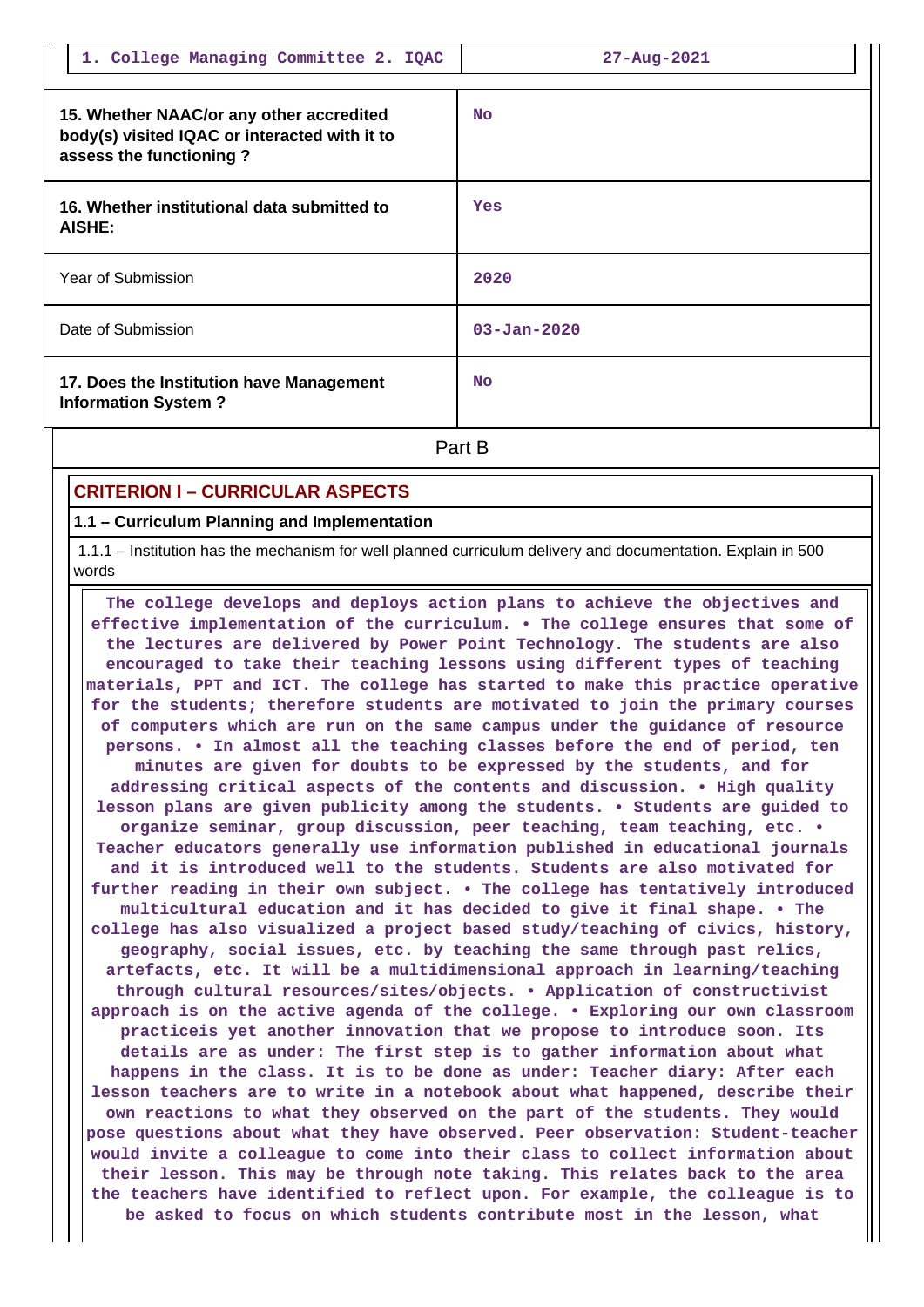**different patterns of interaction occur or how the teacher deals with errors. Effective professional development is on-going, includes training, practice and feedback, and provides adequate time and follow-up support. Successful programmes involve teachers in learning activities that are similar to ones they will use with their students, and encourage the development of teachers. There is growing interest in developing schools as learning organizations, and in ways for teachers to share their expertise and experience more systematically. Course Outcomes have been developed, each faculty member who is assigned to teach a specific course develops a Unit-based and Subunit Based calendar of activities for the entire term to facilitate the learner well in advance about the academic schedule**

| 1.1.2 – Certificate/ Diploma Courses introduced during the academic year |                 |                                 |          |                                                 |                      |  |
|--------------------------------------------------------------------------|-----------------|---------------------------------|----------|-------------------------------------------------|----------------------|--|
| Certificate                                                              | Diploma Courses | Dates of<br><b>Introduction</b> | Duration | Focus on employ<br>ability/entreprene<br>urship | Skill<br>Development |  |
| Inclusive<br>Education                                                   | IΕ              | 04/11/2019                      | 56       | <b>YES</b>                                      | <b>YES</b>           |  |
| Professional<br>Ethics                                                   | PE              | 01/08/2019                      | 52       | <b>YES</b>                                      | YES                  |  |
| Life Skill                                                               | LS              | 01/04/2020                      | 45       | <b>YES</b>                                      | YES                  |  |
| <b>Bridge</b><br>Course in<br>Geography                                  | <b>BCG</b>      | 02/09/2020                      | 60       | <b>YES</b>                                      | <b>YES</b>           |  |
| 1.2 - Academic Flexibility                                               |                 |                                 |          |                                                 |                      |  |

| 1.2.1 - New programmes/courses introduced during the academic year |  |  |
|--------------------------------------------------------------------|--|--|
|                                                                    |  |  |

| Programme/Course | Programme Specialization | Dates of Introduction |  |  |  |  |  |
|------------------|--------------------------|-----------------------|--|--|--|--|--|
| Nill             | Nil                      | Nill                  |  |  |  |  |  |
| View File        |                          |                       |  |  |  |  |  |

 1.2.2 – Programmes in which Choice Based Credit System (CBCS)/Elective course system implemented at the affiliated Colleges (if applicable) during the academic year.

| Name of programmes adopting<br>CBCS | Programme Specialization | Date of implementation of<br><b>CBCS/Elective Course System</b> |
|-------------------------------------|--------------------------|-----------------------------------------------------------------|
| Nill                                | Nil                      | Nill                                                            |

1.2.3 – Students enrolled in Certificate/ Diploma Courses introduced during the year

|                    | Certificate | Diploma Course |  |  |
|--------------------|-------------|----------------|--|--|
| Number of Students | 260         | Nil            |  |  |
|                    |             |                |  |  |

## **1.3 – Curriculum Enrichment**

1.3.1 – Value-added courses imparting transferable and life skills offered during the year

| Value Added Courses           | Date of Introduction | <b>Number of Students Enrolled</b> |  |  |  |
|-------------------------------|----------------------|------------------------------------|--|--|--|
| Inclusive Education           | 04/11/2019           | 48                                 |  |  |  |
| Professional Ethics           | 01/08/2019           | 93                                 |  |  |  |
| Life Skill                    | 01/04/2020           | 93                                 |  |  |  |
| Bridge Course in<br>Geography | 02/09/2019           | 26                                 |  |  |  |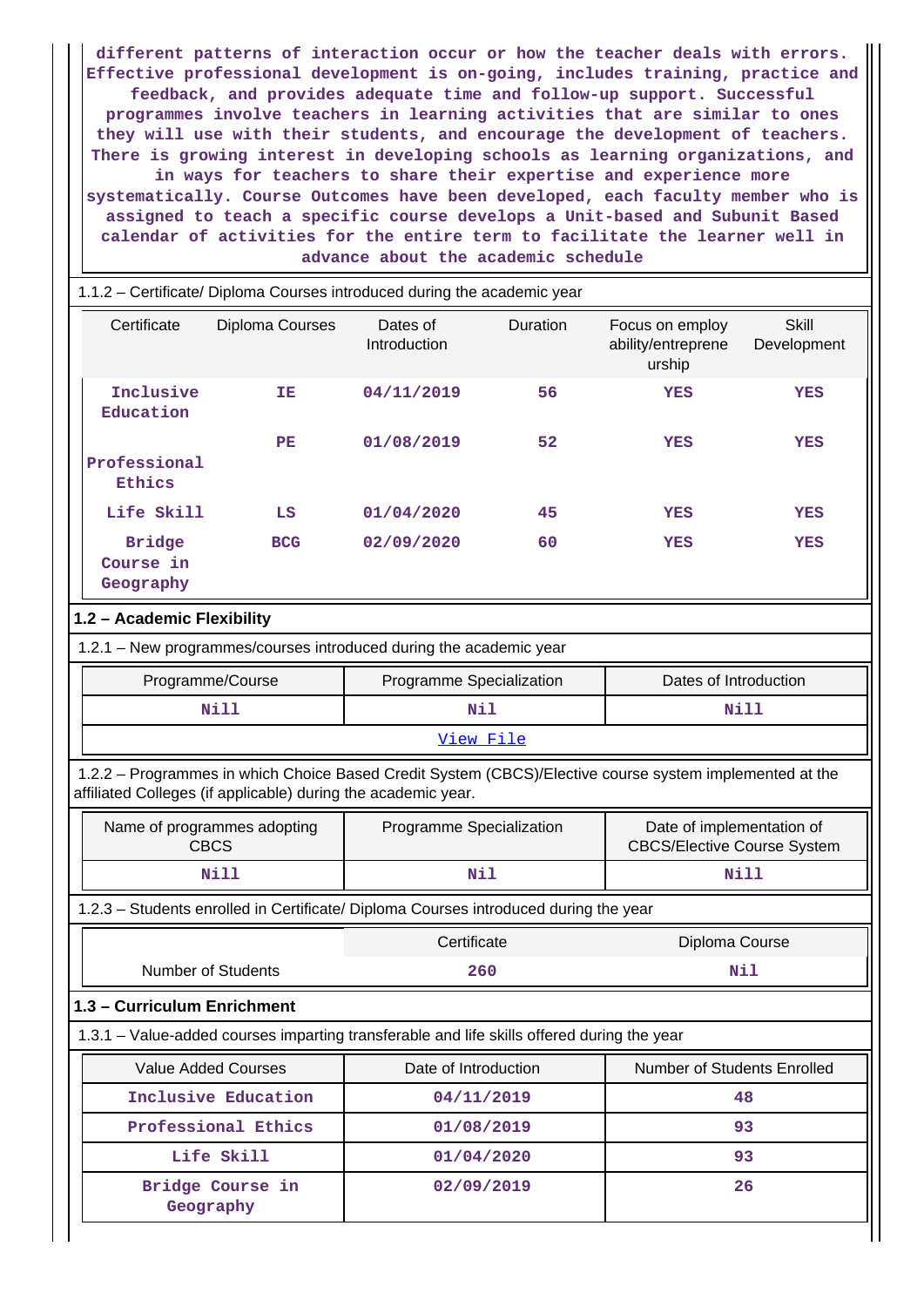| View File                                                                                                           |                  |     |  |  |  |  |  |  |  |
|---------------------------------------------------------------------------------------------------------------------|------------------|-----|--|--|--|--|--|--|--|
| 1.3.2 – Field Projects / Internships under taken during the year                                                    |                  |     |  |  |  |  |  |  |  |
| No. of students enrolled for Field<br>Project/Programme Title<br>Programme Specialization<br>Projects / Internships |                  |     |  |  |  |  |  |  |  |
| <b>BEd</b>                                                                                                          | Internship       | 200 |  |  |  |  |  |  |  |
| MEd                                                                                                                 | internship       | 50  |  |  |  |  |  |  |  |
|                                                                                                                     | <u>View File</u> |     |  |  |  |  |  |  |  |
| 1.4 - Feedback System                                                                                               |                  |     |  |  |  |  |  |  |  |
| 1.4.1 – Whether structured feedback received from all the stakeholders.                                             |                  |     |  |  |  |  |  |  |  |
| <b>Students</b>                                                                                                     |                  | Yes |  |  |  |  |  |  |  |
| Teachers                                                                                                            |                  | Yes |  |  |  |  |  |  |  |
| <b>Employers</b>                                                                                                    |                  | Yes |  |  |  |  |  |  |  |
| Alumni                                                                                                              |                  | Yes |  |  |  |  |  |  |  |
| Parents                                                                                                             |                  | Yes |  |  |  |  |  |  |  |

 1.4.2 – How the feedback obtained is being analyzed and utilized for overall development of the institution? (maximum 500 words)

Feedback Obtained

**An annual Feedback was conducted to assess the satisfaction of educational institution regarding the services of our college. Every year we gathered information from Students, Parents, Alumni, and stakeholders by a feedback form. It helps us to gain an insight into how college could improve on various parameters. We value feedback and treat it with highest respect, courtesy, value and confidentiality. A brief analysis of the feedback is as follows-Feedback from students- Gathering feedback from students is a great way to get glimpse into their experience in the college campus. Feedback from students is helpful in several ways and builds a sense of goodwill between the students and institution. Students have rated teachers on various dimensions. Using rating scale then it is analysed for every teacher by providing weightage to different attributes. It was summarized that teacher has all round and complete knowledge not only in the subject are but beyond that. The teacher uses various means very effectively to make student knowledgeable and wise. The teacher has very high degree of self-discipline, passion and devotion for the teaching profession. Parent's feedback- Feedback was sorted and the opinion obtained for each parameter is represented as percentage of total number of feedback response obtained for that parameter represented in parentheses. Percentage overall average of rating was also computed for each academic session. On analysing the feedback received, over the course of time by the parents, it is observed that parents are largely satisfied by the efforts made by the college administration in admissions, teaching and learning, discipline and other related matters and high degree of satisfaction has been shown by the parents on implementations of some of the suggestions made by them. Alumni feedback-Though the college has a history of years, its alumni can be traced into various fields like social, political, entertainment and industry. Alumni are very special for the institution and create reputation through their success in their career path. Alumni network forms a bridge between the current students and alumni. Mostly alumnus were the satisfied with the facilities provided to them by the college as library canteen and computer lab etc.. After the analysis of the feedback, college works constantly for the improvement of teaching and learning process to maximize the benefit of the resources to the students. Every suggestion is carefully evaluated and taken in right spirit and**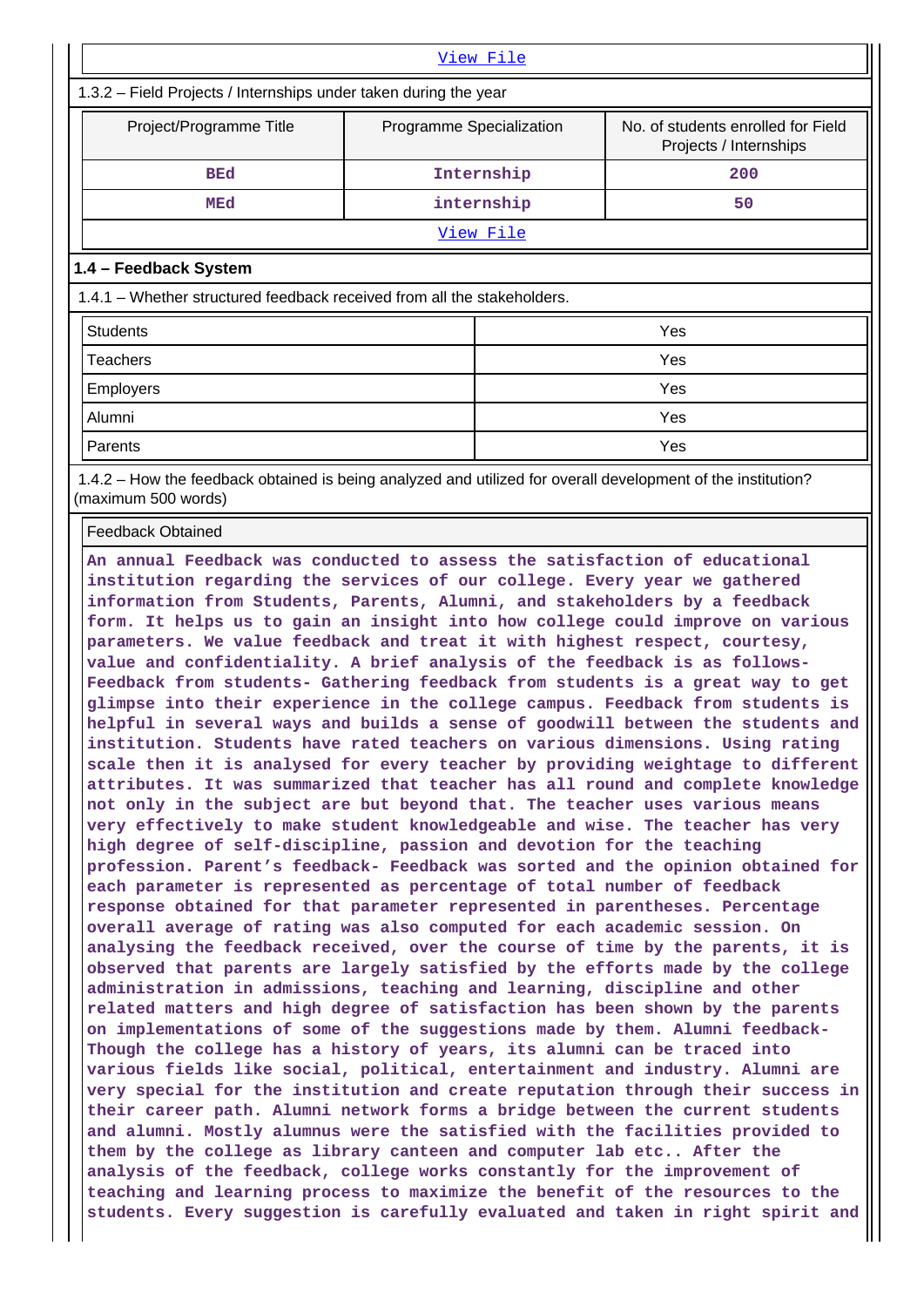# **CRITERION II – TEACHING- LEARNING AND EVALUATION**

### **2.1 – Student Enrolment and Profile**

#### 2.1.1 – Demand Ratio during the year

|  | Name of the<br>Programme | Programme<br>Specialization        | Number of seats<br>available | Number of<br>Application received | <b>Students Enrolled</b> |  |  |  |  |  |
|--|--------------------------|------------------------------------|------------------------------|-----------------------------------|--------------------------|--|--|--|--|--|
|  | <b>BEd</b>               | <b>TEACHER</b><br><b>EDUCATION</b> | 200                          | 250                               | 200                      |  |  |  |  |  |
|  | <b>MEd</b>               | <b>TEACHER</b><br><b>EDUCATION</b> | 50                           | 60                                | 50                       |  |  |  |  |  |
|  |                          |                                    | View File                    |                                   |                          |  |  |  |  |  |

## **2.2 – Catering to Student Diversity**

2.2.1 – Student - Full time teacher ratio (current year data)

| Year | Number of<br>students enrolled<br>in the institution<br>(UG) | Number of<br>students enrolled<br>in the institution<br>(PG) | Number of<br>fulltime teachers<br>available in the<br>institution<br>teaching only UG teaching only PG | Number of<br>fulltime teachers<br>available in the<br>institution | Number of<br>teachers<br>teaching both UG<br>and PG courses |
|------|--------------------------------------------------------------|--------------------------------------------------------------|--------------------------------------------------------------------------------------------------------|-------------------------------------------------------------------|-------------------------------------------------------------|
|      |                                                              |                                                              | courses                                                                                                | courses                                                           |                                                             |
| 2019 | 200                                                          | 50                                                           | 16                                                                                                     | 10                                                                | 26                                                          |

## **2.3 – Teaching - Learning Process**

 2.3.1 – Percentage of teachers using ICT for effective teaching with Learning Management Systems (LMS), Elearning resources etc. (current year data)

| Number of<br>Teachers on Roll        | Number of<br>teachers using<br>ICT (LMS, e-<br>Resources) | <b>ICT Tools and</b><br>resources<br>available | Number of ICT<br>enabled<br>Classrooms | Numberof smart<br>classrooms | I E-resources and<br>techniques used |  |  |  |  |
|--------------------------------------|-----------------------------------------------------------|------------------------------------------------|----------------------------------------|------------------------------|--------------------------------------|--|--|--|--|
| 20<br>20                             |                                                           | 5                                              |                                        |                              |                                      |  |  |  |  |
| View File of ICT Tools and resources |                                                           |                                                |                                        |                              |                                      |  |  |  |  |

View File of E-resources and techniques used

#### 2.3.2 – Students mentoring system available in the institution? Give details. (maximum 500 words)

 College has adopted a Mentoring System as a student support measure.A mentor is a teacher acting both as a friend and a role model over a small group of students assigned to each mentor. Mentor records the profile of all the assigned students with regards to their academic performance and participation in campus activities and any other initiative. Mentee can contact their mentor for any academic or non-academic support. The mentor guides a student in his /her academic, emotional and psychological development, particularly in the latter's transition phase. The mentor guides his wards to take out the best in him/her. In this system, Each faculty member is the mentor of a group of 14-15 mentees allocated to him/ her by the Principal of the Institute. The teacher mentor collects personal information from the mentees without touching sensitive issues or any information out of the mentee and then provides the needed counseling to her/ him. Critical issues are brought in the notice of the Head of the Institute. The teacher meets the mentee formally or informally outside class hours as well and guides them regarding their career options. A documented record of the mentoring process is maintained by the mentor teacher for reference purposes. Types of Mentoring: Course-specific – regarding attendance and performance in the present semester and overall performance in the previous semester, participation in various activities on and off campus. Professional Guidance – regarding self-employment opportunities, entrepreneurship development, morale, honesty, and integrity required for career growth. Career advancement – regarding professional goals, selection of school or institute for career, higher education, competitive exams etc. Role of Mentor: • Meets the group of students at least twice a month. • Continuously monitors, counsels, guides and motivates the students in all academic matters. • Advises students regarding choice of electives, project, assignments etc. • Contacts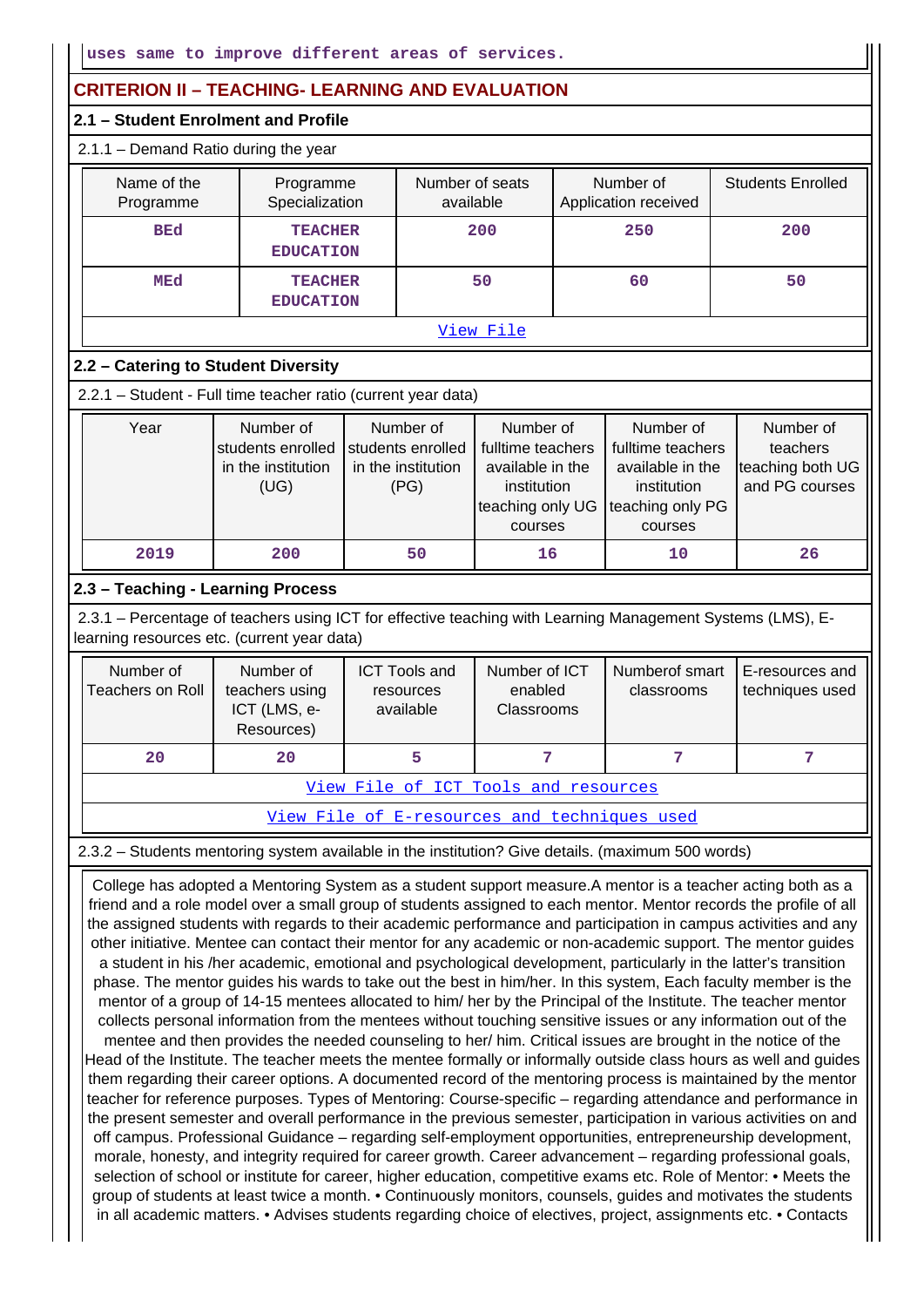| parents/guardians if situation demands e.g. academic irregularities, negative behavioral changes and<br>interpersonal relations, detrimental activities etc. • Advises students in their career development/professional<br>guidance. • Keeps contact with the students even after their graduation. • Intimates Principal and suggest if any<br>administrative action is called for. • Maintains a brief but clear record of all discussions with students • Maintains<br>a brief but clear record of all discussions with students.                                                                                                                                                                                                                                                                                                                                                                                                                                                                                                                                                                                                                                                                                                                                                                                                                                                                                                                                                                                   |                         |                     |                                                                                     |                 |             |                                                                |  |                                                                                       |  |
|-------------------------------------------------------------------------------------------------------------------------------------------------------------------------------------------------------------------------------------------------------------------------------------------------------------------------------------------------------------------------------------------------------------------------------------------------------------------------------------------------------------------------------------------------------------------------------------------------------------------------------------------------------------------------------------------------------------------------------------------------------------------------------------------------------------------------------------------------------------------------------------------------------------------------------------------------------------------------------------------------------------------------------------------------------------------------------------------------------------------------------------------------------------------------------------------------------------------------------------------------------------------------------------------------------------------------------------------------------------------------------------------------------------------------------------------------------------------------------------------------------------------------|-------------------------|---------------------|-------------------------------------------------------------------------------------|-----------------|-------------|----------------------------------------------------------------|--|---------------------------------------------------------------------------------------|--|
| Number of students enrolled in the<br>Number of fulltime teachers<br>Mentor: Mentee Ratio<br>institution                                                                                                                                                                                                                                                                                                                                                                                                                                                                                                                                                                                                                                                                                                                                                                                                                                                                                                                                                                                                                                                                                                                                                                                                                                                                                                                                                                                                                |                         |                     |                                                                                     |                 |             |                                                                |  |                                                                                       |  |
| 250                                                                                                                                                                                                                                                                                                                                                                                                                                                                                                                                                                                                                                                                                                                                                                                                                                                                                                                                                                                                                                                                                                                                                                                                                                                                                                                                                                                                                                                                                                                     |                         |                     |                                                                                     | 26              |             |                                                                |  | 1:10                                                                                  |  |
| 2.4 - Teacher Profile and Quality                                                                                                                                                                                                                                                                                                                                                                                                                                                                                                                                                                                                                                                                                                                                                                                                                                                                                                                                                                                                                                                                                                                                                                                                                                                                                                                                                                                                                                                                                       |                         |                     |                                                                                     |                 |             |                                                                |  |                                                                                       |  |
| 2.4.1 - Number of full time teachers appointed during the year                                                                                                                                                                                                                                                                                                                                                                                                                                                                                                                                                                                                                                                                                                                                                                                                                                                                                                                                                                                                                                                                                                                                                                                                                                                                                                                                                                                                                                                          |                         |                     |                                                                                     |                 |             |                                                                |  |                                                                                       |  |
| No. of sanctioned<br>positions                                                                                                                                                                                                                                                                                                                                                                                                                                                                                                                                                                                                                                                                                                                                                                                                                                                                                                                                                                                                                                                                                                                                                                                                                                                                                                                                                                                                                                                                                          | No. of filled positions |                     | Vacant positions                                                                    |                 |             | Positions filled during<br>the current year                    |  | No. of faculty with<br>Ph.D                                                           |  |
| 26                                                                                                                                                                                                                                                                                                                                                                                                                                                                                                                                                                                                                                                                                                                                                                                                                                                                                                                                                                                                                                                                                                                                                                                                                                                                                                                                                                                                                                                                                                                      | 26                      |                     |                                                                                     | Nill            |             | Nill                                                           |  | 3.                                                                                    |  |
| 2.4.2 - Honours and recognition received by teachers (received awards, recognition, fellowships at State, National,<br>International level from Government, recognised bodies during the year)                                                                                                                                                                                                                                                                                                                                                                                                                                                                                                                                                                                                                                                                                                                                                                                                                                                                                                                                                                                                                                                                                                                                                                                                                                                                                                                          |                         |                     |                                                                                     |                 |             |                                                                |  |                                                                                       |  |
| Year of Award                                                                                                                                                                                                                                                                                                                                                                                                                                                                                                                                                                                                                                                                                                                                                                                                                                                                                                                                                                                                                                                                                                                                                                                                                                                                                                                                                                                                                                                                                                           |                         | international level | Name of full time teachers<br>receiving awards from<br>state level, national level, |                 | Designation |                                                                |  | Name of the award,<br>fellowship, received from<br>Government or recognized<br>bodies |  |
| 2019                                                                                                                                                                                                                                                                                                                                                                                                                                                                                                                                                                                                                                                                                                                                                                                                                                                                                                                                                                                                                                                                                                                                                                                                                                                                                                                                                                                                                                                                                                                    |                         | <b>NIL</b>          |                                                                                     |                 | Nill        |                                                                |  | <b>NIL</b>                                                                            |  |
|                                                                                                                                                                                                                                                                                                                                                                                                                                                                                                                                                                                                                                                                                                                                                                                                                                                                                                                                                                                                                                                                                                                                                                                                                                                                                                                                                                                                                                                                                                                         |                         |                     |                                                                                     | View File       |             |                                                                |  |                                                                                       |  |
| 2.5 - Evaluation Process and Reforms                                                                                                                                                                                                                                                                                                                                                                                                                                                                                                                                                                                                                                                                                                                                                                                                                                                                                                                                                                                                                                                                                                                                                                                                                                                                                                                                                                                                                                                                                    |                         |                     |                                                                                     |                 |             |                                                                |  |                                                                                       |  |
| 2.5.1 - Number of days from the date of semester-end/ year- end examination till the declaration of results during<br>the year                                                                                                                                                                                                                                                                                                                                                                                                                                                                                                                                                                                                                                                                                                                                                                                                                                                                                                                                                                                                                                                                                                                                                                                                                                                                                                                                                                                          |                         |                     |                                                                                     |                 |             |                                                                |  |                                                                                       |  |
| Programme Name                                                                                                                                                                                                                                                                                                                                                                                                                                                                                                                                                                                                                                                                                                                                                                                                                                                                                                                                                                                                                                                                                                                                                                                                                                                                                                                                                                                                                                                                                                          | Programme Code          |                     | Semester/year                                                                       |                 |             | Last date of the last<br>semester-end/year-<br>end examination |  | Date of declaration of<br>results of semester-<br>end/ year- end<br>examination       |  |
| MEd                                                                                                                                                                                                                                                                                                                                                                                                                                                                                                                                                                                                                                                                                                                                                                                                                                                                                                                                                                                                                                                                                                                                                                                                                                                                                                                                                                                                                                                                                                                     | 650                     |                     |                                                                                     | <b>SEMESTER</b> |             | 15/05/2020                                                     |  | 27/11/2020                                                                            |  |
| BEd                                                                                                                                                                                                                                                                                                                                                                                                                                                                                                                                                                                                                                                                                                                                                                                                                                                                                                                                                                                                                                                                                                                                                                                                                                                                                                                                                                                                                                                                                                                     | 640                     |                     |                                                                                     | <b>YEAR</b>     |             | 30/04/2020                                                     |  | 12/11/2020                                                                            |  |
|                                                                                                                                                                                                                                                                                                                                                                                                                                                                                                                                                                                                                                                                                                                                                                                                                                                                                                                                                                                                                                                                                                                                                                                                                                                                                                                                                                                                                                                                                                                         |                         |                     |                                                                                     | View File       |             |                                                                |  |                                                                                       |  |
|                                                                                                                                                                                                                                                                                                                                                                                                                                                                                                                                                                                                                                                                                                                                                                                                                                                                                                                                                                                                                                                                                                                                                                                                                                                                                                                                                                                                                                                                                                                         |                         |                     |                                                                                     |                 |             |                                                                |  |                                                                                       |  |
| 2.5.2 - Reforms initiated on Continuous Internal Evaluation(CIE) system at the institutional level (250 words)<br>B. Ed curriculum encompasses a continuous and comprehensive evaluation. The<br>assessment of the student-teachers includes internal assessment (100 marks)<br>external assessment (900)- University examination. Internal Assessment<br>encompasses: Sessional tests held for each paper 01 Assignments for each paper<br>01 Two Internal Assessment Tests are conducted to ensure continuous assessment<br>of the performance of students, followed by term-end examination. Class tests<br>are also given. Practice Teaching All the rules relating to the evaluation<br>methods are published in the college academic calendar and distributed amongst<br>the students at the commencement of the academic session. For B. Ed candidates,<br>proportionate weight as assigned is as under: Internal assessment External<br>Assessment M.Ed B>Ed 10 90 Theory Practice Teaching Practicum M.Ed B.Ed 64 27 9<br>The mechanism for redressing grievances regarding evaluation is formulated by<br>the Examination Committee of the college subject to rules of the university.<br>Aassessment/evaluation outcomes communicated and used in improving the<br>performance of the students and curriculum transaction? ? The test papers and<br>assignments are evaluated and feedback is given as soon as the tests are over.<br>? During the seminars the trainees are given immediate feedback. ? The |                         |                     |                                                                                     |                 |             |                                                                |  |                                                                                       |  |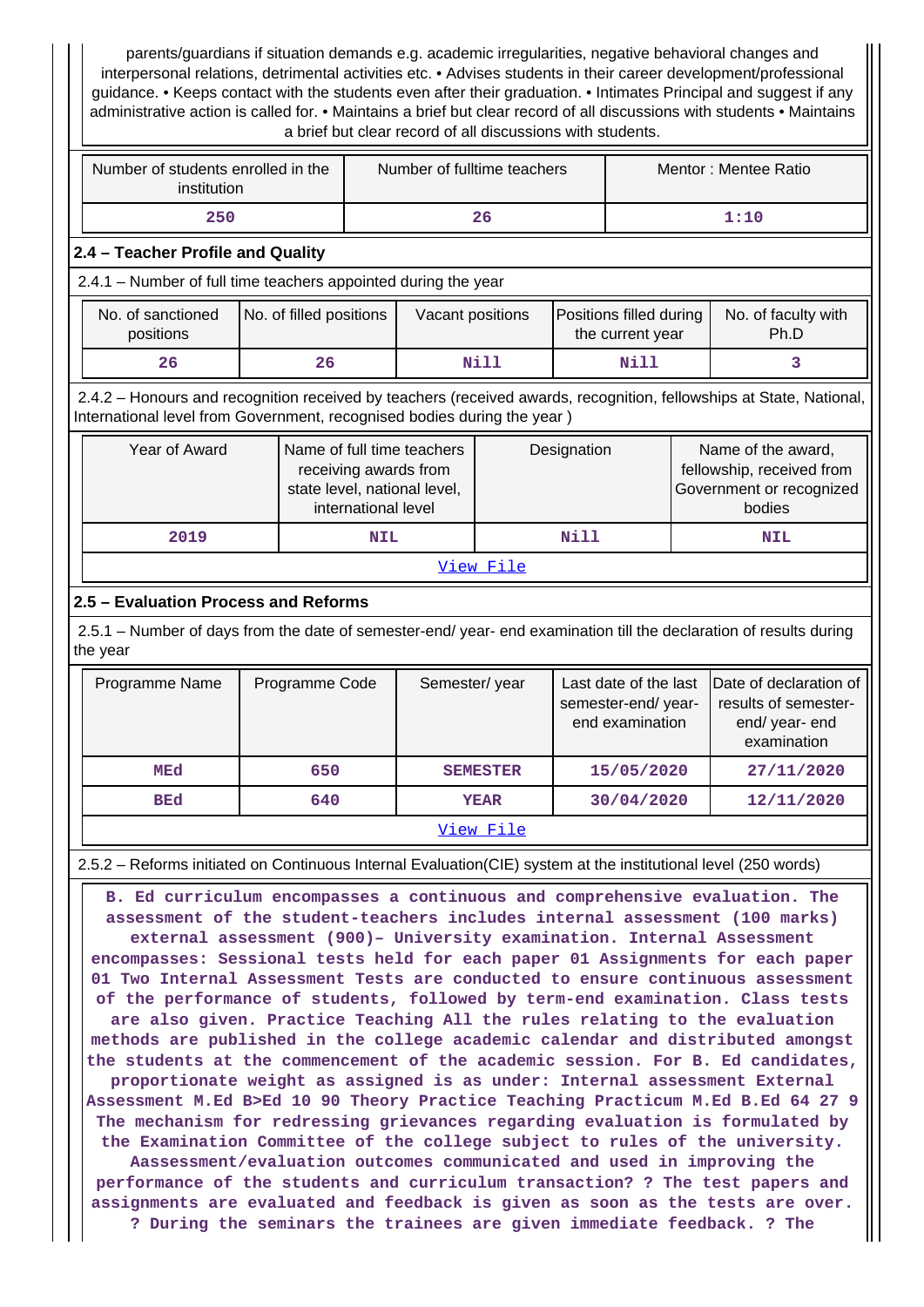**student's performance is assessed and individual feedback is provided. This feedback is also communicated to the tutorial group teacher educator in charge. ? Teacher educators of the college are also provided with information about the student performance in different subjects and the subjects taken by the concerned teacher educator. They find out the suitable way to improve the performance of the students. Students are personally called by the teacher educator to talk about their performance. ? Remedial measures are adopted according to the requirement and deficiencies of the individual student teacher. The first terminal examination and the diagnostic remedial testing give a clear status about the student teacher ICT is used in assessment and evaluation processes? ? ICT is not used in assessment and evaluation procedures. But marks are punched in the computers through which the total marks of the students are calculated and the results prepared. ? The college proposes to develop students' profile including the data on past achievements**

 2.5.3 – Academic calendar prepared and adhered for conduct of Examination and other related matters (250 words)

 **? The Institution's internal academic calendar is thoughtfully drafted in such a way that it is in syn with the University, Calendar. The academic calendar outlines the class work schedule internal examination schedule, external examination schedule, class room activities and tutorials etc are properly spread out Activity based learning is also a form of activity based learning. It makes all learners to participate in learning. In this method the students involve in reading, writing, speaking, drawing, sharing, expressing the skills and questioning individually and in groups. Active learning involves students in doing things and thinking about what they are doing. ? Individual projects on problems related to classroom are given to the student learners. Project and action research are undertaken by students. Student-teachers are provided projects individually and in groups to strengthen their learning while doing. They conduct Action Research on the pressing social issues. ? Student-teachers undertake and complete projects in different subjects. Students are divided into groups in each method subject and one project is allotted to each group. For such projects they work individually as well as collectively to make the project serve its purpose. ? Simulation technique is used during microteaching. Team-teaching Group-discussion, brainstorming and co-operative learning are done for active learning. Computer assisted learning has been introduced. Facilities such as LCD projector, OHP, Computer and Internet are being used for teaching and learning in the college where such facilities are available. The establishment of language laboratory has helped the students to keep pace with modern technology in learning process. ? There is application of computers. Modern teaching aids such as Computers along with Internet Connectivity overhead Projectors and LCD Projectors are being used in classroom instructions as well as other student learning experiences. ? Students are the centres of all teaching exercises undertaken. There are provisions of participatory learning activities which contribute to self management of knowledge development and skill formation.**

#### **2.6 – Student Performance and Learning Outcomes**

 2.6.1 – Program outcomes, program specific outcomes and course outcomes for all programs offered by the institution are stated and displayed in website of the institution (to provide the weblink)

https://www.shyamcollege.in/naac/course-outcomes.pdf

2.6.2 – Pass percentage of students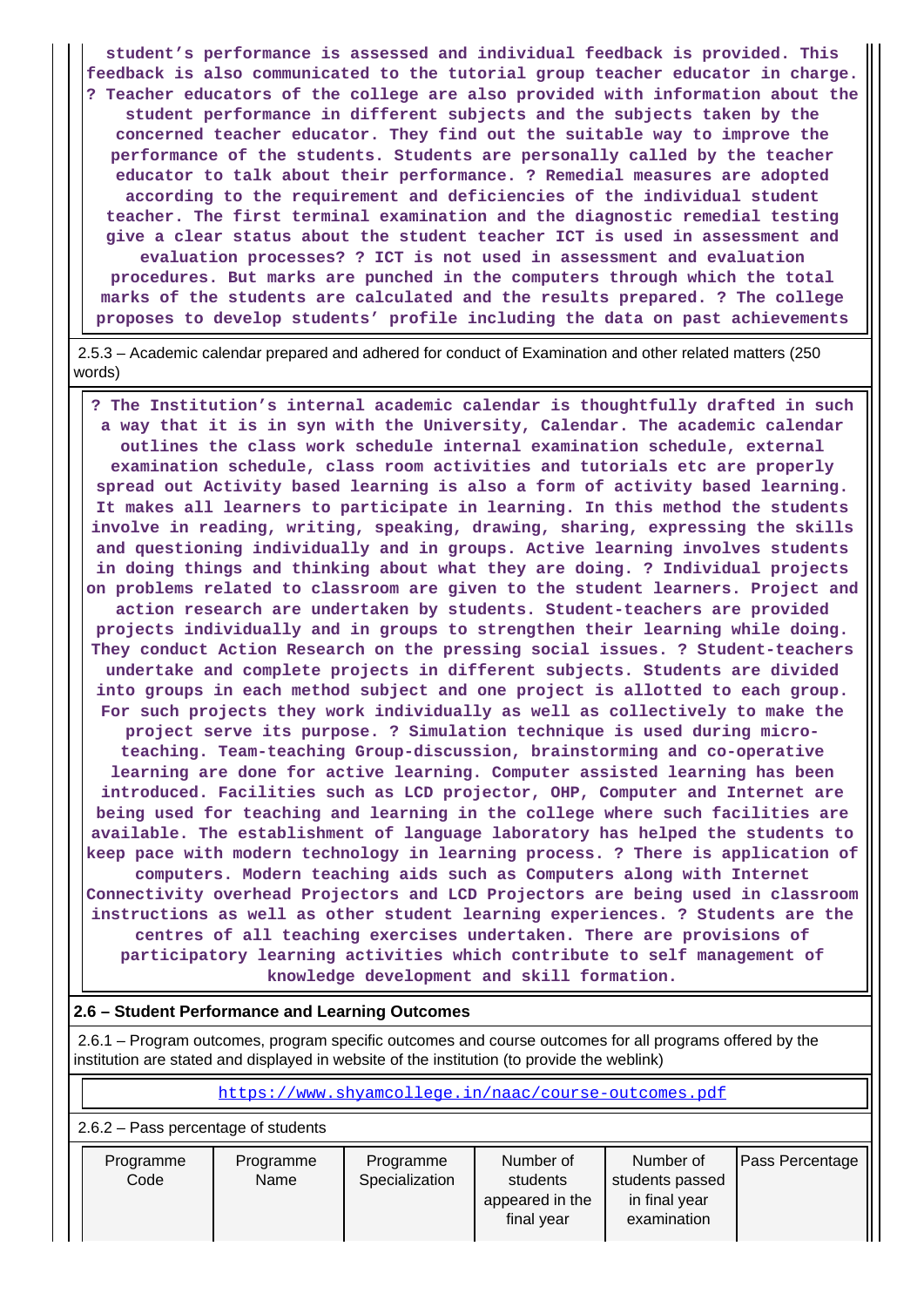|                                                                                                                                                                           |                 |                                        |                                                   | examination             |            |                           |                |                                    |  |  |
|---------------------------------------------------------------------------------------------------------------------------------------------------------------------------|-----------------|----------------------------------------|---------------------------------------------------|-------------------------|------------|---------------------------|----------------|------------------------------------|--|--|
| 640                                                                                                                                                                       | <b>BEd</b>      |                                        | <b>TEACHER</b><br><b>EDUCATION</b>                | 200                     |            | 200                       |                | 100                                |  |  |
| 650                                                                                                                                                                       | <b>MEd</b>      |                                        | <b>TEACHER</b><br><b>EDUCATION</b>                | 50                      |            | 50                        |                | 100                                |  |  |
|                                                                                                                                                                           |                 |                                        |                                                   | View File               |            |                           |                |                                    |  |  |
| 2.7 - Student Satisfaction Survey                                                                                                                                         |                 |                                        |                                                   |                         |            |                           |                |                                    |  |  |
| 2.7.1 - Student Satisfaction Survey (SSS) on overall institutional performance (Institution may design the<br>questionnaire) (results and details be provided as weblink) |                 |                                        |                                                   |                         |            |                           |                |                                    |  |  |
| https://www.shyamcollege.in/ac-19-20.pdf                                                                                                                                  |                 |                                        |                                                   |                         |            |                           |                |                                    |  |  |
| <b>CRITERION III - RESEARCH, INNOVATIONS AND EXTENSION</b>                                                                                                                |                 |                                        |                                                   |                         |            |                           |                |                                    |  |  |
| 3.1 - Resource Mobilization for Research                                                                                                                                  |                 |                                        |                                                   |                         |            |                           |                |                                    |  |  |
| 3.1.1 – Research funds sanctioned and received from various agencies, industry and other organisations                                                                    |                 |                                        |                                                   |                         |            |                           |                |                                    |  |  |
| Nature of the Project                                                                                                                                                     | Duration        |                                        | Name of the funding<br>agency                     |                         |            | Total grant<br>sanctioned |                | Amount received<br>during the year |  |  |
| Any Other<br>(Specify)                                                                                                                                                    | 180             |                                        | <b>SOCIETY</b>                                    | <b>MOTHER</b>           |            | 120000                    |                | 120000                             |  |  |
| View File                                                                                                                                                                 |                 |                                        |                                                   |                         |            |                           |                |                                    |  |  |
| 3.2 - Innovation Ecosystem                                                                                                                                                |                 |                                        |                                                   |                         |            |                           |                |                                    |  |  |
| 3.2.1 - Workshops/Seminars Conducted on Intellectual Property Rights (IPR) and Industry-Academia Innovative<br>practices during the year                                  |                 |                                        |                                                   |                         |            |                           |                |                                    |  |  |
| Title of workshop/seminar                                                                                                                                                 |                 |                                        | Name of the Dept.                                 |                         |            |                           | Date           |                                    |  |  |
| INCLUSIVENESS OF ALL IN<br><b>HIGHER EDUCATION</b>                                                                                                                        |                 |                                        | Atal bihari vajpayee<br>vishwavidyalaya, bilaspur |                         |            |                           |                | 13/10/2019                         |  |  |
| HINDI SAHITYA AND<br><b>GANDHIWAD</b>                                                                                                                                     |                 |                                        | Pt. Ravishankar<br>Vishwavidyalaya, Raipur        |                         |            | 20/10/2019                |                |                                    |  |  |
| <b>CREATIVITY IN EDUCATION</b>                                                                                                                                            |                 | Janki College of<br>Education, Raigarh |                                                   |                         | 19/01/2020 |                           |                |                                    |  |  |
| 3.2.2 - Awards for Innovation won by Institution/Teachers/Research scholars/Students during the year                                                                      |                 |                                        |                                                   |                         |            |                           |                |                                    |  |  |
| Title of the innovation                                                                                                                                                   | Name of Awardee |                                        | Awarding Agency                                   |                         |            | Date of award             |                | Category                           |  |  |
| nil                                                                                                                                                                       | nil             |                                        |                                                   | nil                     |            | Nill                      |                | nil                                |  |  |
|                                                                                                                                                                           |                 |                                        |                                                   | View File               |            |                           |                |                                    |  |  |
| 3.2.3 - No. of Incubation centre created, start-ups incubated on campus during the year                                                                                   |                 |                                        |                                                   |                         |            |                           |                |                                    |  |  |
| Incubation<br>Center                                                                                                                                                      | Name            |                                        | Sponsered By                                      | Name of the<br>Start-up |            | Nature of Start-<br>up    |                | Date of<br>Commencement            |  |  |
| nil                                                                                                                                                                       | nil             |                                        | nil                                               | nil                     |            | nil                       |                | Nill                               |  |  |
|                                                                                                                                                                           |                 |                                        |                                                   | View File               |            |                           |                |                                    |  |  |
| 3.3 - Research Publications and Awards                                                                                                                                    |                 |                                        |                                                   |                         |            |                           |                |                                    |  |  |
| 3.3.1 - Incentive to the teachers who receive recognition/awards                                                                                                          |                 |                                        |                                                   |                         |            |                           |                |                                    |  |  |
| <b>State</b>                                                                                                                                                              |                 |                                        | National                                          |                         |            |                           |                | International                      |  |  |
| 0 <sub>0</sub>                                                                                                                                                            |                 |                                        | 00                                                |                         |            |                           | 0 <sub>0</sub> |                                    |  |  |
| 3.3.2 - Ph. Ds awarded during the year (applicable for PG College, Research Center)                                                                                       |                 |                                        |                                                   |                         |            |                           |                |                                    |  |  |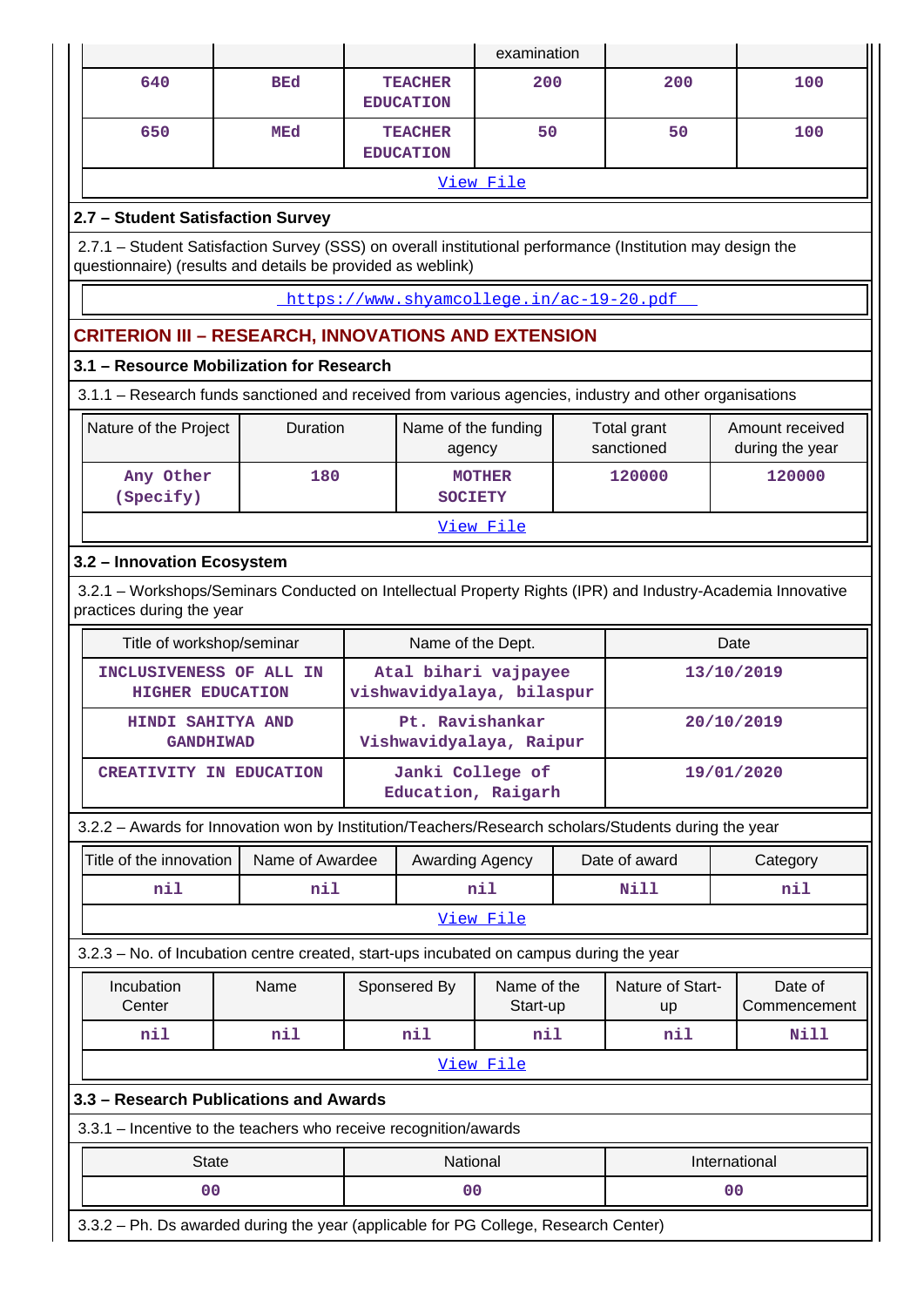|                                                                                       |                                                                                                                                                                       |                   | Name of the Department                                                                                                                                                                                             |  | Number of PhD's Awarded |                                                          |                                                                    |                                   |                                                                    |
|---------------------------------------------------------------------------------------|-----------------------------------------------------------------------------------------------------------------------------------------------------------------------|-------------------|--------------------------------------------------------------------------------------------------------------------------------------------------------------------------------------------------------------------|--|-------------------------|----------------------------------------------------------|--------------------------------------------------------------------|-----------------------------------|--------------------------------------------------------------------|
|                                                                                       |                                                                                                                                                                       |                   | nil                                                                                                                                                                                                                |  | <b>Nill</b>             |                                                          |                                                                    |                                   |                                                                    |
| 3.3.3 - Research Publications in the Journals notified on UGC website during the year |                                                                                                                                                                       |                   |                                                                                                                                                                                                                    |  |                         |                                                          |                                                                    |                                   |                                                                    |
|                                                                                       | Department<br><b>Type</b>                                                                                                                                             |                   |                                                                                                                                                                                                                    |  |                         | Number of Publication                                    |                                                                    | Average Impact Factor (if<br>any) |                                                                    |
|                                                                                       | National                                                                                                                                                              |                   | <b>EDUCATION</b>                                                                                                                                                                                                   |  |                         | 1                                                        |                                                                    |                                   | 2.5                                                                |
|                                                                                       |                                                                                                                                                                       |                   |                                                                                                                                                                                                                    |  | View File               |                                                          |                                                                    |                                   |                                                                    |
|                                                                                       | 3.3.4 - Books and Chapters in edited Volumes / Books published, and papers in National/International Conference<br>Proceedings per Teacher during the year            |                   |                                                                                                                                                                                                                    |  |                         |                                                          |                                                                    |                                   |                                                                    |
|                                                                                       |                                                                                                                                                                       | Department        |                                                                                                                                                                                                                    |  |                         |                                                          | Number of Publication                                              |                                   |                                                                    |
|                                                                                       |                                                                                                                                                                       |                   | Nil                                                                                                                                                                                                                |  |                         |                                                          | Nill                                                               |                                   |                                                                    |
|                                                                                       |                                                                                                                                                                       |                   |                                                                                                                                                                                                                    |  | View File               |                                                          |                                                                    |                                   |                                                                    |
|                                                                                       | 3.3.5 - Bibliometrics of the publications during the last Academic year based on average citation index in Scopus/<br>Web of Science or PubMed/ Indian Citation Index |                   |                                                                                                                                                                                                                    |  |                         |                                                          |                                                                    |                                   |                                                                    |
| Title of the<br>Paper                                                                 |                                                                                                                                                                       | Name of<br>Author | Title of journal                                                                                                                                                                                                   |  | Year of<br>publication  | <b>Citation Index</b>                                    | Institutional<br>affiliation as<br>mentioned in<br>the publication |                                   | Number of<br>citations<br>excluding self<br>citation               |
| nil                                                                                   |                                                                                                                                                                       | nil               | nil                                                                                                                                                                                                                |  | 2019                    | $\mathbf 0$                                              | nil                                                                |                                   | Nill                                                               |
|                                                                                       |                                                                                                                                                                       |                   |                                                                                                                                                                                                                    |  | View File               |                                                          |                                                                    |                                   |                                                                    |
|                                                                                       |                                                                                                                                                                       |                   | 3.3.6 - h-Index of the Institutional Publications during the year. (based on Scopus/ Web of science)                                                                                                               |  |                         |                                                          |                                                                    |                                   |                                                                    |
| Title of the<br>Paper                                                                 |                                                                                                                                                                       | Name of<br>Author | Title of journal                                                                                                                                                                                                   |  | Year of<br>publication  | h-index                                                  | Number of<br>citations<br>excluding self<br>citation               |                                   | Institutional<br>affiliation as<br>mentioned in<br>the publication |
| nil                                                                                   |                                                                                                                                                                       | nil               | nil                                                                                                                                                                                                                |  | 2019                    | Nill                                                     | Nill                                                               |                                   | nil                                                                |
|                                                                                       |                                                                                                                                                                       |                   |                                                                                                                                                                                                                    |  | View File               |                                                          |                                                                    |                                   |                                                                    |
|                                                                                       |                                                                                                                                                                       |                   | 3.3.7 - Faculty participation in Seminars/Conferences and Symposia during the year:                                                                                                                                |  |                         |                                                          |                                                                    |                                   |                                                                    |
| Number of Faculty                                                                     |                                                                                                                                                                       |                   | International                                                                                                                                                                                                      |  | National                | <b>State</b>                                             |                                                                    |                                   | Local                                                              |
| nars/Workshops                                                                        | Attended/Semi                                                                                                                                                         |                   | 8                                                                                                                                                                                                                  |  | 17                      | <b>Nill</b>                                              |                                                                    |                                   | <b>Nill</b>                                                        |
|                                                                                       |                                                                                                                                                                       |                   |                                                                                                                                                                                                                    |  | View File               |                                                          |                                                                    |                                   |                                                                    |
| 3.4 - Extension Activities                                                            |                                                                                                                                                                       |                   |                                                                                                                                                                                                                    |  |                         |                                                          |                                                                    |                                   |                                                                    |
|                                                                                       |                                                                                                                                                                       |                   | 3.4.1 – Number of extension and outreach programmes conducted in collaboration with industry, community and<br>Non- Government Organisations through NSS/NCC/Red cross/Youth Red Cross (YRC) etc., during the year |  |                         |                                                          |                                                                    |                                   |                                                                    |
|                                                                                       | Title of the activities<br>Organising unit/agency/<br>collaborating agency                                                                                            |                   |                                                                                                                                                                                                                    |  |                         | Number of teachers<br>participated in such<br>activities |                                                                    |                                   | Number of students<br>participated in such<br>activities           |
|                                                                                       | National Voter<br>day                                                                                                                                                 |                   | Shyam Shiksha<br>Mahavidyalaya                                                                                                                                                                                     |  |                         | 12                                                       |                                                                    |                                   | 78                                                                 |
|                                                                                       | Swachh bharat<br>abhiyan                                                                                                                                              |                   | Shyam Shiksha<br>Mahavidyalaya                                                                                                                                                                                     |  |                         | 23                                                       |                                                                    |                                   | 94                                                                 |
|                                                                                       | International<br>yoga day                                                                                                                                             |                   | Shyam Shiksha<br>Mahavidyalaya                                                                                                                                                                                     |  |                         | 24                                                       |                                                                    |                                   | 94                                                                 |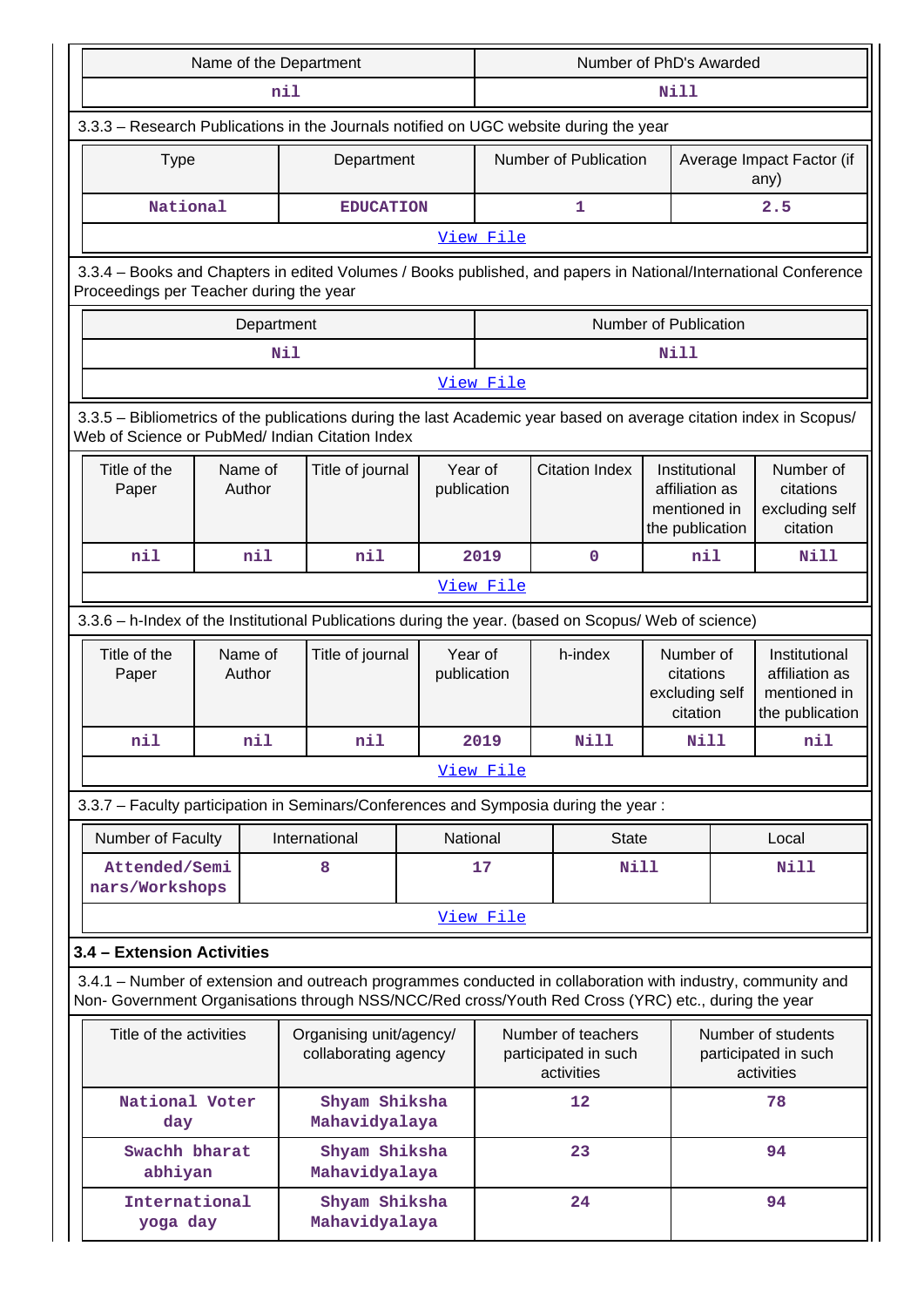| International<br>women day                                                                                                                                                                                     |                                                                                                              | Shyam Shiksha<br>Mahavidyalaya                     |                        |                                                       | 4                                                       |   | 94                                                      |  |  |
|----------------------------------------------------------------------------------------------------------------------------------------------------------------------------------------------------------------|--------------------------------------------------------------------------------------------------------------|----------------------------------------------------|------------------------|-------------------------------------------------------|---------------------------------------------------------|---|---------------------------------------------------------|--|--|
| Road Safety<br><b>Awareness</b>                                                                                                                                                                                |                                                                                                              | Shyam Shiksha<br>Mahavidyalaya                     |                        |                                                       | $\overline{4}$                                          |   | 84                                                      |  |  |
| Stubble burning<br>program                                                                                                                                                                                     |                                                                                                              | Shyam Shiksha<br>Mahavidyalaya                     |                        |                                                       | $\overline{\mathbf{2}}$                                 |   | 26                                                      |  |  |
| Awareness of<br>Sexual Harassment                                                                                                                                                                              |                                                                                                              | Shyam Shiksha<br>Mahavidyalaya                     |                        |                                                       | 3                                                       |   | 45                                                      |  |  |
|                                                                                                                                                                                                                | Shyam Shiksha<br>Voter Awareness<br>Mahavidyalaya                                                            |                                                    |                        |                                                       | $\overline{2}$                                          |   | 90                                                      |  |  |
|                                                                                                                                                                                                                | Constitution day<br>Shyam Shiksha<br>Mahavidyalaya                                                           |                                                    |                        |                                                       | $\mathbf{1}$                                            |   | 90                                                      |  |  |
| HIV/AIDS                                                                                                                                                                                                       | Shyam Shiksha<br>Awareness of<br>Mahavidyalaya                                                               |                                                    |                        |                                                       | 3                                                       |   | 93                                                      |  |  |
|                                                                                                                                                                                                                |                                                                                                              |                                                    |                        | View File                                             |                                                         |   |                                                         |  |  |
| during the year                                                                                                                                                                                                | 3.4.2 - Awards and recognition received for extension activities from Government and other recognized bodies |                                                    |                        |                                                       |                                                         |   |                                                         |  |  |
| Name of the activity                                                                                                                                                                                           | Award/Recognition                                                                                            |                                                    | <b>Awarding Bodies</b> |                                                       | Number of students<br><b>Benefited</b>                  |   |                                                         |  |  |
| Intercollege<br>competition Youth<br>Festival                                                                                                                                                                  | Certificates                                                                                                 |                                                    |                        | Anand college of<br>Education for women<br>, Amritsar |                                                         | 4 |                                                         |  |  |
|                                                                                                                                                                                                                |                                                                                                              |                                                    |                        | View File                                             |                                                         |   |                                                         |  |  |
| 3.4.3 - Students participating in extension activities with Government Organisations, Non-Government<br>Organisations and programmes such as Swachh Bharat, Aids Awareness, Gender Issue, etc. during the year |                                                                                                              |                                                    |                        |                                                       |                                                         |   |                                                         |  |  |
| Name of the scheme                                                                                                                                                                                             |                                                                                                              | Organising unit/Agen<br>cy/collaborating<br>agency | Name of the activity   |                                                       | Number of teachers<br>participated in such<br>activites |   | Number of students<br>participated in such<br>activites |  |  |
| Community<br>/Extension<br>Activities                                                                                                                                                                          |                                                                                                              | SSM, Sakti                                         | <b>HIV/AIDS</b>        | Awareness of                                          | 18                                                      |   | 110                                                     |  |  |
| Community<br>/Extension<br>Activities                                                                                                                                                                          |                                                                                                              | SSM, Sakti                                         | day                    | Constitution                                          | 26                                                      |   | 200                                                     |  |  |
| Community<br>/Extension<br>Activities                                                                                                                                                                          |                                                                                                              | SSM, Sakti                                         | Awareness              | Voter                                                 | 15                                                      |   | 120                                                     |  |  |
| Community<br>/Extension<br>Activities                                                                                                                                                                          |                                                                                                              | SSM, Sakti                                         | Sexual<br>Harassment   | Awareness of                                          | 15                                                      |   | 115                                                     |  |  |
| Community<br>/Extension<br>Activities                                                                                                                                                                          |                                                                                                              | SSM, Sakti                                         | burning program        | Stubble                                               | 22                                                      |   | 105                                                     |  |  |
| Community<br>/Extension<br>Activities                                                                                                                                                                          |                                                                                                              | SSM, Sakti                                         | Awareness              | Road Safety                                           | 20                                                      |   | 114                                                     |  |  |
| Community<br>/Extension                                                                                                                                                                                        |                                                                                                              | SSM, Sakti                                         | women day              | International<br>14                                   |                                                         |   | 109                                                     |  |  |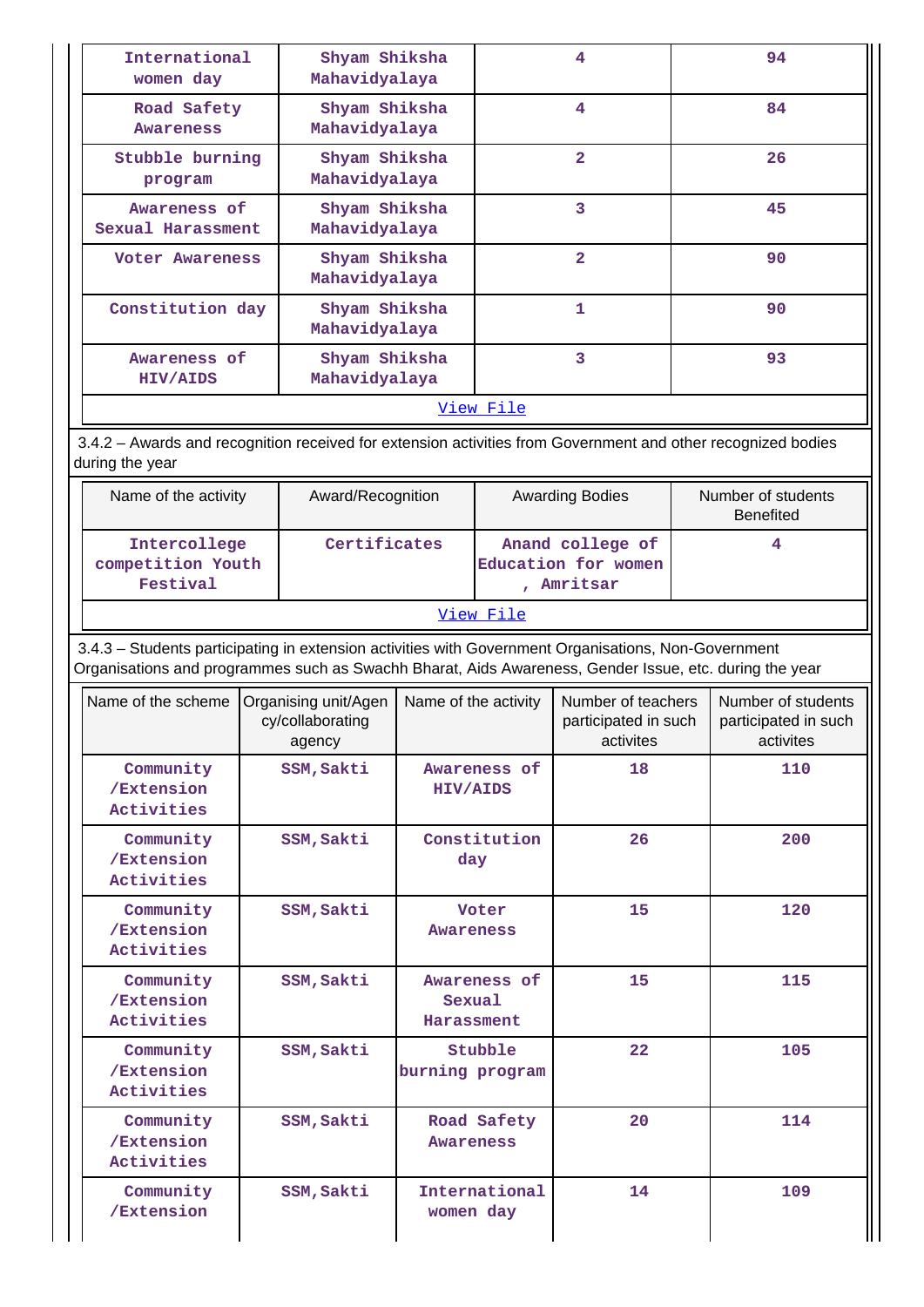|                                                                                                             | Activities                                                                                                                                               |                                                                              |                                                                                                                                                                        |                                                                                                                |                                                                                                                                                                                                                                         |                                    |                    |            |                |                    |  |  |
|-------------------------------------------------------------------------------------------------------------|----------------------------------------------------------------------------------------------------------------------------------------------------------|------------------------------------------------------------------------------|------------------------------------------------------------------------------------------------------------------------------------------------------------------------|----------------------------------------------------------------------------------------------------------------|-----------------------------------------------------------------------------------------------------------------------------------------------------------------------------------------------------------------------------------------|------------------------------------|--------------------|------------|----------------|--------------------|--|--|
|                                                                                                             | Community<br>/Extension<br>Activities                                                                                                                    |                                                                              | SSM, Sakti                                                                                                                                                             |                                                                                                                | yoga day                                                                                                                                                                                                                                | International                      |                    | 23         |                | 130                |  |  |
|                                                                                                             | Community<br>/Extension<br>Activities                                                                                                                    |                                                                              | SSM, Sakti                                                                                                                                                             |                                                                                                                | bhiyan                                                                                                                                                                                                                                  | Swachhbharata                      | 16                 |            |                | 116                |  |  |
|                                                                                                             | Community<br>/Extension<br>Activities                                                                                                                    |                                                                              | SSM, Sakti                                                                                                                                                             |                                                                                                                | Pakkhwada                                                                                                                                                                                                                               | Swachhta                           |                    | 17         |                | 104                |  |  |
|                                                                                                             |                                                                                                                                                          |                                                                              |                                                                                                                                                                        | View File                                                                                                      |                                                                                                                                                                                                                                         |                                    |                    |            |                |                    |  |  |
|                                                                                                             | 3.5 - Collaborations                                                                                                                                     |                                                                              |                                                                                                                                                                        |                                                                                                                |                                                                                                                                                                                                                                         |                                    |                    |            |                |                    |  |  |
| 3.5.1 – Number of Collaborative activities for research, faculty exchange, student exchange during the year |                                                                                                                                                          |                                                                              |                                                                                                                                                                        |                                                                                                                |                                                                                                                                                                                                                                         |                                    |                    |            |                |                    |  |  |
|                                                                                                             | Nature of activity                                                                                                                                       |                                                                              |                                                                                                                                                                        | Participant                                                                                                    |                                                                                                                                                                                                                                         | Source of financial support        |                    |            |                | Duration           |  |  |
|                                                                                                             | Nil                                                                                                                                                      |                                                                              |                                                                                                                                                                        | Nil                                                                                                            |                                                                                                                                                                                                                                         | <b>Nil</b>                         |                    |            | 0 <sup>0</sup> |                    |  |  |
|                                                                                                             |                                                                                                                                                          |                                                                              |                                                                                                                                                                        |                                                                                                                |                                                                                                                                                                                                                                         | View File                          |                    |            |                |                    |  |  |
|                                                                                                             | 3.5.2 - Linkages with institutions/industries for internship, on-the- job training, project work, sharing of research<br>facilities etc. during the year |                                                                              |                                                                                                                                                                        |                                                                                                                |                                                                                                                                                                                                                                         |                                    |                    |            |                |                    |  |  |
|                                                                                                             | Nature of linkage<br>TEACHER TR                                                                                                                          | Title of the<br>linkage<br><b>TEACHER</b><br><b>TRAINING</b><br><b>NSHIP</b> |                                                                                                                                                                        | Name of the<br>partnering<br>institution/<br>industry<br>/research lab<br>with contact<br>details<br>GOVT H.S. |                                                                                                                                                                                                                                         | <b>Duration From</b><br>02/01/2020 | <b>Duration To</b> |            | 30/01/2020     | Participant<br>100 |  |  |
|                                                                                                             | <b>AINING/INTER</b>                                                                                                                                      |                                                                              |                                                                                                                                                                        |                                                                                                                | SCHOOL,<br><b>BARPALI</b><br>KALA, SAKTI<br>GOVT H.S.<br>SCHOOL,<br><b>BUDHANPUR,</b><br>SAKTI GOVT<br>H.S. SCHOOL,<br><b>ACHANAKPUR,</b><br>SAKTI GOVT<br>H.S. SCHOOL,<br><b>ASHONDA,</b><br>SAKTI GOVT<br>H.S. SCHOOL,<br>GAHRINMUDA, |                                    |                    |            |                |                    |  |  |
|                                                                                                             | TEACHER TR<br><b>TEACHER</b><br><b>AINING/INTER</b><br><b>TRAINING</b><br><b>NSHIP</b>                                                                   |                                                                              | <b>SAKTI</b><br>GOVT H.S.<br>SCHOOL,<br><b>BARPALI</b><br>KALA, SAKTI<br>GOVT H.S.<br>SCHOOL,<br><b>BUDHANPUR,</b><br>SAKTI GOVT<br>H.S. SCHOOL,<br><b>ACHANAKPUR,</b> |                                                                                                                | 02/09/2019                                                                                                                                                                                                                              |                                    |                    | 30/09/2019 | 100            |                    |  |  |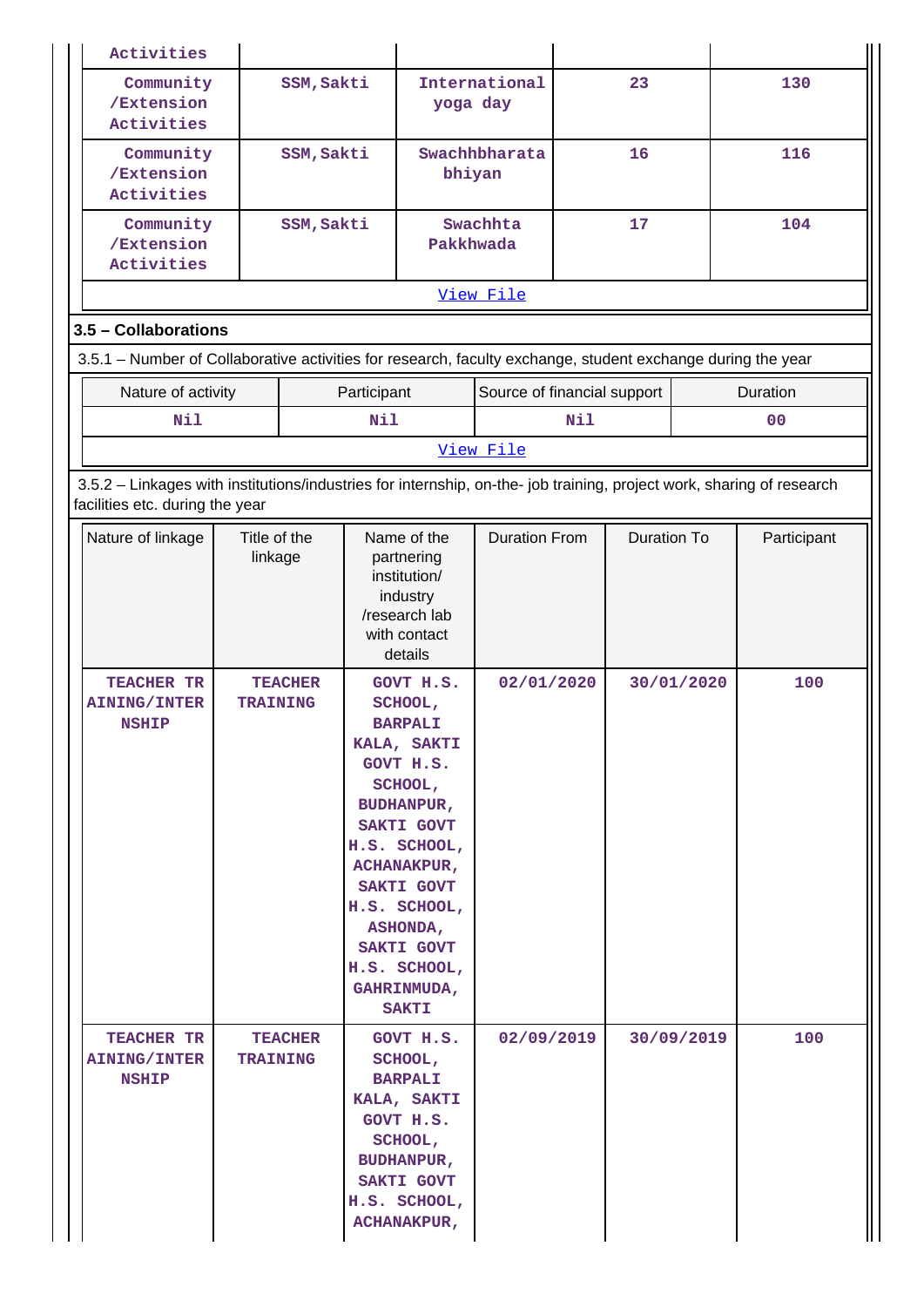| H.S. SCHOOL,<br>ASHONDA,<br>SAKTI GOVT<br>H.S. SCHOOL,<br>GAHRINMUDA,<br><b>SAKTI</b><br>View File<br>3.5.3 - MoUs signed with institutions of national, international importance, other universities, industries, corporate<br>houses etc. during the year<br>Number of<br>Organisation<br>Date of MoU signed<br>Purpose/Activities<br>students/teachers<br>participated under MoUs<br>Ph<br>Mutual Benefits<br>27/07/2019<br>86<br>of Institutes<br>View File<br><b>CRITERION IV - INFRASTRUCTURE AND LEARNING RESOURCES</b><br>4.1 - Physical Facilities<br>4.1.1 - Budget allocation, excluding salary for infrastructure augmentation during the year<br>Budget allocated for infrastructure augmentation<br>Budget utilized for infrastructure development<br>963000<br>269995<br>4.1.2 - Details of augmentation in infrastructure facilities during the year<br><b>Facilities</b><br><b>Existing or Newly Added</b><br>Nill<br>Others<br>Value of the equipment purchased<br>Nill<br>during the year (rs. in lakhs)<br>Number of important equipments<br>Nill<br>purchased (Greater than 1-0 lakh)<br>during the current year<br>Existing<br>Video Centre<br>Seminar halls with ICT facilities<br>Existing<br>Classrooms with Wi-Fi OR LAN<br>Newly Added<br>Classrooms with LCD facilities<br>Newly Added |
|--------------------------------------------------------------------------------------------------------------------------------------------------------------------------------------------------------------------------------------------------------------------------------------------------------------------------------------------------------------------------------------------------------------------------------------------------------------------------------------------------------------------------------------------------------------------------------------------------------------------------------------------------------------------------------------------------------------------------------------------------------------------------------------------------------------------------------------------------------------------------------------------------------------------------------------------------------------------------------------------------------------------------------------------------------------------------------------------------------------------------------------------------------------------------------------------------------------------------------------------------------------------------------------------------------------------|
|                                                                                                                                                                                                                                                                                                                                                                                                                                                                                                                                                                                                                                                                                                                                                                                                                                                                                                                                                                                                                                                                                                                                                                                                                                                                                                                    |
|                                                                                                                                                                                                                                                                                                                                                                                                                                                                                                                                                                                                                                                                                                                                                                                                                                                                                                                                                                                                                                                                                                                                                                                                                                                                                                                    |
|                                                                                                                                                                                                                                                                                                                                                                                                                                                                                                                                                                                                                                                                                                                                                                                                                                                                                                                                                                                                                                                                                                                                                                                                                                                                                                                    |
|                                                                                                                                                                                                                                                                                                                                                                                                                                                                                                                                                                                                                                                                                                                                                                                                                                                                                                                                                                                                                                                                                                                                                                                                                                                                                                                    |
|                                                                                                                                                                                                                                                                                                                                                                                                                                                                                                                                                                                                                                                                                                                                                                                                                                                                                                                                                                                                                                                                                                                                                                                                                                                                                                                    |
|                                                                                                                                                                                                                                                                                                                                                                                                                                                                                                                                                                                                                                                                                                                                                                                                                                                                                                                                                                                                                                                                                                                                                                                                                                                                                                                    |
|                                                                                                                                                                                                                                                                                                                                                                                                                                                                                                                                                                                                                                                                                                                                                                                                                                                                                                                                                                                                                                                                                                                                                                                                                                                                                                                    |
|                                                                                                                                                                                                                                                                                                                                                                                                                                                                                                                                                                                                                                                                                                                                                                                                                                                                                                                                                                                                                                                                                                                                                                                                                                                                                                                    |
|                                                                                                                                                                                                                                                                                                                                                                                                                                                                                                                                                                                                                                                                                                                                                                                                                                                                                                                                                                                                                                                                                                                                                                                                                                                                                                                    |
|                                                                                                                                                                                                                                                                                                                                                                                                                                                                                                                                                                                                                                                                                                                                                                                                                                                                                                                                                                                                                                                                                                                                                                                                                                                                                                                    |
|                                                                                                                                                                                                                                                                                                                                                                                                                                                                                                                                                                                                                                                                                                                                                                                                                                                                                                                                                                                                                                                                                                                                                                                                                                                                                                                    |
|                                                                                                                                                                                                                                                                                                                                                                                                                                                                                                                                                                                                                                                                                                                                                                                                                                                                                                                                                                                                                                                                                                                                                                                                                                                                                                                    |
|                                                                                                                                                                                                                                                                                                                                                                                                                                                                                                                                                                                                                                                                                                                                                                                                                                                                                                                                                                                                                                                                                                                                                                                                                                                                                                                    |
|                                                                                                                                                                                                                                                                                                                                                                                                                                                                                                                                                                                                                                                                                                                                                                                                                                                                                                                                                                                                                                                                                                                                                                                                                                                                                                                    |
|                                                                                                                                                                                                                                                                                                                                                                                                                                                                                                                                                                                                                                                                                                                                                                                                                                                                                                                                                                                                                                                                                                                                                                                                                                                                                                                    |
|                                                                                                                                                                                                                                                                                                                                                                                                                                                                                                                                                                                                                                                                                                                                                                                                                                                                                                                                                                                                                                                                                                                                                                                                                                                                                                                    |
|                                                                                                                                                                                                                                                                                                                                                                                                                                                                                                                                                                                                                                                                                                                                                                                                                                                                                                                                                                                                                                                                                                                                                                                                                                                                                                                    |
|                                                                                                                                                                                                                                                                                                                                                                                                                                                                                                                                                                                                                                                                                                                                                                                                                                                                                                                                                                                                                                                                                                                                                                                                                                                                                                                    |
|                                                                                                                                                                                                                                                                                                                                                                                                                                                                                                                                                                                                                                                                                                                                                                                                                                                                                                                                                                                                                                                                                                                                                                                                                                                                                                                    |
|                                                                                                                                                                                                                                                                                                                                                                                                                                                                                                                                                                                                                                                                                                                                                                                                                                                                                                                                                                                                                                                                                                                                                                                                                                                                                                                    |
|                                                                                                                                                                                                                                                                                                                                                                                                                                                                                                                                                                                                                                                                                                                                                                                                                                                                                                                                                                                                                                                                                                                                                                                                                                                                                                                    |
|                                                                                                                                                                                                                                                                                                                                                                                                                                                                                                                                                                                                                                                                                                                                                                                                                                                                                                                                                                                                                                                                                                                                                                                                                                                                                                                    |
| Seminar Halls<br>Existing                                                                                                                                                                                                                                                                                                                                                                                                                                                                                                                                                                                                                                                                                                                                                                                                                                                                                                                                                                                                                                                                                                                                                                                                                                                                                          |
| Laboratories<br>Newly Added                                                                                                                                                                                                                                                                                                                                                                                                                                                                                                                                                                                                                                                                                                                                                                                                                                                                                                                                                                                                                                                                                                                                                                                                                                                                                        |
| Newly Added<br>Class rooms                                                                                                                                                                                                                                                                                                                                                                                                                                                                                                                                                                                                                                                                                                                                                                                                                                                                                                                                                                                                                                                                                                                                                                                                                                                                                         |
| Existing<br>Campus Area                                                                                                                                                                                                                                                                                                                                                                                                                                                                                                                                                                                                                                                                                                                                                                                                                                                                                                                                                                                                                                                                                                                                                                                                                                                                                            |
| View File                                                                                                                                                                                                                                                                                                                                                                                                                                                                                                                                                                                                                                                                                                                                                                                                                                                                                                                                                                                                                                                                                                                                                                                                                                                                                                          |
| 4.2 - Library as a Learning Resource                                                                                                                                                                                                                                                                                                                                                                                                                                                                                                                                                                                                                                                                                                                                                                                                                                                                                                                                                                                                                                                                                                                                                                                                                                                                               |
| 4.2.1 - Library is automated {Integrated Library Management System (ILMS)}                                                                                                                                                                                                                                                                                                                                                                                                                                                                                                                                                                                                                                                                                                                                                                                                                                                                                                                                                                                                                                                                                                                                                                                                                                         |
| Name of the ILMS<br>Year of automation<br>Nature of automation (fully<br>Version<br>software<br>or patially)                                                                                                                                                                                                                                                                                                                                                                                                                                                                                                                                                                                                                                                                                                                                                                                                                                                                                                                                                                                                                                                                                                                                                                                                       |
| Nil<br>Nill<br>Nil<br>2021                                                                                                                                                                                                                                                                                                                                                                                                                                                                                                                                                                                                                                                                                                                                                                                                                                                                                                                                                                                                                                                                                                                                                                                                                                                                                         |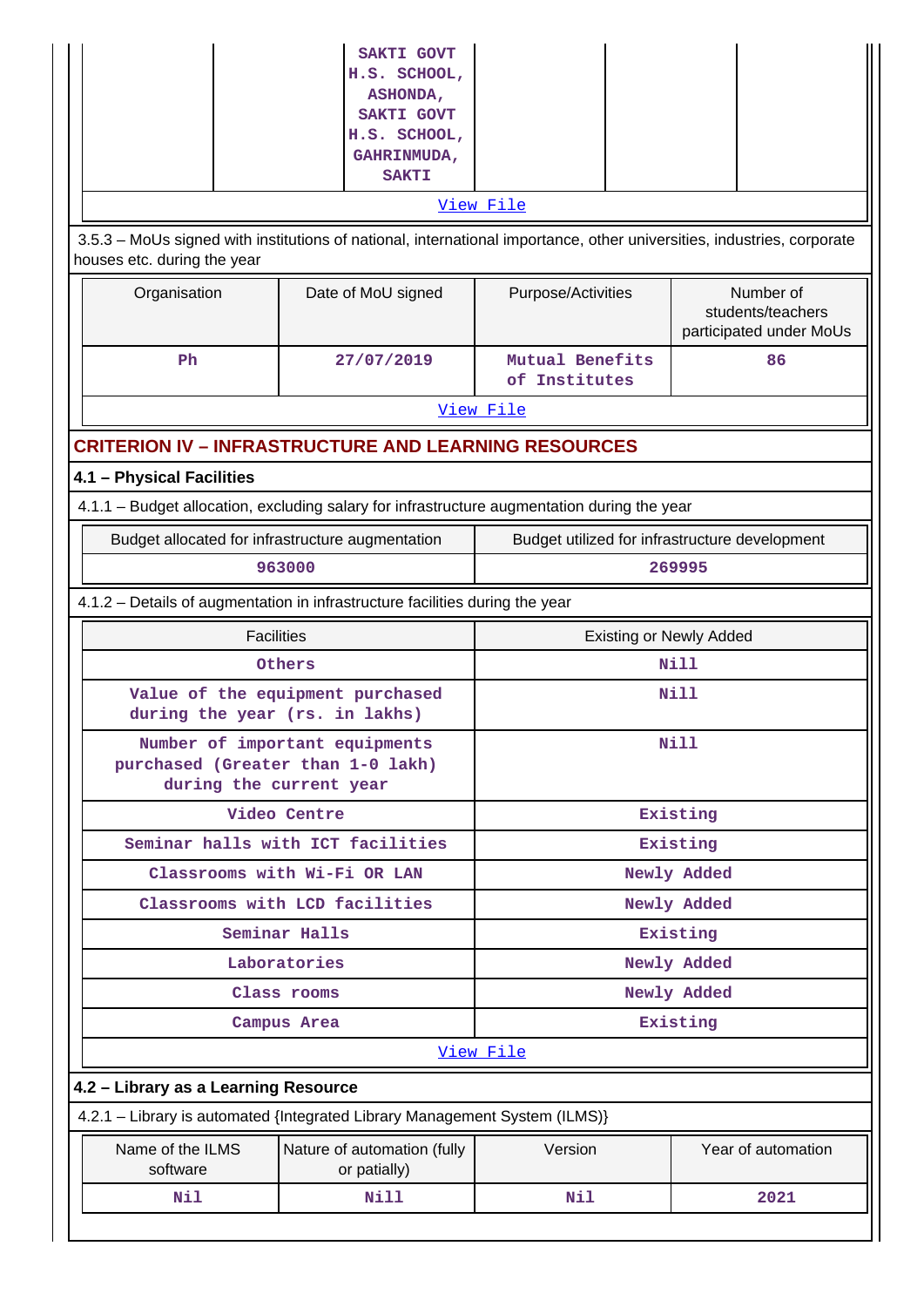| Library                                                                                                                                                                                                                                                 |                                          | Existing          |                                                                                     |                            | Newly Added         |                                                                                                                      |                    | Total                                             |         |               |  |
|---------------------------------------------------------------------------------------------------------------------------------------------------------------------------------------------------------------------------------------------------------|------------------------------------------|-------------------|-------------------------------------------------------------------------------------|----------------------------|---------------------|----------------------------------------------------------------------------------------------------------------------|--------------------|---------------------------------------------------|---------|---------------|--|
| Service Type                                                                                                                                                                                                                                            |                                          |                   |                                                                                     |                            |                     |                                                                                                                      |                    |                                                   |         |               |  |
| Text<br><b>Books</b>                                                                                                                                                                                                                                    |                                          | 6874              | 1375300                                                                             |                            | 480                 | 96500                                                                                                                |                    | 7354                                              |         | 1471800       |  |
| Reference<br><b>Books</b>                                                                                                                                                                                                                               |                                          | 994               | 199000                                                                              |                            | 48                  | 9650                                                                                                                 |                    | 1042                                              |         | 208650        |  |
| Journals                                                                                                                                                                                                                                                |                                          | 25                | 8000                                                                                |                            | 5                   | 2500                                                                                                                 |                    | 30                                                |         | 10500         |  |
|                                                                                                                                                                                                                                                         |                                          |                   |                                                                                     |                            | View File           |                                                                                                                      |                    |                                                   |         |               |  |
| 4.2.3 - E-content developed by teachers such as: e-PG- Pathshala, CEC (under e-PG- Pathshala CEC (Under<br>Graduate) SWAYAM other MOOCs platform NPTEL/NMEICT/any other Government initiatives & institutional<br>(Learning Management System (LMS) etc |                                          |                   |                                                                                     |                            |                     |                                                                                                                      |                    |                                                   |         |               |  |
|                                                                                                                                                                                                                                                         | Name of the Teacher                      |                   | Name of the Module                                                                  |                            |                     | Platform on which module<br>is developed                                                                             |                    | Date of launching e-                              | content |               |  |
| Nil                                                                                                                                                                                                                                                     |                                          |                   | Nil                                                                                 |                            | Nil                 |                                                                                                                      |                    | <b>Nill</b>                                       |         |               |  |
|                                                                                                                                                                                                                                                         |                                          |                   |                                                                                     |                            | View File           |                                                                                                                      |                    |                                                   |         |               |  |
|                                                                                                                                                                                                                                                         | 4.3 - IT Infrastructure                  |                   |                                                                                     |                            |                     |                                                                                                                      |                    |                                                   |         |               |  |
|                                                                                                                                                                                                                                                         | 4.3.1 - Technology Upgradation (overall) |                   |                                                                                     |                            |                     |                                                                                                                      |                    |                                                   |         |               |  |
| <b>Type</b><br><b>Total Co</b><br>Computer<br>Lab<br>mputers                                                                                                                                                                                            |                                          |                   | Internet                                                                            | <b>Browsing</b><br>centers | Computer<br>Centers | Office                                                                                                               | Departme<br>nts    | Available<br><b>Bandwidt</b><br>h (MBPS/<br>GBPS) |         | <b>Others</b> |  |
| Existin<br>g                                                                                                                                                                                                                                            | 26                                       | 1                 | $\mathbf{1}$                                                                        | 1                          | 1                   | $\mathbf{2}$                                                                                                         | $\overline{a}$     | 560                                               |         | $\mathbf 0$   |  |
| Added                                                                                                                                                                                                                                                   | 1                                        | $\mathbf 0$       | $\mathbf 0$                                                                         | $\mathbf 0$                | $\mathbf 0$         | $\mathbf 0$                                                                                                          | $\mathbf 0$        | $\mathbf 0$                                       |         | $\mathbf 0$   |  |
| Total                                                                                                                                                                                                                                                   | 27                                       | ı                 | ı                                                                                   | ı                          | ı<br>2<br>2<br>560  |                                                                                                                      |                    | 0                                                 |         |               |  |
|                                                                                                                                                                                                                                                         |                                          |                   | 4.3.2 - Bandwidth available of internet connection in the Institution (Leased line) |                            |                     |                                                                                                                      |                    |                                                   |         |               |  |
|                                                                                                                                                                                                                                                         |                                          |                   |                                                                                     |                            | 560 MBPS/ GBPS      |                                                                                                                      |                    |                                                   |         |               |  |
|                                                                                                                                                                                                                                                         | 4.3.3 - Facility for e-content           |                   |                                                                                     |                            |                     |                                                                                                                      |                    |                                                   |         |               |  |
|                                                                                                                                                                                                                                                         |                                          |                   | Name of the e-content development facility                                          |                            |                     | Provide the link of the videos and media centre and                                                                  | recording facility |                                                   |         |               |  |
|                                                                                                                                                                                                                                                         |                                          |                   | Official YouTube Channel                                                            |                            |                     | https://youtu.be/K8V_RcclgZQ                                                                                         |                    |                                                   |         |               |  |
|                                                                                                                                                                                                                                                         |                                          | Google Class Room |                                                                                     |                            |                     | shyamcollege.online.classes@gmail.com                                                                                |                    |                                                   |         |               |  |
|                                                                                                                                                                                                                                                         |                                          | WhatsApp Group    |                                                                                     |                            |                     | Two WhatsApp groups are created                                                                                      | session wise.      |                                                   |         |               |  |
|                                                                                                                                                                                                                                                         |                                          |                   | 4.4 - Maintenance of Campus Infrastructure                                          |                            |                     |                                                                                                                      |                    |                                                   |         |               |  |
|                                                                                                                                                                                                                                                         | component, during the year               |                   |                                                                                     |                            |                     | 4.4.1 – Expenditure incurred on maintenance of physical facilities and academic support facilities, excluding salary |                    |                                                   |         |               |  |
| Assigned Budget on<br>Expenditure incurred on<br>Assigned budget on<br>Expenditure incurredon<br>academic facilities<br>maintenance of academic<br>physical facilities<br>maintenance of physical<br>facilities<br>facilites                            |                                          |                   |                                                                                     |                            |                     |                                                                                                                      |                    |                                                   |         |               |  |
|                                                                                                                                                                                                                                                         |                                          |                   |                                                                                     |                            |                     |                                                                                                                      |                    |                                                   |         |               |  |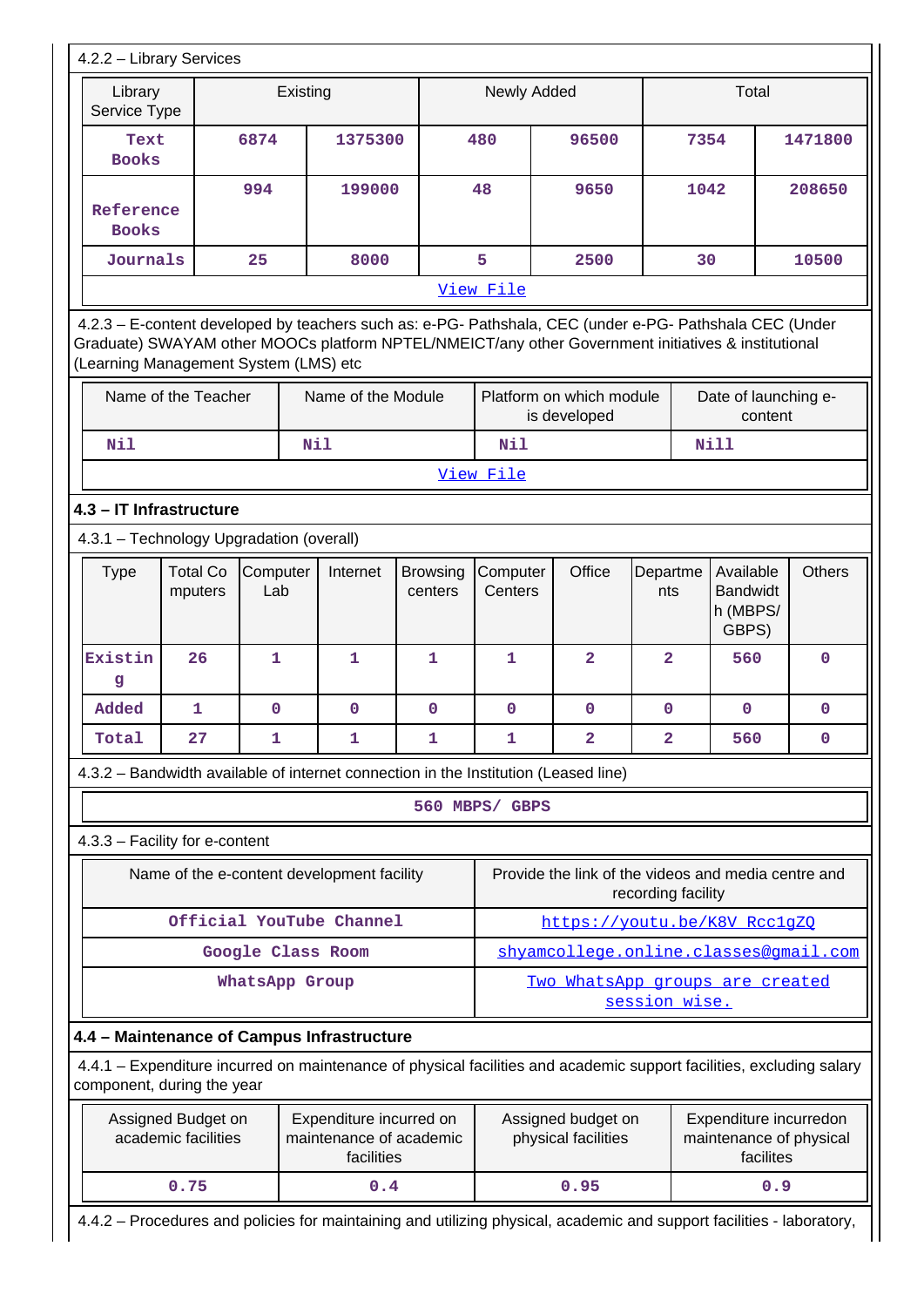library, sports complex, computers, classrooms etc. (maximum 500 words) (information to be available in institutional Website, provide link)

 **The institution has a well planned schedule as a result there is optimum utilization of available resources without interruption to any activity. We ensure that all students are available in library and college campus and the students who use the computers and internet are monitored to ensure the infrastructure is optimally utilized. Part of infrastructure is shared with schools. The institution also shares the science laboratory with schools. The institution is utilized for conducting the public examinations and University examinations. The institution lends its premises for conducting polls by utilising it as a polling centre during elections. Sidana Institute of Education has developed complete physical infrastructure as per NCTE norms to run the B. Ed course. The institute has modern and updated infrastructure and learning resources. Institution is located 10 kms off the Holy City Amritsar. The Institute is a self-financed institute. ? Out of total area, 4000 sq. meters (01 acres) is exclusively earmarked for Sidana Institute of Education. It has 2385.13 sq. meters built up area that accommodates the administrative offices and the academic wing. ? There are four classrooms and six method rooms with proper lighting and ventilation and all the classrooms are well equipped with proper furniture, dais, projector and display boards. ? Administrative office, a staff room and a Principal room with adequate space to conduct meetings and discussions with the faculty. ? Well-equipped library and a reading room having seating capacity for 60 pupil teachers. Library has internet connectivity and a photocopier with the facility of photocopying. ? ICT Resource Centre fully equipped with 40 computers with latest configuration and internet facility with each system. ? Psychology Resource Centre with sufficient number of Tests and Psychological Testing Equipment's. ? The Curriculum Laboratory is a Centre for instructional materials in teacher education institutes. It is designed for the professional development of pupil teachers. ? Art and Work Experience Resource Centre with adequate material. ? We have well-furnished Tutorial rooms, Seminar Hall and a Multipurpose Hall having seating capacity of more than five hundred persons to conduct various academic and cultural activities. ? The institute has separate common rooms for boys and girls. There is a Rest cum Medical Room provided with First aid facility. Sports, Music Room, Canteen and a Store Room are also available in the college campus. ? Morning assemblies are conducted in Open Air Theatre as well as in Multipurpose Hall. A well sized Parking Space for vehicles is also available in the campus. ? There is provision for indoor games such as Carom, Chess as well as outdoor games like Volley ball, Badminton, Shot-put, Discus throw, Relay-race, Kho-Kho, Tug-of- war and 200 metre athletic track for all athletics activities. ? There are separate toilets and wash rooms for boys, girls and college staff. Proper Fire Safety measures (Fire Extinguishers) are also placed in the college building. Institution has heavy Gen-set for the power backup to meet the emergency need. Its campus is surrounded with lots of greenery, ornamental plants, flowers and**

https://www.shyamcollege.in/naac/co-curricular-activities.pdf

#### **CRITERION V – STUDENT SUPPORT AND PROGRESSION**

#### **5.1 – Student Support**

5.1.1 – Scholarships and Financial Support

|                                         | Name/Title of the scheme     | Number of students | Amount in Rupees |
|-----------------------------------------|------------------------------|--------------------|------------------|
| Financial Support<br>from institution   | concession in<br>tuition fee |                    | 20000            |
| Financial Support<br>from Other Sources |                              |                    |                  |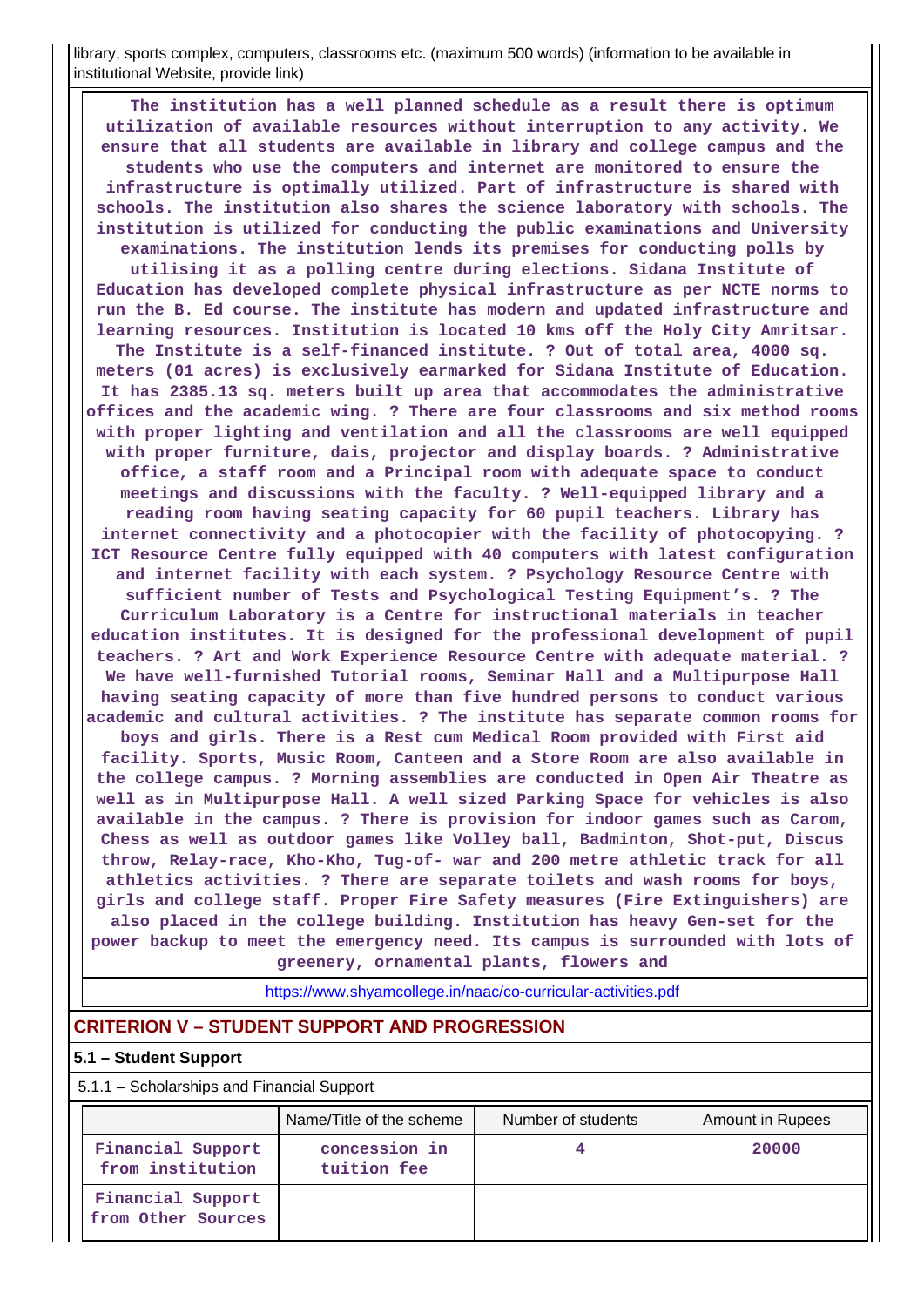| a) National                                                                                                                                                                                                     |             | <b>SC/ST FEE</b><br><b>REIMPBURSEMENT</b>                            | Nill                                                                        |  | 0                                                                                             |                   |  |  |  |  |  |
|-----------------------------------------------------------------------------------------------------------------------------------------------------------------------------------------------------------------|-------------|----------------------------------------------------------------------|-----------------------------------------------------------------------------|--|-----------------------------------------------------------------------------------------------|-------------------|--|--|--|--|--|
| b) International                                                                                                                                                                                                |             | Nil                                                                  | Nill                                                                        |  |                                                                                               | 0                 |  |  |  |  |  |
|                                                                                                                                                                                                                 |             |                                                                      | View File                                                                   |  |                                                                                               |                   |  |  |  |  |  |
| 5.1.2 - Number of capability enhancement and development schemes such as Soft skill development, Remedial<br>coaching, Language lab, Bridge courses, Yoga, Meditation, Personal Counselling and Mentoring etc., |             |                                                                      |                                                                             |  |                                                                                               |                   |  |  |  |  |  |
| Name of the capability<br>enhancement scheme                                                                                                                                                                    |             | Date of implemetation                                                | Number of students<br>enrolled                                              |  | Agencies involved                                                                             |                   |  |  |  |  |  |
| Ethics in<br>Education                                                                                                                                                                                          |             | 03/02/2020                                                           | 40                                                                          |  |                                                                                               | <b>SSM, SAKTI</b> |  |  |  |  |  |
| personal<br>counseling (family<br>issues, social<br>insecurities,<br>phobia)                                                                                                                                    |             | 09/09/2019                                                           | 20                                                                          |  | <b>SSM, SAKTI</b>                                                                             |                   |  |  |  |  |  |
| Remedial Coaching<br>on the bases of<br>house test                                                                                                                                                              |             | 13/01/2020                                                           | 40                                                                          |  |                                                                                               | <b>SSM, SAKTI</b> |  |  |  |  |  |
| Peer Feedback<br>/Tutoring                                                                                                                                                                                      |             | 04/05/2020                                                           | 40                                                                          |  | <b>SSM, SAKTI</b>                                                                             |                   |  |  |  |  |  |
| Need assessment<br>exercise                                                                                                                                                                                     |             | 25/11/2019                                                           | 120                                                                         |  | <b>SSM, SAKTI</b>                                                                             |                   |  |  |  |  |  |
| <b>Feed Back</b><br>Analysis                                                                                                                                                                                    |             | 20/07/2020                                                           | 200                                                                         |  | <b>SSM, SAKTI</b>                                                                             |                   |  |  |  |  |  |
| Yoga and<br>meditation                                                                                                                                                                                          |             | 21/06/2020                                                           | 60                                                                          |  | <b>SSM, SAKTI</b>                                                                             |                   |  |  |  |  |  |
| Human rights                                                                                                                                                                                                    |             | 10/12/2019                                                           | 40                                                                          |  |                                                                                               | <b>SSM, SAKTI</b> |  |  |  |  |  |
|                                                                                                                                                                                                                 |             |                                                                      | View File                                                                   |  |                                                                                               |                   |  |  |  |  |  |
| 5.1.3 – Students benefited by guidance for competitive examinations and career counselling offered by the<br>institution during the year                                                                        |             |                                                                      |                                                                             |  |                                                                                               |                   |  |  |  |  |  |
| Year<br>Name of the<br>scheme                                                                                                                                                                                   |             | Number of<br>benefited<br>students for<br>competitive<br>examination | Number of<br>benefited<br>students by<br>career<br>counseling<br>activities |  | Number of<br>Number of<br>students who<br>studentsp placed<br>have passedin<br>the comp. exam |                   |  |  |  |  |  |
| 2019                                                                                                                                                                                                            | <b>CTET</b> | 94                                                                   | 94                                                                          |  | 35                                                                                            | <b>Nill</b>       |  |  |  |  |  |
|                                                                                                                                                                                                                 |             |                                                                      | View File                                                                   |  |                                                                                               |                   |  |  |  |  |  |
| 5.1.4 – Institutional mechanism for transparency, timely redressal of student grievances, Prevention of sexual<br>harassment and ragging cases during the year                                                  |             |                                                                      |                                                                             |  |                                                                                               |                   |  |  |  |  |  |
| Total grievances received                                                                                                                                                                                       |             | Number of grievances redressed                                       |                                                                             |  | Avg. number of days for grievance<br>redressal                                                |                   |  |  |  |  |  |
| 3                                                                                                                                                                                                               |             |                                                                      | 3                                                                           |  |                                                                                               | 3                 |  |  |  |  |  |
| 5.2 - Student Progression                                                                                                                                                                                       |             |                                                                      |                                                                             |  |                                                                                               |                   |  |  |  |  |  |
| 5.2.1 - Details of campus placement during the year                                                                                                                                                             |             |                                                                      |                                                                             |  |                                                                                               |                   |  |  |  |  |  |
| Off campus<br>On campus                                                                                                                                                                                         |             |                                                                      |                                                                             |  |                                                                                               |                   |  |  |  |  |  |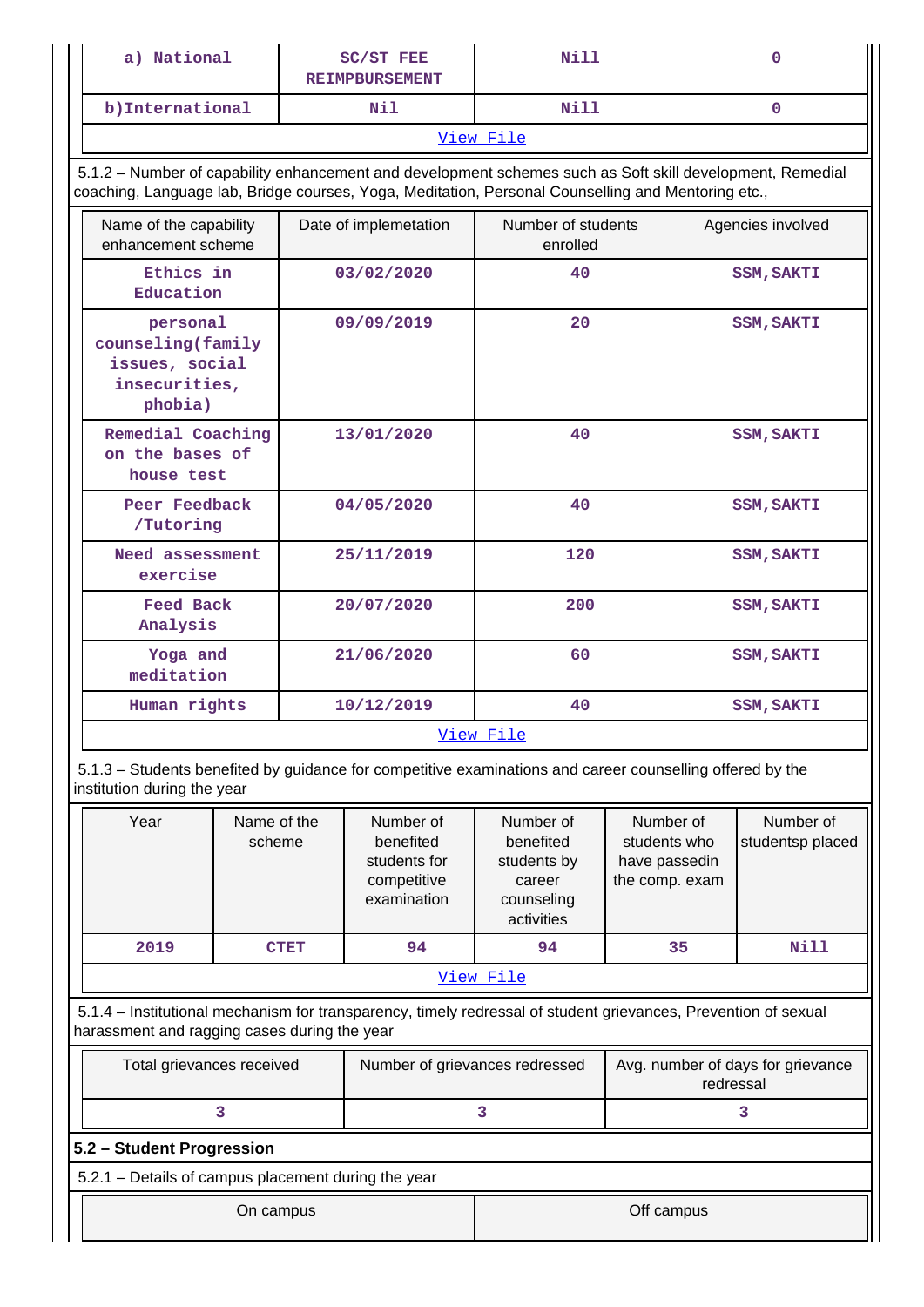|                           | Nameof<br>organizations<br>visited                                                                                                                                                     | Number of<br>students<br>participated                                                                    | Number of<br>stduents placed | Nameof<br>organizations<br>visited | Number of<br>students<br>participated   | Number of<br>stduents placed                         |  |  |  |  |  |
|---------------------------|----------------------------------------------------------------------------------------------------------------------------------------------------------------------------------------|----------------------------------------------------------------------------------------------------------|------------------------------|------------------------------------|-----------------------------------------|------------------------------------------------------|--|--|--|--|--|
|                           | 02                                                                                                                                                                                     | 51                                                                                                       | 10                           | 0 <sub>0</sub>                     | <b>Nill</b>                             | <b>Nill</b>                                          |  |  |  |  |  |
|                           |                                                                                                                                                                                        |                                                                                                          |                              | View File                          |                                         |                                                      |  |  |  |  |  |
|                           |                                                                                                                                                                                        | 5.2.2 - Student progression to higher education in percentage during the year                            |                              |                                    |                                         |                                                      |  |  |  |  |  |
|                           | Year                                                                                                                                                                                   | Number of<br>students<br>enrolling into<br>higher education                                              | Programme<br>graduated from  | Depratment<br>graduated from       | Name of<br>institution joined           | Name of<br>programme<br>admitted to                  |  |  |  |  |  |
|                           | 2019                                                                                                                                                                                   | 20                                                                                                       | <b>B.ED</b>                  | <b>EDUCATION</b>                   | BU<br><b>BILASPUR</b>                   | M.A(Hindi),<br>$M.A(Eng)$ ,<br>M.Com, M.Sc,<br>M. Ed |  |  |  |  |  |
|                           |                                                                                                                                                                                        |                                                                                                          |                              | View File                          |                                         |                                                      |  |  |  |  |  |
|                           | 5.2.3 - Students qualifying in state/ national/ international level examinations during the year<br>(eg:NET/SET/SLET/GATE/GMAT/CAT/GRE/TOFEL/Civil Services/State Government Services) |                                                                                                          |                              |                                    |                                         |                                                      |  |  |  |  |  |
|                           |                                                                                                                                                                                        | <b>Items</b>                                                                                             |                              |                                    | Number of students selected/ qualifying |                                                      |  |  |  |  |  |
|                           |                                                                                                                                                                                        | <b>NET</b>                                                                                               |                              | <b>Nill</b>                        |                                         |                                                      |  |  |  |  |  |
|                           |                                                                                                                                                                                        | <b>SET</b>                                                                                               |                              |                                    | <b>Nill</b>                             |                                                      |  |  |  |  |  |
|                           |                                                                                                                                                                                        | <b>SLET</b>                                                                                              |                              |                                    | <b>Nill</b>                             |                                                      |  |  |  |  |  |
|                           |                                                                                                                                                                                        | <b>GATE</b>                                                                                              |                              |                                    | Nill                                    |                                                      |  |  |  |  |  |
|                           |                                                                                                                                                                                        | <b>GMAT</b>                                                                                              |                              |                                    | <b>Nill</b>                             |                                                      |  |  |  |  |  |
|                           |                                                                                                                                                                                        | <b>CAT</b>                                                                                               |                              |                                    | Nill                                    |                                                      |  |  |  |  |  |
|                           |                                                                                                                                                                                        | <b>GRE</b>                                                                                               |                              | Nill                               |                                         |                                                      |  |  |  |  |  |
|                           |                                                                                                                                                                                        | <b>TOFEL</b>                                                                                             |                              | <b>Nill</b>                        |                                         |                                                      |  |  |  |  |  |
|                           |                                                                                                                                                                                        | Civil Services                                                                                           |                              | Nill                               |                                         |                                                      |  |  |  |  |  |
|                           |                                                                                                                                                                                        | Any Other                                                                                                |                              | Nill<br>View File                  |                                         |                                                      |  |  |  |  |  |
|                           |                                                                                                                                                                                        |                                                                                                          |                              |                                    |                                         |                                                      |  |  |  |  |  |
|                           |                                                                                                                                                                                        | 5.2.4 - Sports and cultural activities / competitions organised at the institution level during the year |                              |                                    |                                         |                                                      |  |  |  |  |  |
|                           | Activity                                                                                                                                                                               |                                                                                                          | Level                        |                                    | Number of Participants                  |                                                      |  |  |  |  |  |
|                           |                                                                                                                                                                                        | Annual Sports Meet                                                                                       |                              | College Level                      |                                         | 180                                                  |  |  |  |  |  |
|                           |                                                                                                                                                                                        | <b>BADMINTON</b>                                                                                         |                              | College Level                      |                                         | 16                                                   |  |  |  |  |  |
|                           |                                                                                                                                                                                        | <b>FOOTBALL</b>                                                                                          |                              | College Level<br>College Level     | 32<br>64                                |                                                      |  |  |  |  |  |
| <b>CRICKET</b><br>KHO-KHO |                                                                                                                                                                                        |                                                                                                          |                              | College Level                      |                                         |                                                      |  |  |  |  |  |
|                           | Competition on COVID-19                                                                                                                                                                | Poster Making                                                                                            |                              | College Level                      | 48<br>120                               |                                                      |  |  |  |  |  |
|                           |                                                                                                                                                                                        | <b>GROUP SONG</b>                                                                                        |                              | College Level                      | 60                                      |                                                      |  |  |  |  |  |
|                           |                                                                                                                                                                                        | <b>DEBATE</b>                                                                                            |                              | College Level                      | 60                                      |                                                      |  |  |  |  |  |
|                           |                                                                                                                                                                                        | <b>PAINTING</b>                                                                                          |                              | College Level                      |                                         | 80                                                   |  |  |  |  |  |
|                           |                                                                                                                                                                                        | INSTRUMENTAL MUSIC                                                                                       |                              | College Level<br>20                |                                         |                                                      |  |  |  |  |  |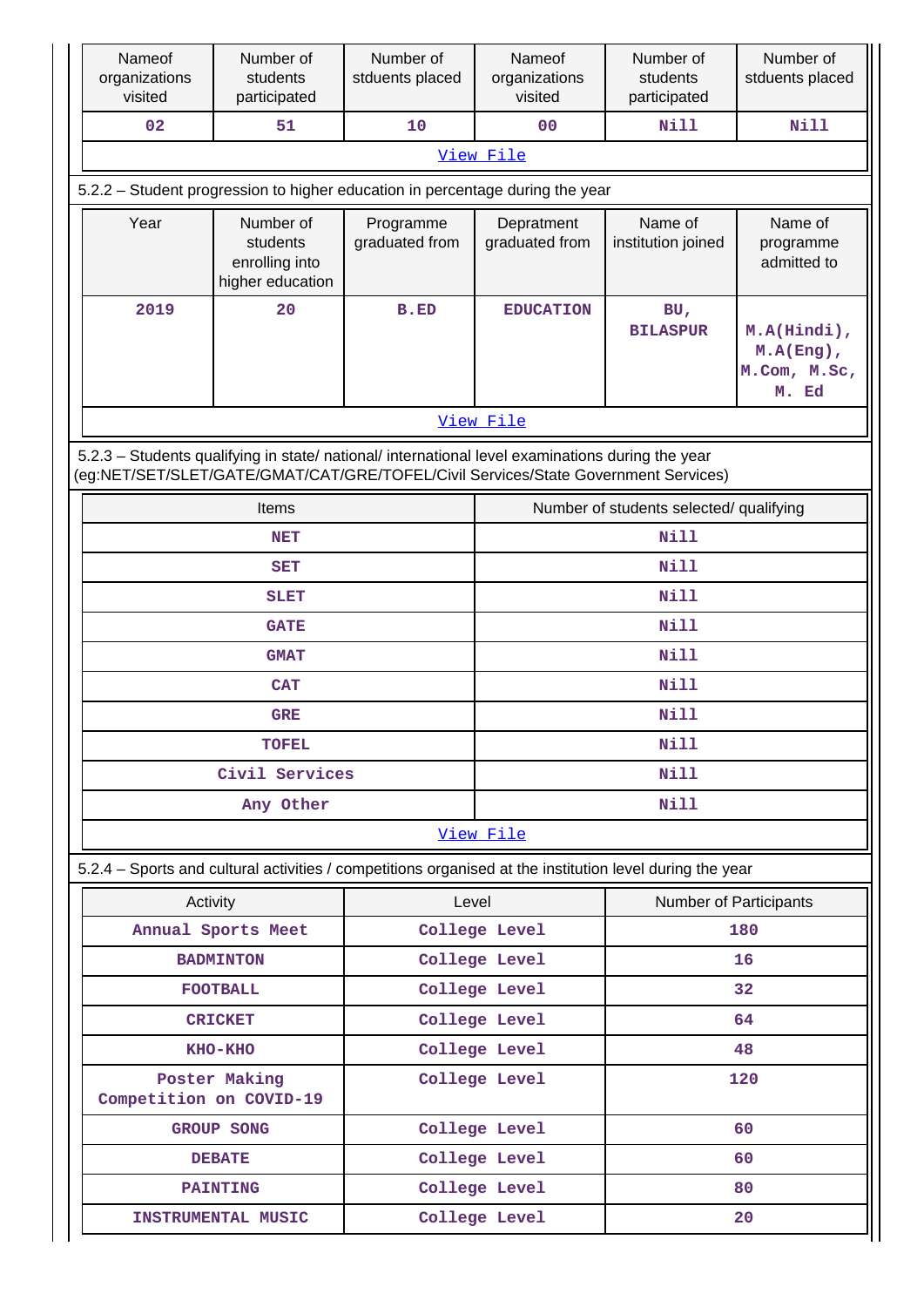View File

#### **5.3 – Student Participation and Activities**

 5.3.1 – Number of awards/medals for outstanding performance in sports/cultural activities at national/international level (award for a team event should be counted as one)

| Year | Name of the<br>award/medal | National/<br>Number of<br>awards for<br>Internaional<br><b>Sports</b><br>Nill<br>Nill |  | Number of<br>awards for<br>Cultural | Student ID<br>number | Name of the<br>student |  |  |  |  |
|------|----------------------------|---------------------------------------------------------------------------------------|--|-------------------------------------|----------------------|------------------------|--|--|--|--|
| 2019 | Nil                        |                                                                                       |  | Nill                                | Nil                  | Nil                    |  |  |  |  |
|      | View File                  |                                                                                       |  |                                     |                      |                        |  |  |  |  |

 5.3.2 – Activity of Student Council & representation of students on academic & administrative bodies/committees of the institution (maximum 500 words)

 **Student's Council Yes, the college has a student council. It consists of 5office bearers. At the beginning of the academic year, election is conducted for the post of office-bearers such as Council President, Vice President, Secretary, Treasurer, etc. Major activities The council's election is held each year in the month of Sept or October. After oath taking ceremony, the elected candidates discharge their duties. The student union organizes Cultural competitions. The prizes and awards distributed in the Annual Day function inspire students to participate in college activities. Besides Seminars and workshops organized by the college involves the students and inspires them to participate in college activities. Conducting academic, sports and cultural activities smoothly Addressing the grievances of students to tutorial group teacher, principal and higher management 2. Library Committee Encourage students to use the library resources Keeping student teachers informed about the total reading hours completed in library 3. Cultural CCA Committee ? Organizes cultural events in co-ordination with different tutorial groups ? Celebrate Gandhi Jayanti', 'Independence Day', 'Teacher's Day', 'Hindi Divas', etc ? Organized events/competitions which included Sports Competition, Black-Board Writing Competition, Rangoli Competition, Folk-dance Competition, Poster Competition, Campus Development Competition, Fashion Competition, inter-house competitions debate, bulletin board, slogan , plantation, cooking and hospitality, use of waste material etc. Organized programs for 'Diwali Celebrations', 'Alumni Meet', 'Christmas Celebrations', etc Organizing everyday assembly in co-ordination with class 3. Extension Programme Committee ? Student Managers ? Trains student-teachers to conduct activities in each of the extension projects ? Conducts field visits ? Organizes college level and community level activities 4. Grievance Redressal Committee Taking studentteachers grievances to teacher-educators in the redressal committee and the principal Opening the suggestion box regularly and conveying the grievances to the grievance redressal committee Solving problems faced by student-teachers 5. Placement Committee Organizing guest lectures on topics such as 'Personality Development', 'Communication Skills', 'Preparing for Interviews', 'Preparing Resume', etc Organizing campus interviews**

#### **5.4 – Alumni Engagement**

5.4.1 – Whether the institution has registered Alumni Association?

 **Yes**

 **The institution has an Alumni Association. Its activities and major contributions for institutional, academic and infrastructure development. The college collects feedback from its graduates and employers and uses it to develop its curricula, improve the facilities and the overall status of the college. The college organizes alumni meet periodically and collects the feedback and uses it to in the improvement of the college. The institution**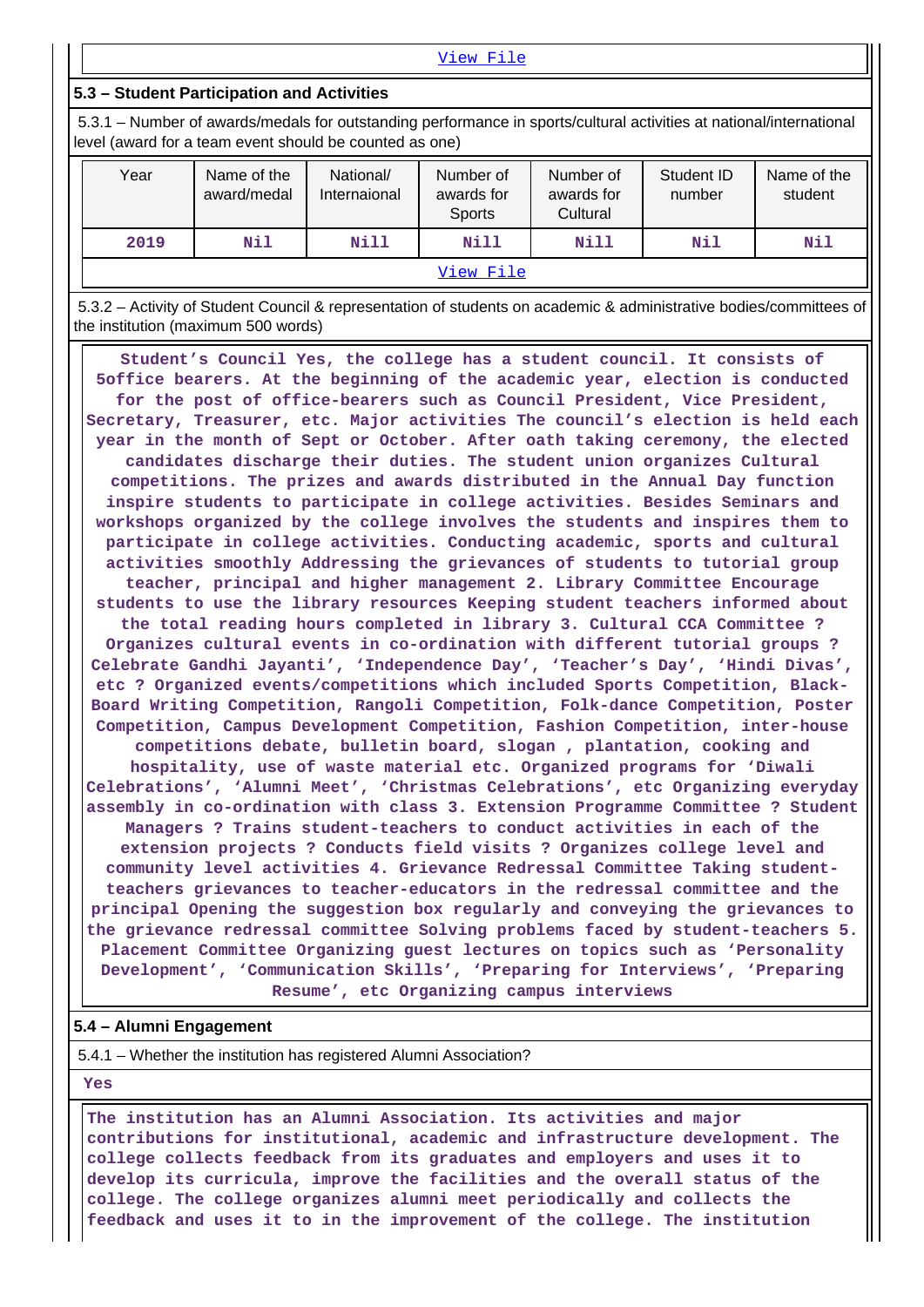**collects program exit feedback from its passing out students. The students are requested to fill the exit feedback form before they receive their Transfer Certificate (TC). The data is collected and processed. The data is used to implement any corrective or preventive action to rectify any deficiencies. This feedback is just passed on to the department to make the necessary action. Feedback from Alumni is also collected from time to time. This data is used to update the teaching and learning process, particularly to implement any tailor made course for the students to improve the change to bet placed. Alumni association contribution to the institution Established in January 2016, the mission of SSM Alumni Association" is to create and maintain a lifelong connection between the institute and its alumni. Finding new ways to build an engaged membership base is an integral task of the association. SSM Alumni Association is one of the easiest ways to reconnect, give back to the institute and serve as a springboard for further involvement.**

5.4.2 – No. of enrolled Alumni:

**280**

5.4.3 – Alumni contribution during the year (in Rupees) :

**0**

5.4.4 – Meetings/activities organized by Alumni Association :

 **The institution has an alumini association. Its activities and major contributions for institutional, academic and infrastructure development. The college collects feedback from its graduates and employers and uese it to develop its curricula, improve the facilities and the overall status of the college. The college organizes alimini meet periodically 01 every year and collect the feedback and uses it to in improvement of he college. The institution collects program exit feedback fro its passing out students.**

#### **CRITERION VI – GOVERNANCE, LEADERSHIP AND MANAGEMENT**

#### **6.1 – Institutional Vision and Leadership**

 6.1.1 – Mention two practices of decentralization and participative management during the last year (maximum 500 words)

 **Vision of the college ? To be a centre of excellence in imparting teacher education and raise the socio-economic standard of the nation Mission ? To bestow eminent teacher education, to ignite students with an urge for research and developmental attitude with the aim to inculcate the habit of independent and innovative teaching to make the students an asset to our nation and be a part of its heritage, ? this out through a series of carefully crafted, tested and systematically executed steps of actions. ? The College shall spare no effort to continue to spread and further its academic potential by providing appropriate academic ambience for all classes of students and teachers. Under the umbrella of the management the College is managed by Principal with the constant support and encouragement from the top management. The Principal executes in democratic style and believes that none of us is as smart as all of us together. Though decentralization freedom is given to the principal and all the teacher educators to take decisions to smoothly conduct various activities of the college, the college looks forward for constant support from the top management. The Management is empowered to monitor the activities of the College such as admission, appointment of teaching and non-teaching staff, Construction of the buildings, providing infrastructure and their maintenance, starting of new courses, administrative matters, and financial aspects and so on. There is a building Committee with members from faculty , architects, engineers, Contractors and office staff to assist with the planning and execution of vertical extension of the college and planning for infrastructure**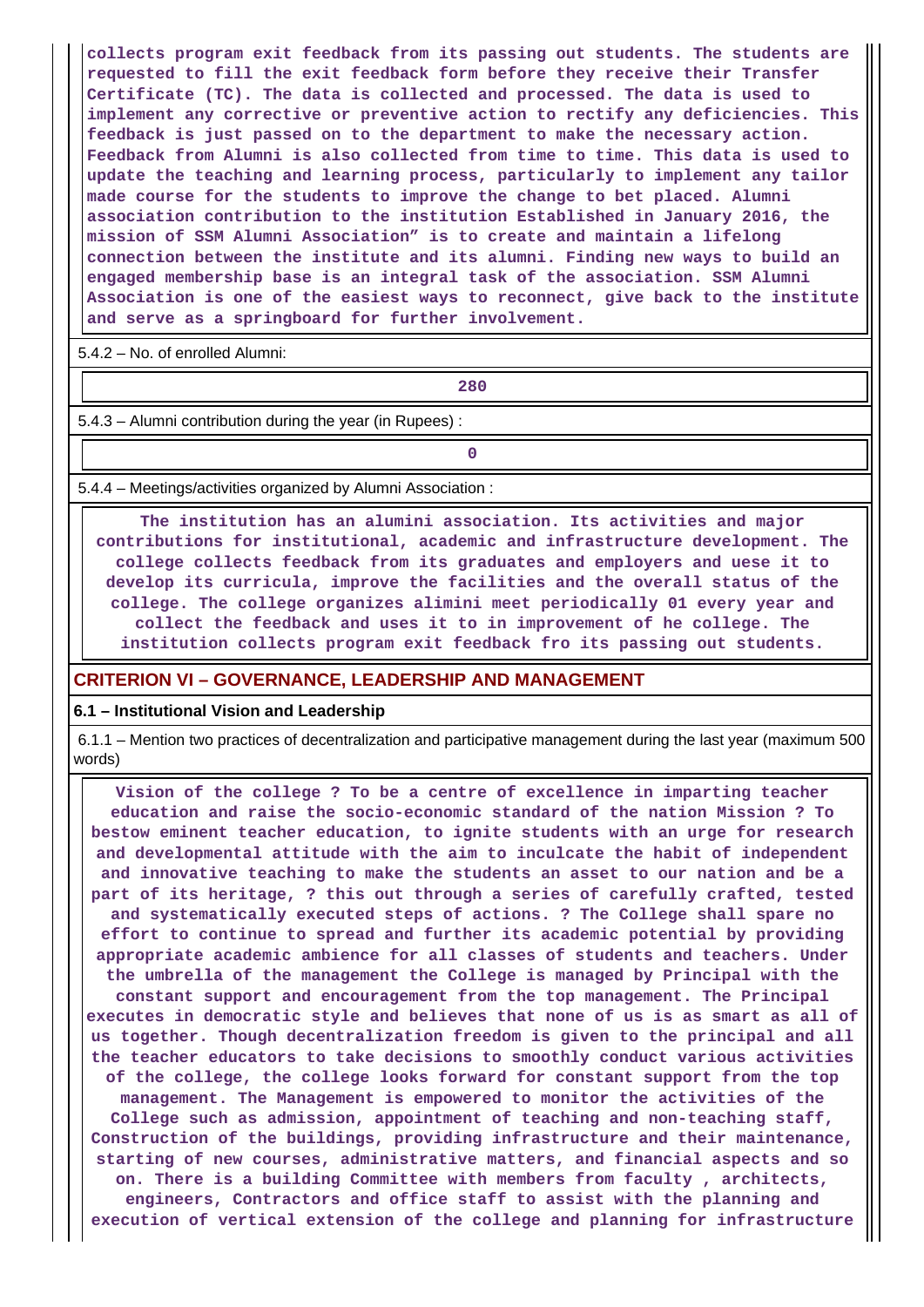6.1.2 – Does the institution have a Management Information System (MIS)?

# *Yes*

# **6.2 – Strategy Development and Deployment**

6.2.1 – Quality improvement strategies adopted by the institution for each of the following (with in 100 words each):

| <b>Strategy Type</b>                 | Details                                                                                                                                                                                                                                                                                                                                                                                                                                                                                                                                                                                                                                                 |
|--------------------------------------|---------------------------------------------------------------------------------------------------------------------------------------------------------------------------------------------------------------------------------------------------------------------------------------------------------------------------------------------------------------------------------------------------------------------------------------------------------------------------------------------------------------------------------------------------------------------------------------------------------------------------------------------------------|
| Curriculum Development               | : Curriculum is set by the<br>University. Suggestions from curriculum<br>committee related to different subjects<br>were forwarded to the Guru Nanak Dev<br>University. Academic mentoring of<br>students is done by the Teachers.                                                                                                                                                                                                                                                                                                                                                                                                                      |
| Teaching and Learning                | Our teaching and learning process<br>includes presentations and group<br>discussions                                                                                                                                                                                                                                                                                                                                                                                                                                                                                                                                                                    |
| Examination and Evaluation           | All year round evaluation through<br>class tests, Tutorials, House test,<br>student seminars/Presentations keeps<br>the students in touch with their<br>subjects. It also enhances and helps<br>students grow in confidence for<br>University Examinations. Result of<br>Internal Examination                                                                                                                                                                                                                                                                                                                                                           |
| Research and Development             | For promoting research in the<br>college, we have library with so many<br>books for the teachers and students.                                                                                                                                                                                                                                                                                                                                                                                                                                                                                                                                          |
| Human Resource Management            | We strongly believe in Team work and<br>collective decision making. The College<br>organizes various orientation<br>programmes for both teaching and<br>nonteaching staff members for upgrading<br>their skills in the latest technology.<br>Salary, payscale and increments are<br>given to staff members as per<br>Government norms which leads to<br>employee satisfaction. Institute grants<br>Medical, Casual, On Duty and Special<br>Leave to its faculty members. And Non<br>Teaching gets Medical, Causal and<br>Earned Leave as per the norms of<br>University. It also provides maternity<br>leave according to norms to its female<br>mebers |
| Industry Interaction / Collaboration | we have more than 15 collaboration<br>for the internship/teacher training<br>purpose                                                                                                                                                                                                                                                                                                                                                                                                                                                                                                                                                                    |
| Admission of Students                | The procedure for online admission<br>was refined. Information from<br>application forms for admission was<br>used for the filing up of university<br>registration and Examination forms. The<br>admission procedure was speeded up and                                                                                                                                                                                                                                                                                                                                                                                                                 |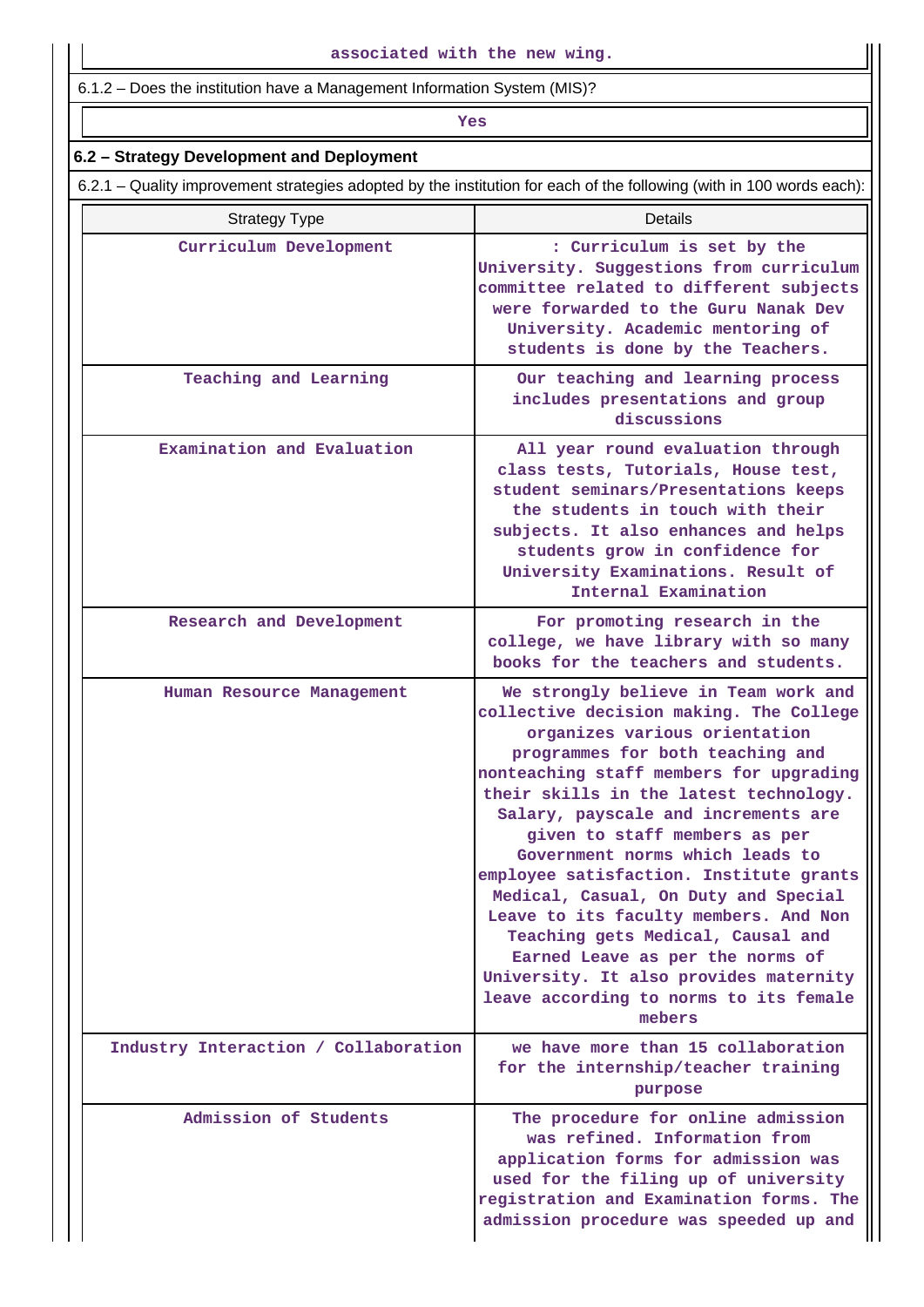6.2.2 – Implementation of e-governance in areas of operations:

| E-governace area              | Details                                                                                                                                                                                                                                  |
|-------------------------------|------------------------------------------------------------------------------------------------------------------------------------------------------------------------------------------------------------------------------------------|
| Planning and Development      | We use Emails for the same                                                                                                                                                                                                               |
| Administration                | We are maintaining the office records<br>on MS-word and MS-Excel since 2009                                                                                                                                                              |
| Finance and Accounts          | MS Excel                                                                                                                                                                                                                                 |
| Student Admission and Support | we follow the rules and regulations<br>of Bilaspur University. And as per<br>University Guidelines there is one Pre<br>Examination conducted in a year and at<br>the end of year end term examination is<br>conducted by the university. |
| Examination                   | Bilaspur University norms are<br>followed by the college for examination<br>and evaluation                                                                                                                                               |

### **6.3 – Faculty Empowerment Strategies**

 6.3.1 – Teachers provided with financial support to attend conferences / workshops and towards membership fee of professional bodies during the year

| Year | Name of Teacher    | Name of conference/<br>workshop attended<br>for which financial<br>support provided                                                            | Name of the<br>professional body for<br>which membership<br>fee is provided | Amount of support |
|------|--------------------|------------------------------------------------------------------------------------------------------------------------------------------------|-----------------------------------------------------------------------------|-------------------|
| 2020 | Dr. V. P.<br>Singh | National<br>conference on<br><b>CREATIVITY IN</b><br><b>EDUCATION</b>                                                                          | <b>SSM, SAKTI</b>                                                           | 500               |
| 2019 | Dr. V. P.<br>Singh | National<br>conference on<br>PRSU, Raipur,<br>(Hindi sahitya<br>and Gandhiwad)                                                                 | <b>SSM, SAKTI</b>                                                           | 500               |
| 2020 | Dr. V. P.<br>Singh | Online<br>Workshop on<br>Worlds Largest<br>Hands                                                                                               | <b>SSM, SAKTI</b>                                                           | 1000              |
| 2020 | Dr. V. P.<br>Singh | International<br>E-conference on<br><b>ROLE OF APPLIED</b><br>ZOOLOGY IN<br><b>CURENT SCENARIO</b>                                             | <b>SSM, SAKTI</b>                                                           | 500               |
| 2020 | Dr. V. P.<br>Singh | International<br>webinar on<br><b>ADDRESSING</b><br><b>VARIOUS EFFECT</b><br>OF COVID-19<br>PANDEMIC AND<br><b>MANAGEMENT</b><br><b>STRESS</b> | <b>SSM, SAKTI</b>                                                           | 500               |
| 2020 | Dr. V. P.          | Internation                                                                                                                                    | <b>SSM, SAKTI</b>                                                           | 1000              |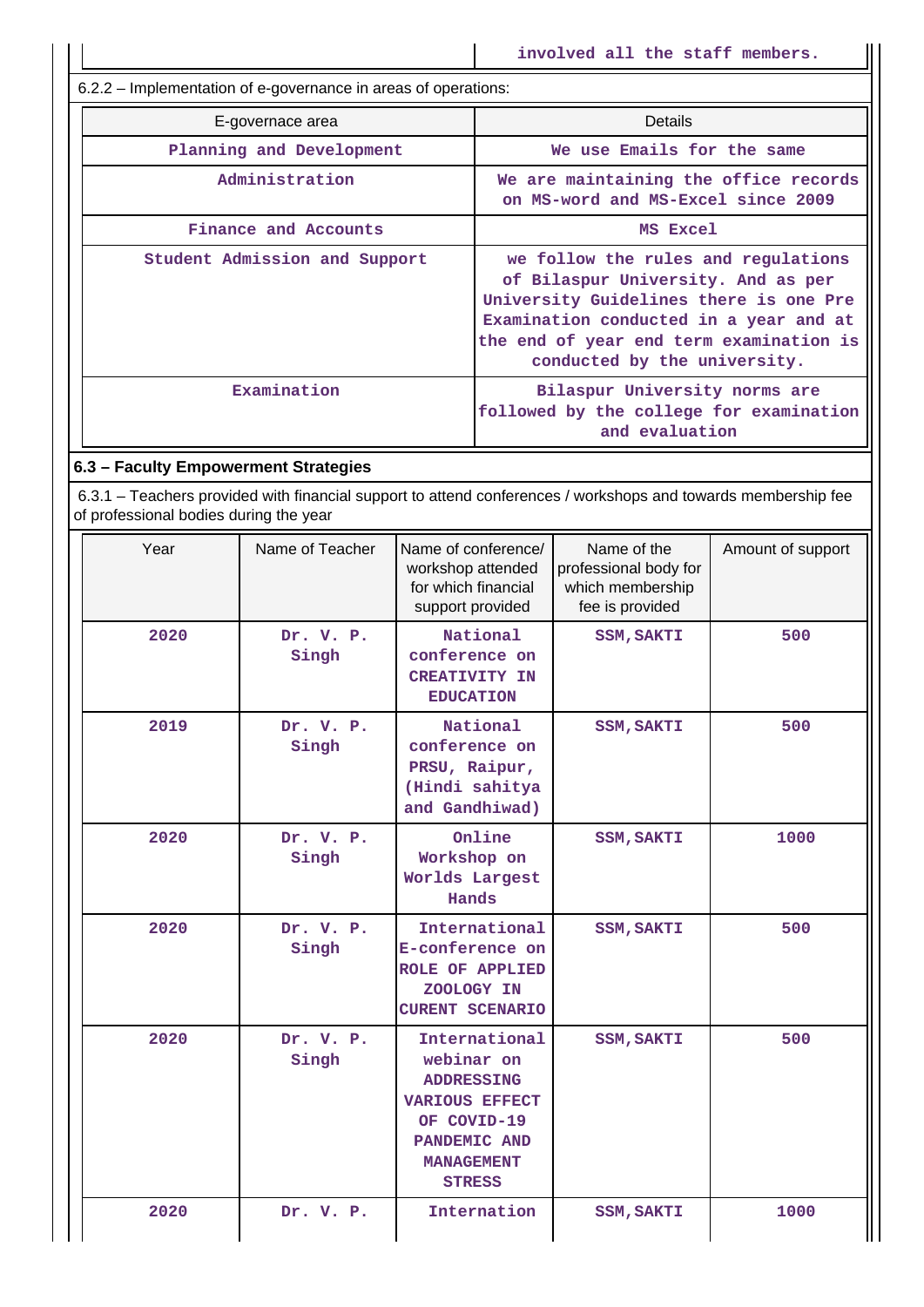|                                                                                                                                                                 |                                                                   | Singh                                                                                                                                                                                            |  |                                                                                                                          |                                                                                                    |                   |            | webinar on E-<br><b>PLATEFORM FOR</b><br><b>EFFECTIVE</b><br><b>RESEARCH ON</b><br>DEEP LESRINING |     |                                                      |  |  |  |
|-----------------------------------------------------------------------------------------------------------------------------------------------------------------|-------------------------------------------------------------------|--------------------------------------------------------------------------------------------------------------------------------------------------------------------------------------------------|--|--------------------------------------------------------------------------------------------------------------------------|----------------------------------------------------------------------------------------------------|-------------------|------------|---------------------------------------------------------------------------------------------------|-----|------------------------------------------------------|--|--|--|
| 2020                                                                                                                                                            |                                                                   | Dr. V. P.<br>Singh                                                                                                                                                                               |  | International<br>webinar on<br><b>DIMENSION OF</b><br><b>ENGLISH</b><br>COMMUNICATION<br>AND SOFT SKILLS                 |                                                                                                    | <b>SSM, SAKTI</b> |            |                                                                                                   | 500 |                                                      |  |  |  |
| 2020                                                                                                                                                            | Dr. V. P.<br>Singh                                                |                                                                                                                                                                                                  |  |                                                                                                                          | International<br>webinar on<br>epidemiological<br>and<br>immunological<br>aspects of<br>$covid-19$ | <b>SSM, SAKTI</b> |            | 400                                                                                               |     |                                                      |  |  |  |
| 2020                                                                                                                                                            | Dr. V. P.<br>Singh                                                |                                                                                                                                                                                                  |  | International<br><b>SSM, SAKTI</b><br>webinar on<br><b>BLOCKCHAIN</b><br><b>FUNDAMENTALS</b>                             |                                                                                                    |                   | 500        |                                                                                                   |     |                                                      |  |  |  |
| 2020                                                                                                                                                            | Dr. V. P.<br>Singh                                                |                                                                                                                                                                                                  |  | One Day<br>Online<br>International<br>Webnar on<br><b>STRESS</b><br><b>MANAGEMENT</b><br>THROUGH YOGA<br>DURING COVID-19 |                                                                                                    | <b>SSM, SAKTI</b> |            |                                                                                                   | 500 |                                                      |  |  |  |
|                                                                                                                                                                 |                                                                   |                                                                                                                                                                                                  |  |                                                                                                                          | View File                                                                                          |                   |            |                                                                                                   |     |                                                      |  |  |  |
| 6.3.2 - Number of professional development / administrative training programmes organized by the College for<br>teaching and non teaching staff during the year |                                                                   |                                                                                                                                                                                                  |  |                                                                                                                          |                                                                                                    |                   |            |                                                                                                   |     |                                                      |  |  |  |
| Year                                                                                                                                                            |                                                                   | Title of the<br>Title of the<br>professional<br>administrative<br>development<br>training<br>programme<br>programme<br>organised for<br>organised for<br>teaching staff<br>non-teaching<br>staff |  |                                                                                                                          | From date                                                                                          |                   | To Date    | Number of<br>participants<br>(Teaching<br>staff)                                                  |     | Number of<br>participants<br>(non-teaching<br>staff) |  |  |  |
| 2019                                                                                                                                                            | Nil<br>Workshop<br>on ONLINE<br><b>COURCES</b><br><b>THOOTICH</b> |                                                                                                                                                                                                  |  |                                                                                                                          | 01/10/2019                                                                                         |                   | 01/10/2019 | 1                                                                                                 |     | $\mathbf{1}$                                         |  |  |  |

|      | OII ONTINE<br><b>COURCES</b><br><b>THROUGH</b><br>SWAYAM: IN<br><b>CLUSIVENSS</b><br>OF ALL IN<br><b>HIGHER</b><br><b>EDUCATION</b> |     | 0T/TO/Z0TA 0T/TO/Z0TA |                       |   |  |
|------|-------------------------------------------------------------------------------------------------------------------------------------|-----|-----------------------|-----------------------|---|--|
| 2019 | National<br>conference<br>on PRSU,<br>Raipur,<br>(Hindi                                                                             | Nil |                       | 22/10/2020 22/10/2020 | 1 |  |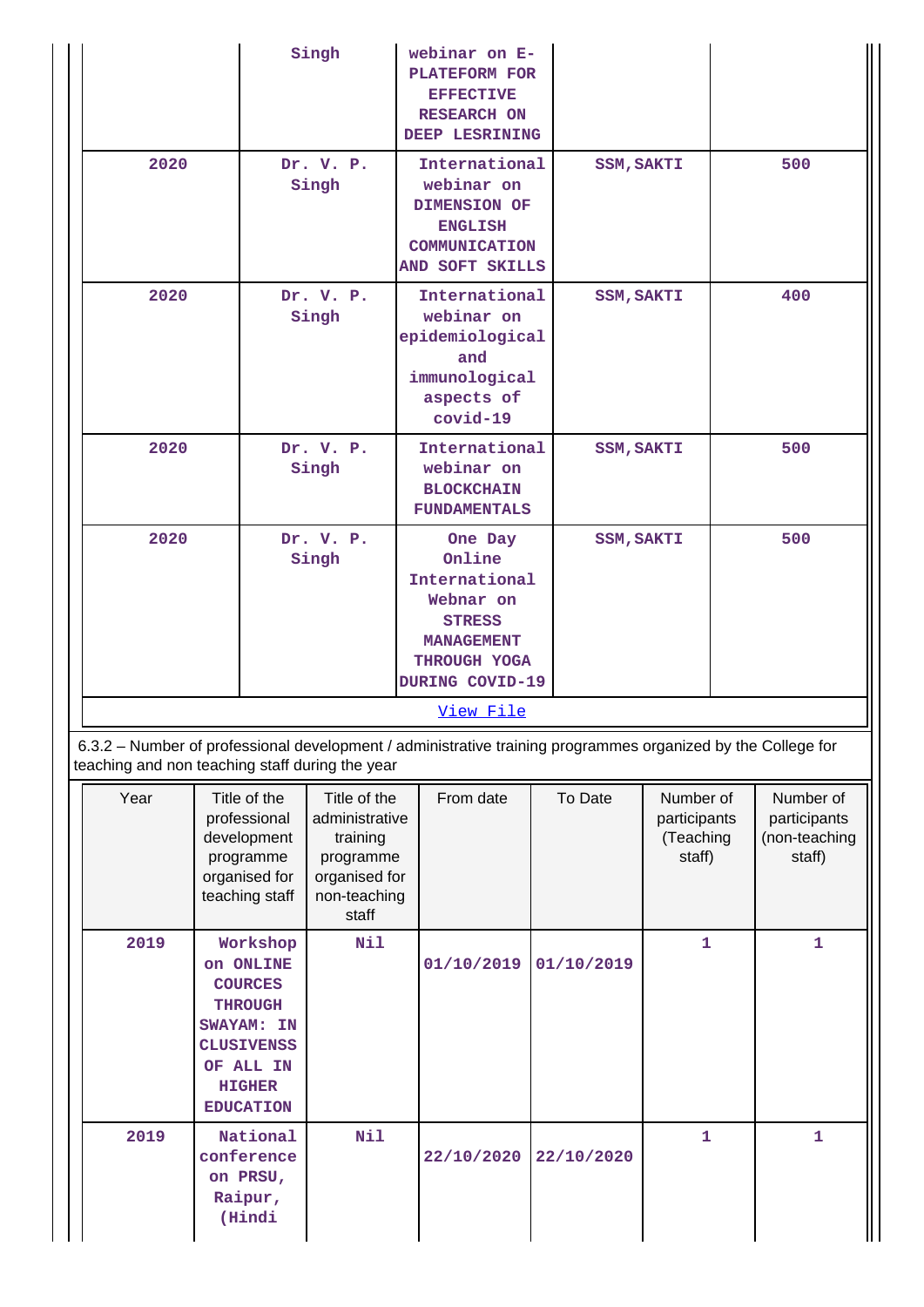|      | sahitya<br>and<br>Gandhiwad)                                                                                                                         |     |                       |            |              |              |
|------|------------------------------------------------------------------------------------------------------------------------------------------------------|-----|-----------------------|------------|--------------|--------------|
| 2020 | National<br>conference<br>on<br><b>CREATIVITY</b><br>IN<br><b>EDUCATION</b>                                                                          | Nil | 10/01/2020            | 10/01/2020 | $\mathbf{1}$ | $\mathbf{1}$ |
| 2020 | One Day<br>Online Int<br>ernational<br>Webnar on<br><b>STRESS</b><br><b>MANAGEMENT</b><br><b>THROUGH</b><br><b>YOGA</b><br><b>DURING</b><br>COVID-19 | Nil | 18/07/2020            | 18/07/2020 | $\mathbf{1}$ | $\mathbf{1}$ |
| 2020 | Internat<br>ional<br>webinar on<br><b>BLOCKCHAIN</b><br><b>FUNDAMENTA</b><br>LS                                                                      | Nil | 31/07/2020            | 31/07/2020 | $\mathbf{1}$ | $\mathbf{1}$ |
| 2020 | Internat<br>ional<br>webinar on<br>epidemiolo<br>gical and<br>immunologi<br>ca1<br>aspects of<br>$covid-19$                                          | Nil | 31/07/2020            | 31/07/2020 | $\mathbf{1}$ | $\mathbf{1}$ |
| 2020 | Internat<br>ional<br>webinar on<br><b>DIMENSION</b><br>OF ENGLISH<br><b>COMMUNICAT</b><br>ION AND<br><b>SOFT</b><br><b>SKILLS</b>                    | Nil | 30/07/2020            | 30/07/2020 | $\mathbf{1}$ | $\mathbf{1}$ |
| 2020 | Internat<br>ion<br>webinar on<br>$E -$<br><b>PLATEFORM</b><br><b>FOR</b><br><b>EFFECTIVE</b><br><b>RESEARCH</b><br>ON DEEP<br><b>LEARINING</b>       | Nil | 28/07/2020            | 28/07/2020 | $\mathbf{1}$ | $\mathbf{1}$ |
| 2020 | Internat<br>ional                                                                                                                                    | Nil | 25/07/2020 25/07/2020 |            | 1            | 1            |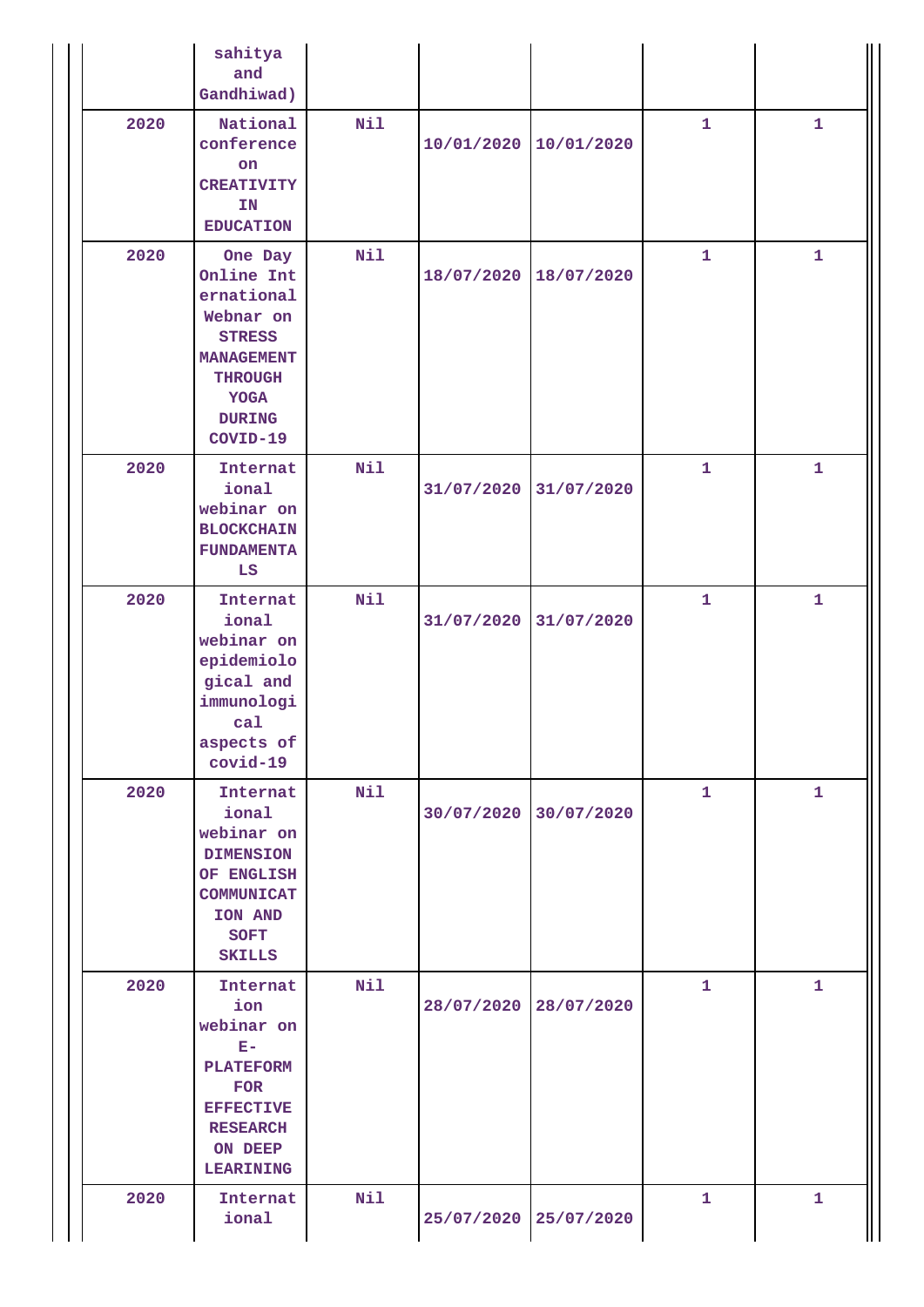|                                                                                                                                                                                            |                                                                                | webinar on<br><b>ADDRESSING</b><br><b>VARIOUS</b><br><b>EFFECT OF</b><br>COVID-19<br><b>PANDEMIC</b><br><b>AND</b><br><b>MANAGEMENT</b><br><b>STRESS</b> |                                    |           |                          |            |            |   |          |                 |
|--------------------------------------------------------------------------------------------------------------------------------------------------------------------------------------------|--------------------------------------------------------------------------------|----------------------------------------------------------------------------------------------------------------------------------------------------------|------------------------------------|-----------|--------------------------|------------|------------|---|----------|-----------------|
|                                                                                                                                                                                            | 2020<br>Online<br>Workshop<br>on Worlds<br>Largest<br>Hands                    |                                                                                                                                                          | Nil                                |           | 27/07/2020               | 27/07/2020 |            | 1 |          | 1               |
|                                                                                                                                                                                            |                                                                                |                                                                                                                                                          |                                    |           | View File                |            |            |   |          |                 |
| 6.3.3 - No. of teachers attending professional development programmes, viz., Orientation Programme, Refresher<br>Course, Short Term Course, Faculty Development Programmes during the year |                                                                                |                                                                                                                                                          |                                    |           |                          |            |            |   |          |                 |
|                                                                                                                                                                                            | Title of the<br>professional<br>development<br>programme                       |                                                                                                                                                          | Number of teachers<br>who attended | From Date |                          |            | To date    |   | Duration |                 |
|                                                                                                                                                                                            | Knowledge<br>generation in<br>Education<br>during Covid-19<br>$(ON$ LINE $)12$ |                                                                                                                                                          | 1                                  |           | 12/05/2020<br>16/05/2020 |            |            |   | 5        |                 |
| Online<br>session on<br>Effective use<br>of google Tools<br>for Teaching<br>Learing and<br>Evaluation                                                                                      |                                                                                | 4                                                                                                                                                        |                                    |           | 28/04/2020               |            | 28/04/2020 |   |          | $\mathbf{1}$    |
| ICT enabled<br>Teaching<br>Learning                                                                                                                                                        |                                                                                |                                                                                                                                                          | $\mathbf{1}$                       |           | 09/10/2019               |            | 22/10/2019 |   |          | $7\phantom{.0}$ |
| Workshop on<br>Instructional<br>strategies for<br>Science<br>Teachers                                                                                                                      |                                                                                | 1                                                                                                                                                        |                                    |           | 10/05/2019               |            | 23/05/2019 |   | 13       |                 |
| Workshop on<br>Instructional<br>strategies for<br>Science<br>Teachers                                                                                                                      |                                                                                | $\overline{2}$                                                                                                                                           |                                    |           | 06/09/2019<br>19/09/2019 |            |            |   | 13       |                 |
| Workshop on<br>Developing E-<br>content                                                                                                                                                    |                                                                                | 1                                                                                                                                                        |                                    |           | 19/04/2019               | 02/05/2019 |            |   |          | 13              |
| Refresher<br>course for<br>Teacher<br>Educators                                                                                                                                            |                                                                                | 1.                                                                                                                                                       |                                    |           | 08/08/2019               |            | 12/08/2019 |   |          | 4               |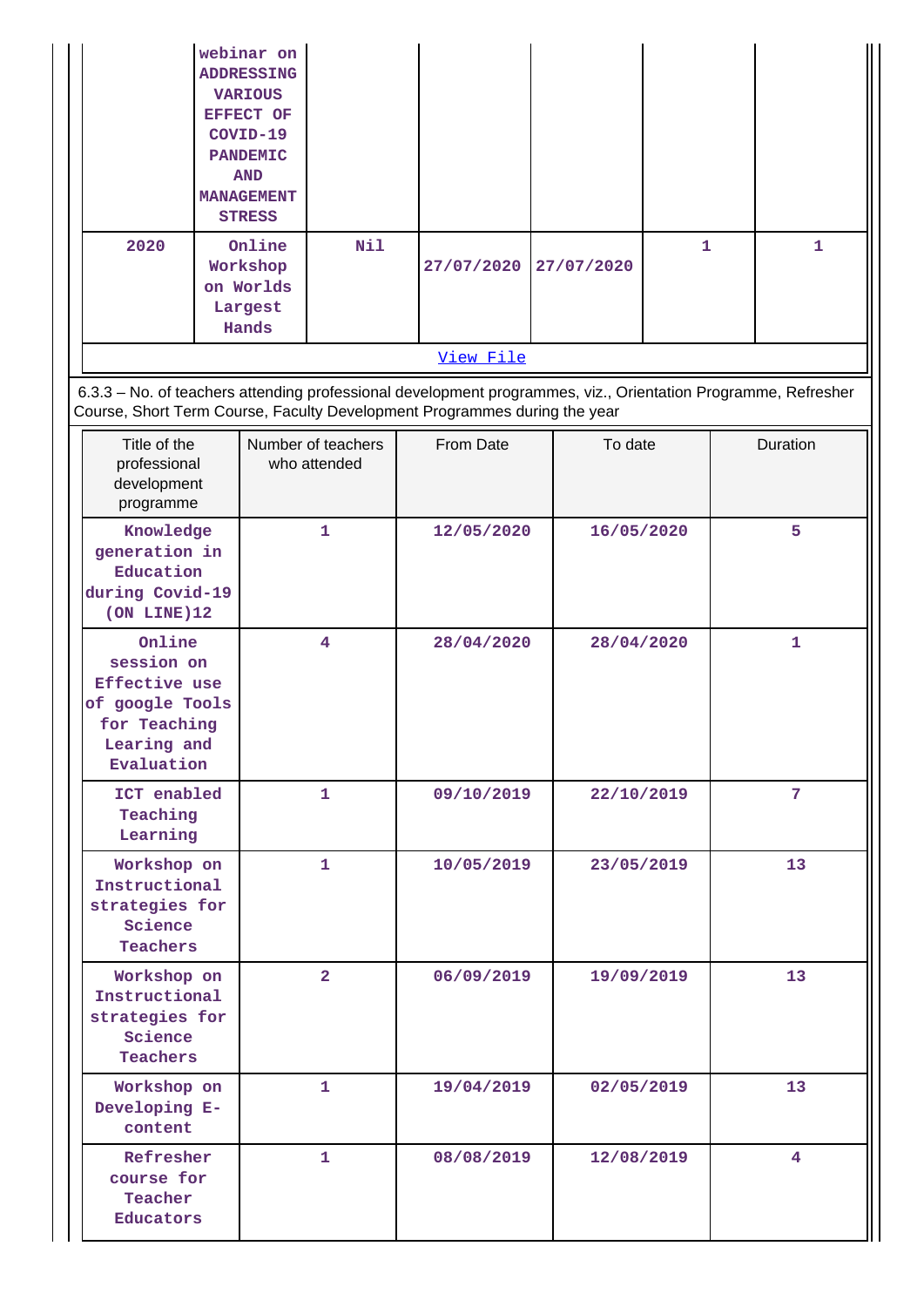| Workshop on<br><b>Action Research</b><br>and Case study                                                | $\mathbf{1}$ |                                                                                                     | 02/08/2019 | 08/08/2019   | 6                                                                                                                                                                                                                                                                                                                                                                                                                                                                                                                                                                                                                                                                                                                                                                                                                                                                                                                                                                                                                                                                                                                                                                                                                                                                                                                          |  |
|--------------------------------------------------------------------------------------------------------|--------------|-----------------------------------------------------------------------------------------------------|------------|--------------|----------------------------------------------------------------------------------------------------------------------------------------------------------------------------------------------------------------------------------------------------------------------------------------------------------------------------------------------------------------------------------------------------------------------------------------------------------------------------------------------------------------------------------------------------------------------------------------------------------------------------------------------------------------------------------------------------------------------------------------------------------------------------------------------------------------------------------------------------------------------------------------------------------------------------------------------------------------------------------------------------------------------------------------------------------------------------------------------------------------------------------------------------------------------------------------------------------------------------------------------------------------------------------------------------------------------------|--|
| Refresh<br>course in<br>Teacher<br>Education                                                           | 1            |                                                                                                     | 24/10/2019 | 03/11/2019   | 9                                                                                                                                                                                                                                                                                                                                                                                                                                                                                                                                                                                                                                                                                                                                                                                                                                                                                                                                                                                                                                                                                                                                                                                                                                                                                                                          |  |
| Short term<br>course on<br>Research<br>Methodology                                                     | 1            |                                                                                                     | 01/01/2020 | 12/01/2020   | 12                                                                                                                                                                                                                                                                                                                                                                                                                                                                                                                                                                                                                                                                                                                                                                                                                                                                                                                                                                                                                                                                                                                                                                                                                                                                                                                         |  |
|                                                                                                        |              |                                                                                                     | View File  |              |                                                                                                                                                                                                                                                                                                                                                                                                                                                                                                                                                                                                                                                                                                                                                                                                                                                                                                                                                                                                                                                                                                                                                                                                                                                                                                                            |  |
| 6.3.4 - Faculty and Staff recruitment (no. for permanent recruitment):                                 |              |                                                                                                     |            |              |                                                                                                                                                                                                                                                                                                                                                                                                                                                                                                                                                                                                                                                                                                                                                                                                                                                                                                                                                                                                                                                                                                                                                                                                                                                                                                                            |  |
|                                                                                                        | Teaching     |                                                                                                     |            | Non-teaching |                                                                                                                                                                                                                                                                                                                                                                                                                                                                                                                                                                                                                                                                                                                                                                                                                                                                                                                                                                                                                                                                                                                                                                                                                                                                                                                            |  |
| Permanent                                                                                              |              | <b>Full Time</b>                                                                                    | Permanent  |              | <b>Full Time</b>                                                                                                                                                                                                                                                                                                                                                                                                                                                                                                                                                                                                                                                                                                                                                                                                                                                                                                                                                                                                                                                                                                                                                                                                                                                                                                           |  |
| 26                                                                                                     |              | 26                                                                                                  | 8          |              | 8                                                                                                                                                                                                                                                                                                                                                                                                                                                                                                                                                                                                                                                                                                                                                                                                                                                                                                                                                                                                                                                                                                                                                                                                                                                                                                                          |  |
| $6.3.5$ – Welfare schemes for                                                                          |              |                                                                                                     |            |              |                                                                                                                                                                                                                                                                                                                                                                                                                                                                                                                                                                                                                                                                                                                                                                                                                                                                                                                                                                                                                                                                                                                                                                                                                                                                                                                            |  |
| Teaching                                                                                               |              | Non-teaching                                                                                        |            |              | <b>Students</b>                                                                                                                                                                                                                                                                                                                                                                                                                                                                                                                                                                                                                                                                                                                                                                                                                                                                                                                                                                                                                                                                                                                                                                                                                                                                                                            |  |
| children of staff<br>Residential accommodation<br>Maternity leave Academic<br>leave Group insurance    |              | children of staff<br>Residential accommodation<br>Maternity leave Academic<br>leave Group insurance |            |              | Book bank, Access ofWi-<br>Fi Group insurance                                                                                                                                                                                                                                                                                                                                                                                                                                                                                                                                                                                                                                                                                                                                                                                                                                                                                                                                                                                                                                                                                                                                                                                                                                                                              |  |
| 6.4 - Financial Management and Resource Mobilization                                                   |              |                                                                                                     |            |              |                                                                                                                                                                                                                                                                                                                                                                                                                                                                                                                                                                                                                                                                                                                                                                                                                                                                                                                                                                                                                                                                                                                                                                                                                                                                                                                            |  |
| 6.4.1 – Institution conducts internal and external financial audits regularly (with in 100 words each) |              |                                                                                                     |            |              |                                                                                                                                                                                                                                                                                                                                                                                                                                                                                                                                                                                                                                                                                                                                                                                                                                                                                                                                                                                                                                                                                                                                                                                                                                                                                                                            |  |
|                                                                                                        |              | Charter Accountant                                                                                  |            |              | Finance The financial aspects remain a multi-committee affair. The relevant<br>committees requested for making standing provisions regarding the financial<br>requirements, both present and future. It was decided that resources have to be<br>provided to meet each and every genuine requirements of the students, teachers,<br>infra-structural and for empowerment of the faculty. It was in particular<br>decided to finance all the augmentation programmes and the activities for<br>updating the college in every sense of the term. In this, specific amount was<br>sanctioned for purchasing more books for library and creating a respectable<br>book bank. Likewise the decision to get budgetary allocations for updating IT<br>facilities was taken. It was appreciated that the college is capable of meeting<br>its quality-quantity based requirements out of its own resources and that it is<br>to managed required funds for introducing new programmes. Besides, it was<br>suggested that the college should continuously mark a portion of its net income<br>for (i) augmentation, (ii) future expansion, and (iii) particularly for<br>starting-running additional unit as early as possible. Internal Management<br>Audit by a team appointed by the Management External Audit done by appointed |  |
| year(not covered in Criterion III)                                                                     |              |                                                                                                     |            |              | 6.4.2 – Funds / Grants received from management, non-government bodies, individuals, philanthropies during the                                                                                                                                                                                                                                                                                                                                                                                                                                                                                                                                                                                                                                                                                                                                                                                                                                                                                                                                                                                                                                                                                                                                                                                                             |  |
| Funds/ Grnats received in Rs.<br>Purpose<br>Name of the non government                                 |              |                                                                                                     |            |              |                                                                                                                                                                                                                                                                                                                                                                                                                                                                                                                                                                                                                                                                                                                                                                                                                                                                                                                                                                                                                                                                                                                                                                                                                                                                                                                            |  |

| Name of the non government<br>funding agencies /individuals | Funds/ Grnats received in Rs. | Purpose    |  |  |  |  |
|-------------------------------------------------------------|-------------------------------|------------|--|--|--|--|
| NIL                                                         |                               | <b>NIL</b> |  |  |  |  |
| View File                                                   |                               |            |  |  |  |  |
|                                                             |                               |            |  |  |  |  |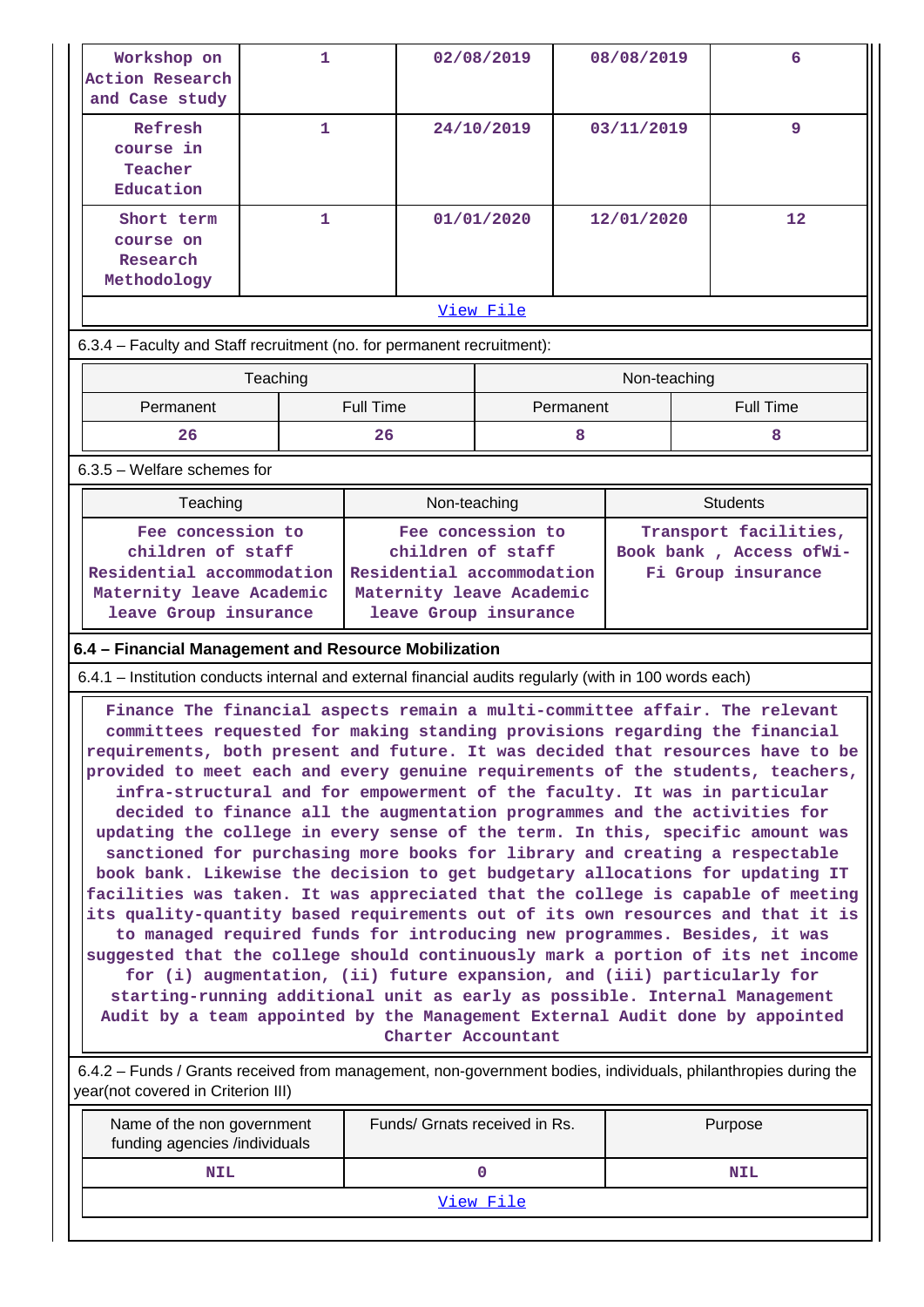**00**

# **6.5 – Internal Quality Assurance System**

6.5.1 – Whether Academic and Administrative Audit (AAA) has been done?

| Audit Type     | External |        | Internal |           |  |
|----------------|----------|--------|----------|-----------|--|
|                | Yes/No   | Agency | Yes/No   | Authority |  |
| Academic       | No       | Nil    | Yes      | Principal |  |
| Administrative | No       | Nil    | Yes      | Principal |  |

6.5.2 – Activities and support from the Parent – Teacher Association (at least three)

 **Parents Teacher meetings are held to assess the academic process of students, Parents are informed timely regarding the performance attendance of students.**

6.5.3 – Development programmes for support staff (at least three)

 **Development programmes for support staff (at least three) Sexual Harassment at Workplace, Play on Beti Bachao Beti Padhao and Play on Swachh Bharat Abhiyan**

6.5.4 – Post Accreditation initiative(s) (mention at least three)

 **1. IQAC cell is established for assure quality culture as the prime concern with internal and external support. 2. College is recognized under 2F 12B for receiving grants from UGC for research projects. 3. Enhanced the use of ICT by faculty in the teaching learning process. 4. Initiatives for green campus, Barrier free campus for person with disabilities.**

6.5.5 – Internal Quality Assurance System Details

| a) Submission of Data for AISHE portal | Yes |
|----------------------------------------|-----|
| b) Participation in NIRF               | No  |
| c)ISO certification                    | Yes |
| d)NBA or any other quality audit       | No  |

6.5.6 – Number of Quality Initiatives undertaken during the year

| Year | Name of quality<br>initiative by IQAC   conducting IQAC | Date of | Duration From | Duration To | Number of<br>participants |
|------|---------------------------------------------------------|---------|---------------|-------------|---------------------------|
| 2019 | 00                                                      | Nill    | Nill          | Nill        | Nill                      |

View File

# **CRITERION VII – INSTITUTIONAL VALUES AND BEST PRACTICES**

# **7.1 – Institutional Values and Social Responsibilities**

 7.1.1 – Gender Equity (Number of gender equity promotion programmes organized by the institution during the year)

| Title of the<br>programme                 | Period from | Period To  | <b>Number of Participants</b> |      |
|-------------------------------------------|-------------|------------|-------------------------------|------|
|                                           |             |            | Female                        | Male |
| <b>HIV/AIDS</b><br>Awareness<br>Programme | 01/12/2019  | 01/12/2019 | 80                            | 55   |
| Beti Padhao<br>and Beti Bachao            | 05/09/2019  | 06/09/2019 | 96                            | 75   |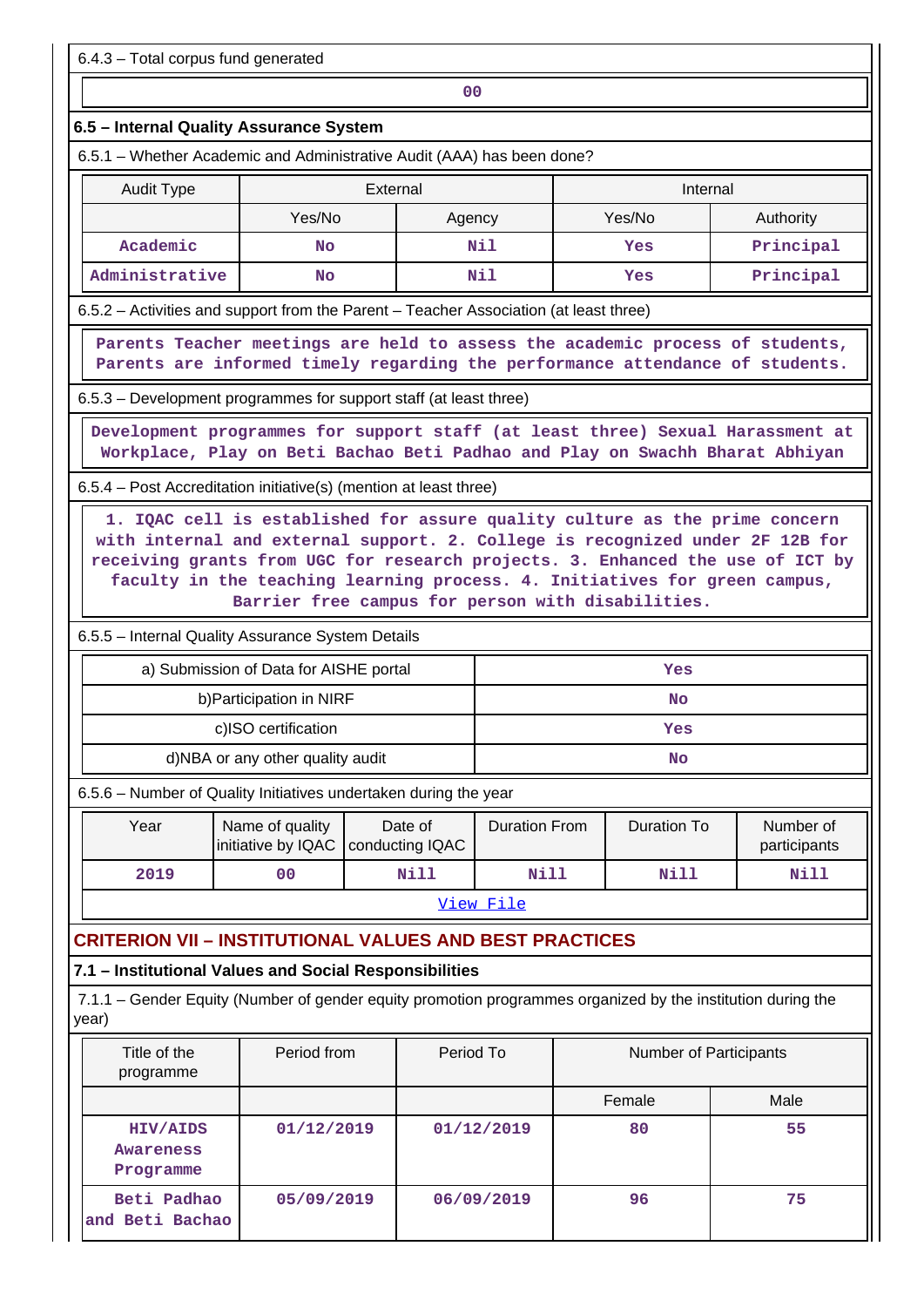| Self Defense                                                                                      |                                                                                             |            | 09/03/2020                                                                                        |  | 09/03/2020     |           |                                                                                                                                                                                              | 105                   |                                                                                            | 63                                                  |
|---------------------------------------------------------------------------------------------------|---------------------------------------------------------------------------------------------|------------|---------------------------------------------------------------------------------------------------|--|----------------|-----------|----------------------------------------------------------------------------------------------------------------------------------------------------------------------------------------------|-----------------------|--------------------------------------------------------------------------------------------|-----------------------------------------------------|
| Gender Equity<br>Programme                                                                        |                                                                                             | 10/03/2020 |                                                                                                   |  | 13/03/2020     |           | 85                                                                                                                                                                                           |                       | 98                                                                                         |                                                     |
| 7.1.2 - Environmental Consciousness and Sustainability/Alternate Energy initiatives such as:      |                                                                                             |            |                                                                                                   |  |                |           |                                                                                                                                                                                              |                       |                                                                                            |                                                     |
|                                                                                                   | Percentage of power requirement of the University met by the renewable energy sources       |            |                                                                                                   |  |                |           |                                                                                                                                                                                              |                       |                                                                                            |                                                     |
|                                                                                                   | Use LED Bulbs and Tubes in the campus                                                       |            |                                                                                                   |  |                |           |                                                                                                                                                                                              |                       |                                                                                            |                                                     |
| 7.1.3 - Differently abled (Divyangjan) friendliness                                               |                                                                                             |            |                                                                                                   |  |                |           |                                                                                                                                                                                              |                       |                                                                                            |                                                     |
|                                                                                                   | Item facilities                                                                             |            |                                                                                                   |  | Yes/No         |           |                                                                                                                                                                                              |                       | Number of beneficiaries                                                                    |                                                     |
|                                                                                                   | Physical facilities                                                                         |            |                                                                                                   |  |                | Yes       |                                                                                                                                                                                              |                       | <b>Nill</b>                                                                                |                                                     |
|                                                                                                   | Provision for lift                                                                          |            |                                                                                                   |  |                | <b>No</b> |                                                                                                                                                                                              |                       | Nill                                                                                       |                                                     |
|                                                                                                   | Ramp/Rails                                                                                  |            |                                                                                                   |  |                | Yes       |                                                                                                                                                                                              |                       | <b>Nill</b>                                                                                |                                                     |
|                                                                                                   | <b>Braille</b><br>Software/facilities                                                       |            |                                                                                                   |  |                | <b>No</b> |                                                                                                                                                                                              |                       | <b>Nill</b>                                                                                |                                                     |
|                                                                                                   | <b>Rest Rooms</b>                                                                           |            |                                                                                                   |  |                | Yes       |                                                                                                                                                                                              |                       | Nill                                                                                       |                                                     |
| Scribes for examination                                                                           |                                                                                             |            |                                                                                                   |  |                | <b>No</b> |                                                                                                                                                                                              |                       | <b>Nill</b>                                                                                |                                                     |
|                                                                                                   | Special skill<br>development for<br>differently abled<br>students                           |            |                                                                                                   |  | Yes            |           |                                                                                                                                                                                              |                       | <b>Nill</b>                                                                                |                                                     |
|                                                                                                   | 7.1.4 - Inclusion and Situatedness                                                          |            |                                                                                                   |  |                |           |                                                                                                                                                                                              |                       |                                                                                            |                                                     |
| Year                                                                                              | Number of<br>initiatives to<br>address<br>locational<br>advantages<br>and disadva<br>ntages |            | Number of<br>initiatives<br>taken to<br>engage with<br>and<br>contribute to<br>local<br>community |  | Date           | Duration  |                                                                                                                                                                                              | Name of<br>initiative | <b>Issues</b><br>addressed                                                                 | Number of<br>participating<br>students<br>and staff |
| 2019                                                                                              | 5                                                                                           |            | 5                                                                                                 |  | 02/10/2<br>019 | 07        | Electri<br>ca1<br>Fitting C<br>ertificat for Local<br>e Course<br>in MEHDI<br>Certifica<br>te Course<br>in<br><b>COOKING C</b><br>ertificat<br>e Course<br>in<br>Painting<br>Electrici<br>an |                       | <b>Awareness</b><br>Program<br>People of<br>the<br>village,<br>teachers<br>and<br>students | 60                                                  |
|                                                                                                   |                                                                                             |            |                                                                                                   |  |                | View File |                                                                                                                                                                                              |                       |                                                                                            |                                                     |
| 7.1.5 - Human Values and Professional Ethics Code of conduct (handbooks) for various stakeholders |                                                                                             |            |                                                                                                   |  |                |           |                                                                                                                                                                                              |                       |                                                                                            |                                                     |
|                                                                                                   | <b>Title</b><br>Follow up(max 100 words)<br>Date of publication                             |            |                                                                                                   |  |                |           |                                                                                                                                                                                              |                       |                                                                                            |                                                     |
|                                                                                                   | Code of conduct for<br>Code of conduct for<br>19/08/2019                                    |            |                                                                                                   |  |                |           |                                                                                                                                                                                              |                       |                                                                                            |                                                     |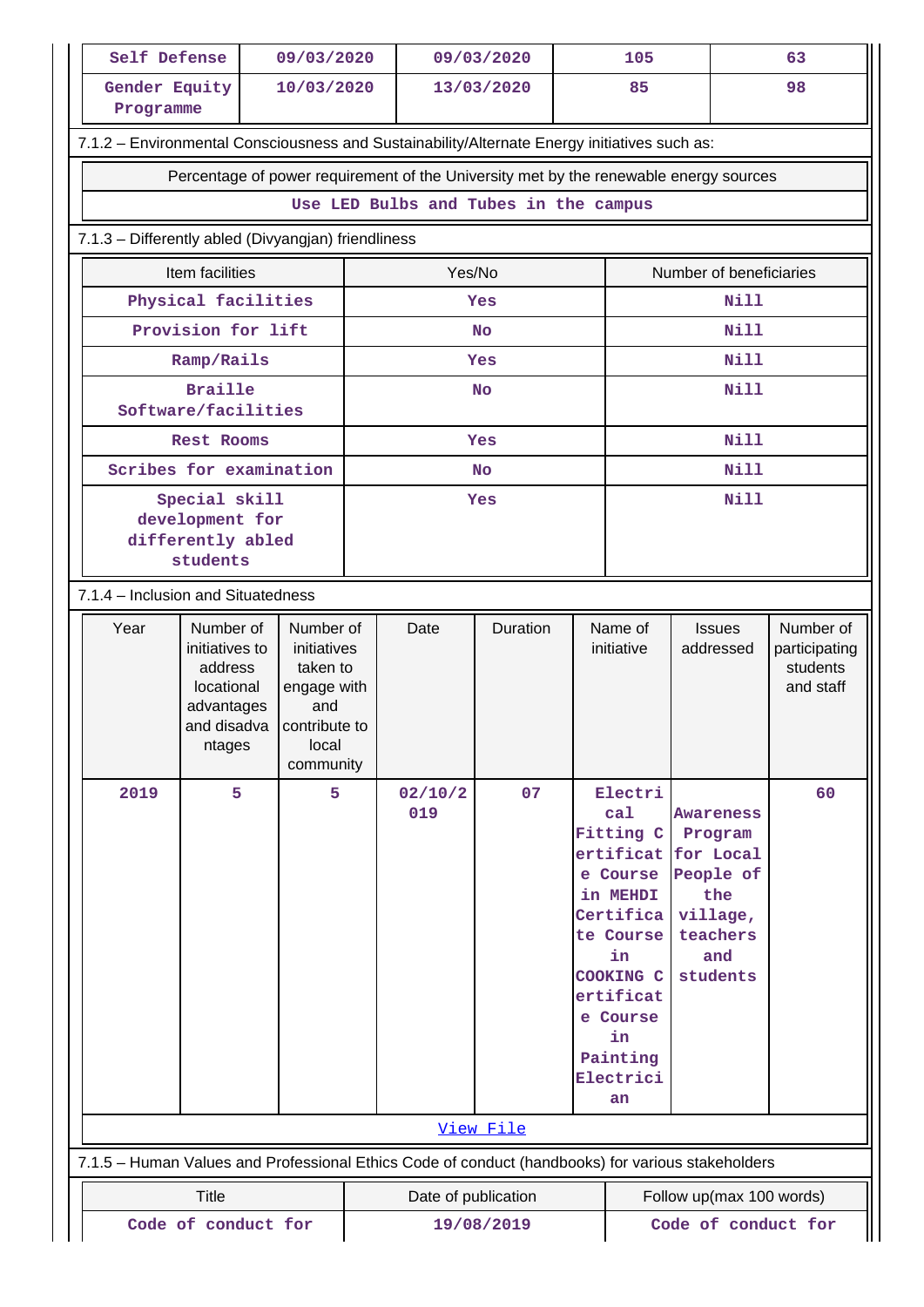| Students Code of conduct                                                          |  | different persons are     |  |  |  |  |
|-----------------------------------------------------------------------------------|--|---------------------------|--|--|--|--|
| for teacher Code of                                                               |  | mentioned in              |  |  |  |  |
| conduct for Principal                                                             |  | institutional handbook of |  |  |  |  |
| Code of conduct for non                                                           |  | information and college   |  |  |  |  |
| teaching staff                                                                    |  | website. Code of conduct  |  |  |  |  |
|                                                                                   |  | committee of the          |  |  |  |  |
|                                                                                   |  | institute monitoring the  |  |  |  |  |
|                                                                                   |  | rules and regulation and  |  |  |  |  |
|                                                                                   |  | code of conduct of the    |  |  |  |  |
|                                                                                   |  | institution               |  |  |  |  |
| <u> 1716 – Activities conducted for promotion of universal Values and Ethics </u> |  |                           |  |  |  |  |

| $I.1.0 - R$ cuvilles conducted for profitution of differential values and Luncs |                      |             |                        |
|---------------------------------------------------------------------------------|----------------------|-------------|------------------------|
| Activity                                                                        | <b>Duration From</b> | Duration To | Number of participants |
| <b>Bridge Course</b>                                                            | 20/08/2019           | 19/10/2019  | 20                     |
| Faculty<br>Development<br>Programme                                             | 09/09/2019           | 16/09/2019  | 10                     |
| Feed Back<br>Analysis                                                           | 28/04/2020           | 28/04/2020  | 220                    |
| Need assessment<br>exercise                                                     | 29/04/2020           | 29/04/2020  | 220                    |
| Add-on-Course                                                                   | 01/04/2020           | 01/04/2021  | 93                     |
| View File                                                                       |                      |             |                        |

7.1.7 – Initiatives taken by the institution to make the campus eco-friendly (at least five)

 **Plastic Free Campus Smoking Free Campus Large Area Green campus Proper Sanitation facilities**

#### **7.2 – Best Practices**

7.2.1 – Describe at least two institutional best practices

 **Best Practices 1 1. Title of Practise: PROMOTION OF WOMEN EDUCATION Fee reimbursement/waiver of poor student Objective of Practice • Money should not hinder the education of needy children • Encourage girls to pursue higher education • Promotion of girls education in the remote region of CG • .Empowement of girls through education • Contribute to the national development programmes through educating girls • Provide skill oriented training alongwith higher education programme The context SSM,Sakti has special consideration is up-liftment of girl students belonging to the socially and economically weaker family und who could not manage to proceed higher education because not in position to pay college fee fully or partially . These student's fees are exempted fully or partially as per the case. This proves to be a milestone in their career who could otherwise aloof themselves from higher education. The college receives such applications during its admission process at the start of session. Lookingattheprimafacieandinfavourofthestudent,theyareadmittedwithnofee subjectedtophysical verification of students claim. A committee constituted by the college management examines all the applications and conducts personal interaction with the girl students to acertain whether to be given full fee concession or partial. These students depending on the situation are given partial or full fee/partial/ scholarships. Free library facilities with course books ,competitive books ,magazines and other support have performed appreciably in life. The Practice Poor and economically deprived girl students who want to pursue study in reputed college like us in region ,who would otherwise would left higher education are education themselves due to economic reason are provided opportunity with a mission to fulfil responsibility towards**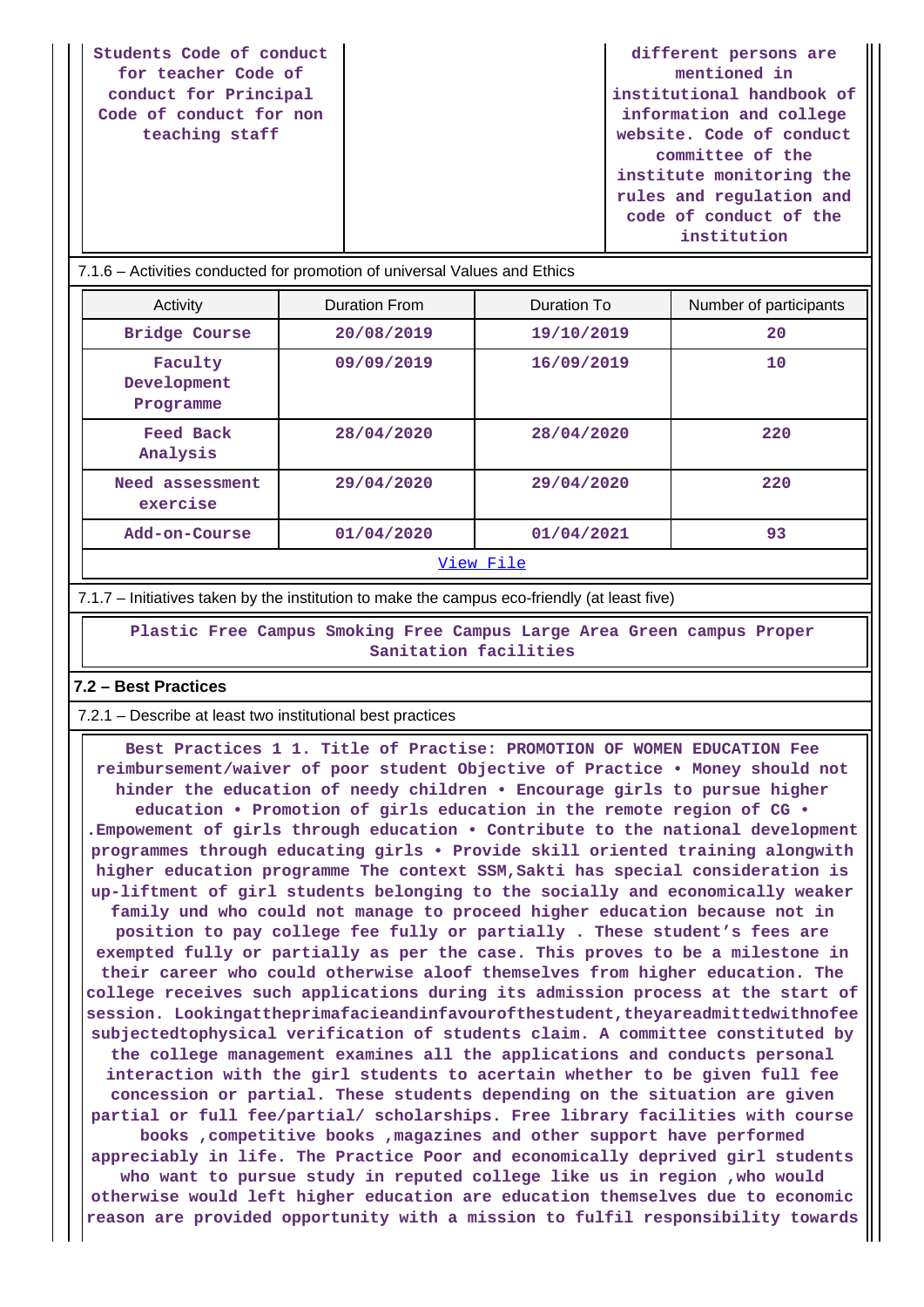**community The verification of students remains too hectic for our college members .all thanks to our respectedfaculty thattheyknowthevalueandoutcomeofthi spractice,theydoselflesslyapartfromtheirownbusy Best Practices 2 Title of the Practice: Emphasis on Practical skills Objectives of the Practice: 1. Learning by doing 2. to make the students fit in the real world 3.productive use of theoretical knowledge 4.students can develop and apply their skills in real working conditions without facing much trouble making them employable The underlying principles of this practice are to strengthen and support students' knowledge by providing them practical environment where they can learn really that helps their career. The concept of emphasis on practical skills is to produce potential and skilled workers to the institutions or companies or to the organizations there by to build a strong nation with skilled people. Evidence: SSM,Sakti successfully conducted skill oriented income generating courses for students to build competency on the defined short duration certificate course. Some of the students who have completed SSM certificate course have started their own work at home on small scale to generate some income. SN: Name of the Course Year of Starting Duration No. of seats 1 Electrical Fitting 2019 2 weeks 10 2 Certificate Course in MEHDI 2019 2 weeks 20 3 Certificate Course in COOKING 2019 1 MONTH 20 4 Certificate Course in Painting 2020 15 days 20 5. Electrician 2019 1 month 20**

 Upload details of two best practices successfully implemented by the institution as per NAAC format in your institution website, provide the link

https://www.shyamcollege.in/ac-19-20.pdf

#### **7.3 – Institutional Distinctiveness**

 7.3.1 – Provide the details of the performance of the institution in one area distinctive to its vision, priority and thrust in not more than 500 words

 **Our ability to enhance the well-being of the people by educates them, Creating Knowledge and Serve the Society by putting the knowledge to work with excellence. The Academic Calendar is prepared well in advance before the commencement of every session which outlines the beginning of the session, Online Teaching Learning-Colleges are shut down due to Covid 19, despite of this pandemic institute is regularly conducting on-line classes, interaction, webinar, and getting feedback. Regular Monitoring of On-line classes-Monitoring Schedule is developed to get and access of on line teaching Internal Exams (Offline and Online) and External Exams schedule. All the academic activities are conducted as per the Academic Calendar along with co-curricular activities Faculty members fortnightly give assignments and presentations to the students and ask submissions for their internal assessment. Special Internal Exams are also conducted as another attempt for the Absent students. Feedback Mechanism Feed of the faculty members is taken from the students in every session. Social Responsibilities Initiatives: Rashtriya Ekta Diwas Environment Day. Swachhyata Abhiyan International Women Day World AIDS Day World No tobacco Day Sadbhavana Diwas National Voters Day Education Day International Human Rights Day National Constitution Day Conservation of Natural Resources: Water Harvesting Pit Promote Girls Education**

Provide the weblink of the institution

https://www.shyamcollege.in/ac-19-20.pdf

#### **8.Future Plans of Actions for Next Academic Year**

 **All the faculty members of the Institute has already started preparing daily classroom report and maintain diary. Apart from that well prepared lesson plans presented in the meeting.. Developed course-wise evaluation schedule of teaching based on four point Linkert Scale .Evaluation Schedule covers all essential parameters of quality assessment Administrative staff has started maintaining all**